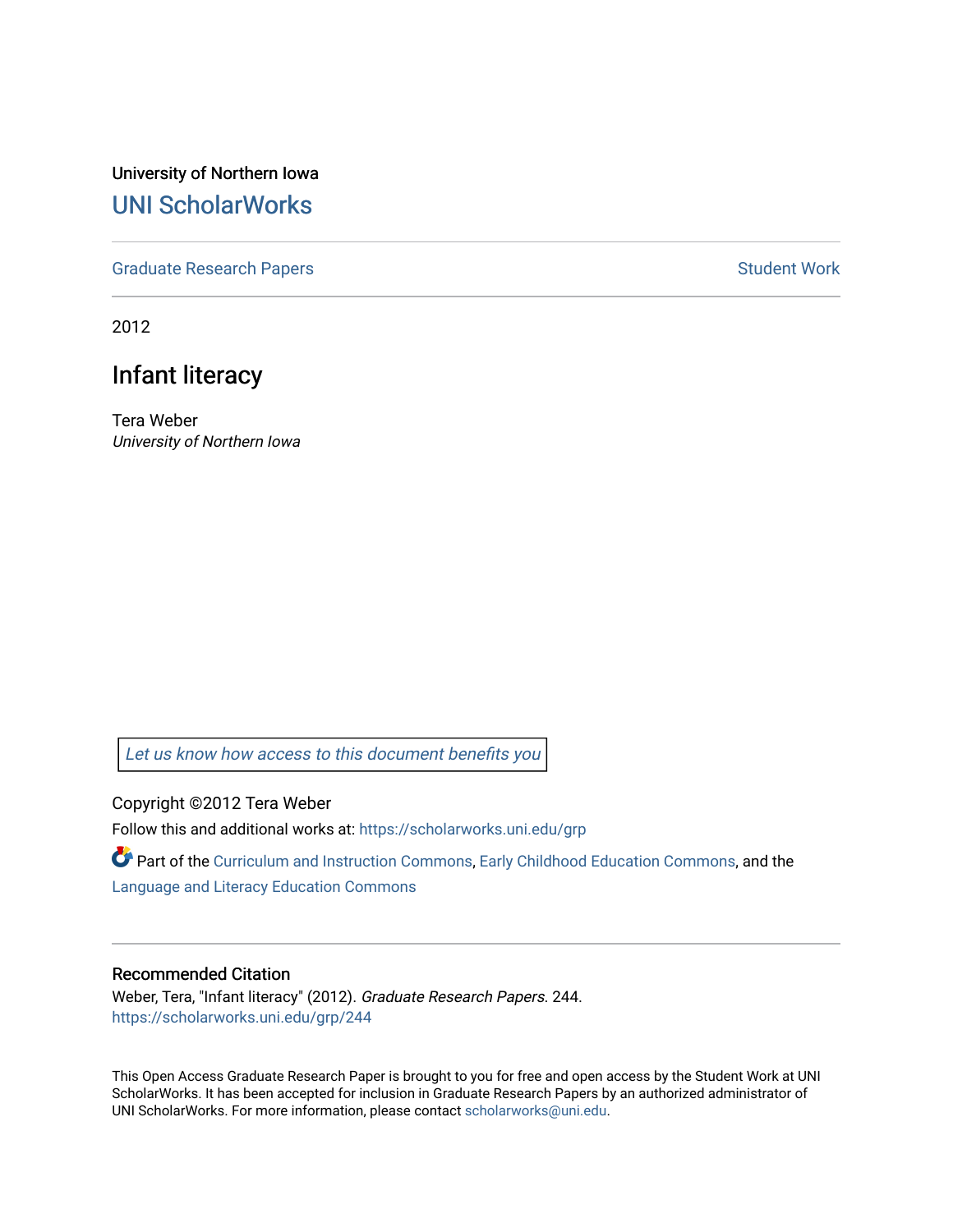### Infant literacy

#### Abstract

The purpose of this project is to share the importance of reading to infants with their caregivers and teachers. This project will highlight what the research says regarding reading, what the infants gain from reading, and ideas on how to incorporate reading into group settings with infants through a professional development project. Participants in this professional development opportunity will be able to see recorded examples of teachers reading to infants, infants interacting with text, and materials that teachers may take back to their classrooms.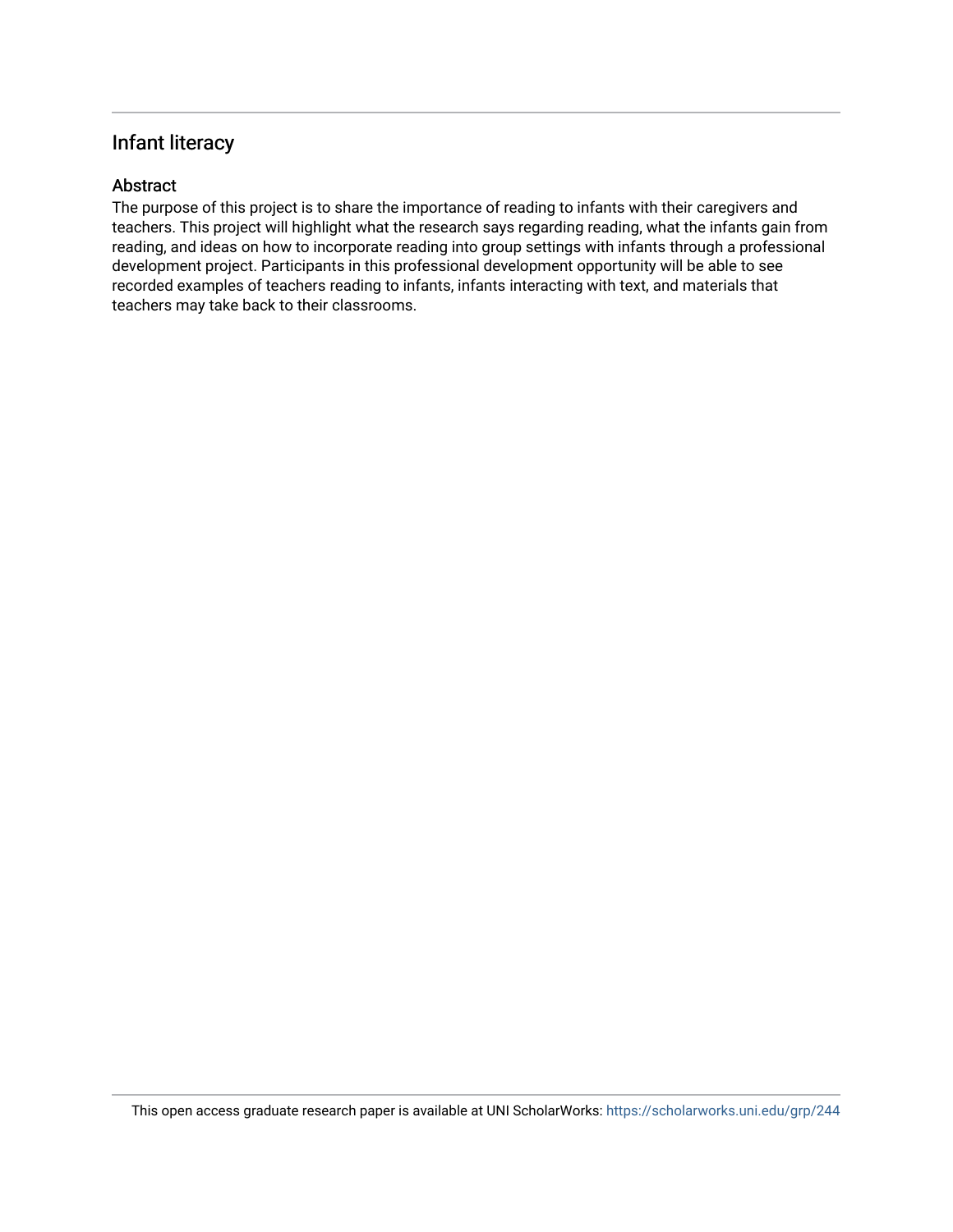Infant Literacy

A Graduate Project

Submitted to the

Division of Early Childhood Education

Department of Curriculum and Instruction

In Partial Fulfillment

Of the Requirements for the Degree

Master of Arts in Education

UNIVERSITY OF NORTHERN IOWA

By

Tera Weber

May 2012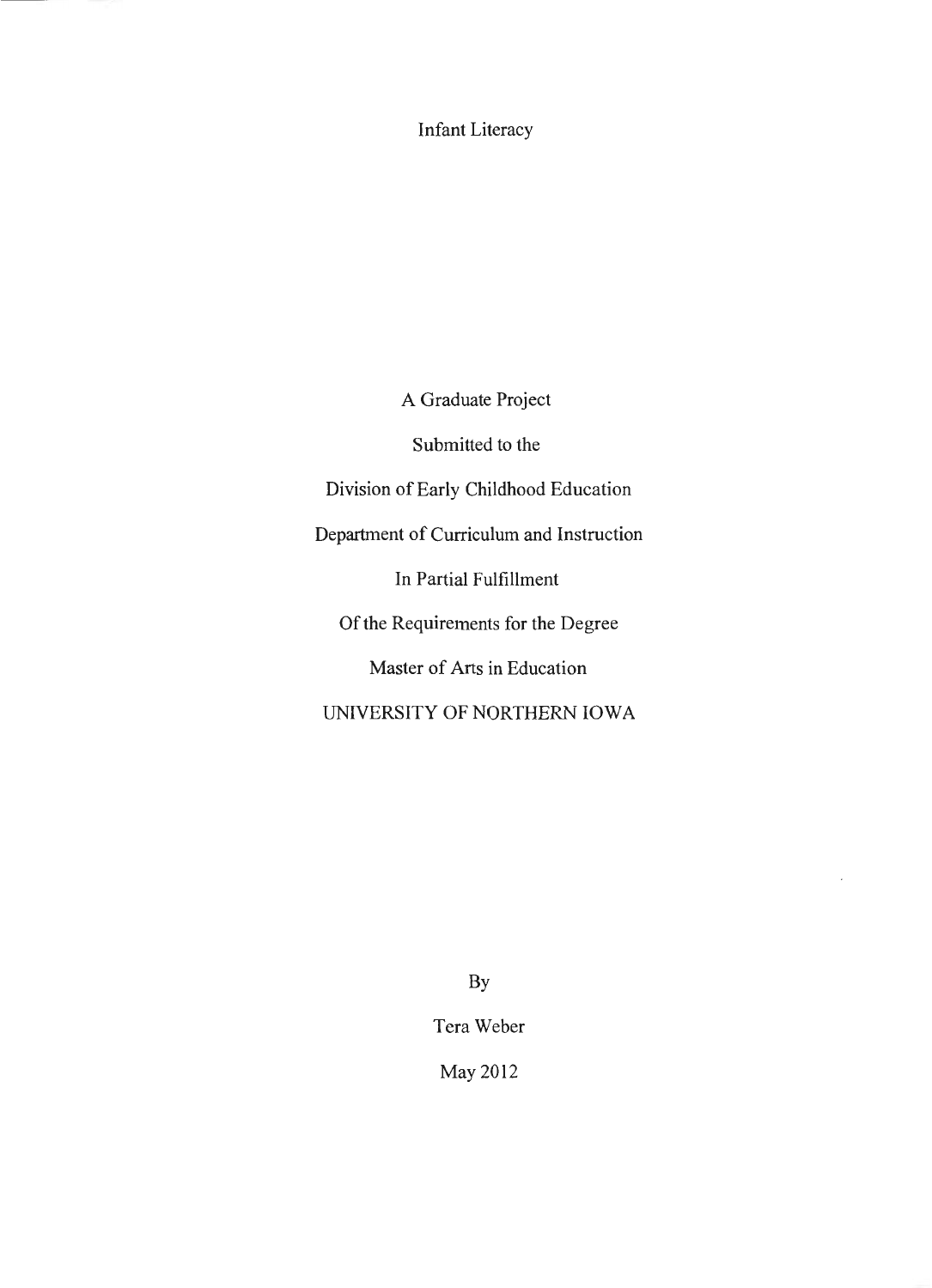This Project by: Tera Weber

Titled: Infant Literacy

has been approved as meeting the research requirement for the

Degree of Master of Arts in Education.

<sup>5</sup> - *tu-* I )\_\_ Date Approved

 $5|0|12$ Date Approved

5 - I *I* - *I:;)\_\_\_* 

## Jill Uhlenberg Graduate Faculty Reader

# Jennifer Garrett<br> **Graduate Fakulty Reader**<br>
Jill Uhlenberg

Date Approved Head,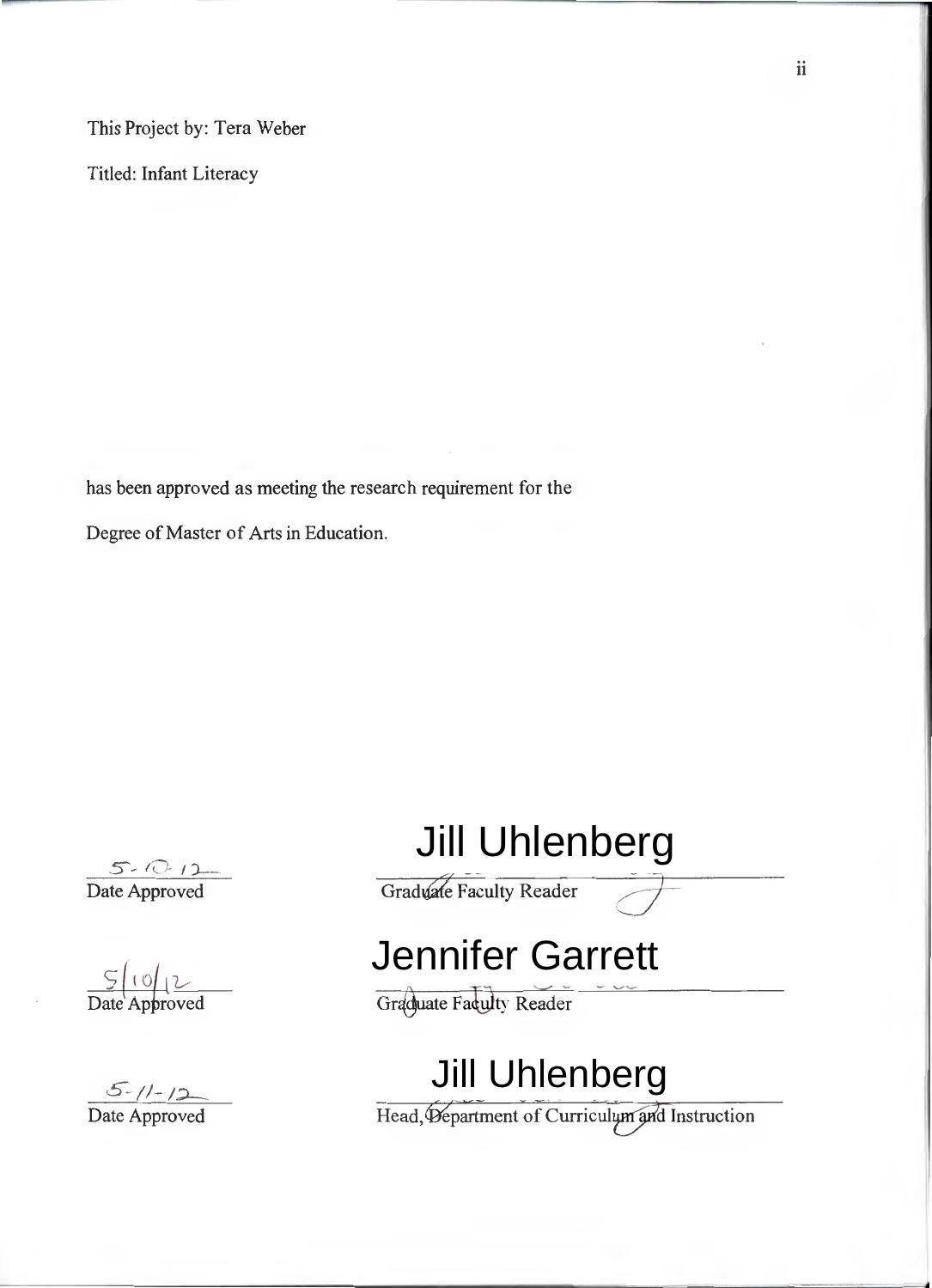#### ABSTRACT

The purpose of this project is to share the importance of reading to infants with their caregivers and teachers. This project will highlight what the research says regarding reading, what the infants gain from reading, and ideas on how to incorporate reading into group settings with infants through a professional development project. Participants in this professional development opportunity will be able to see recorded examples of teachers reading to infants, infants interacting with text, and materials that teachers may take back to their classrooms.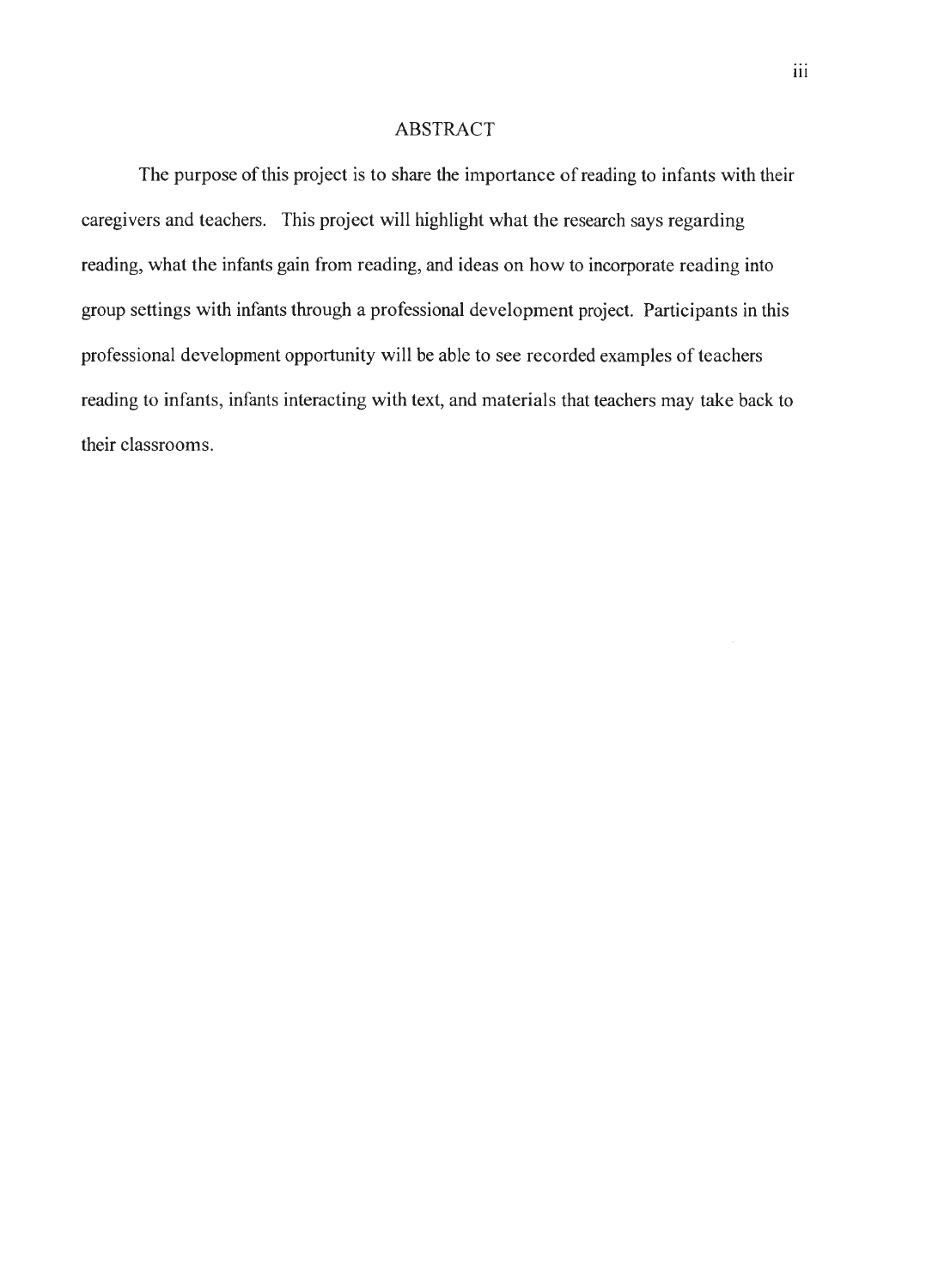# Quality of Center-Based Child Care and Language Development.....23 Exposure to Print and Progress Towards Independent Reading........26

#### **TABLE OF CONTENTS**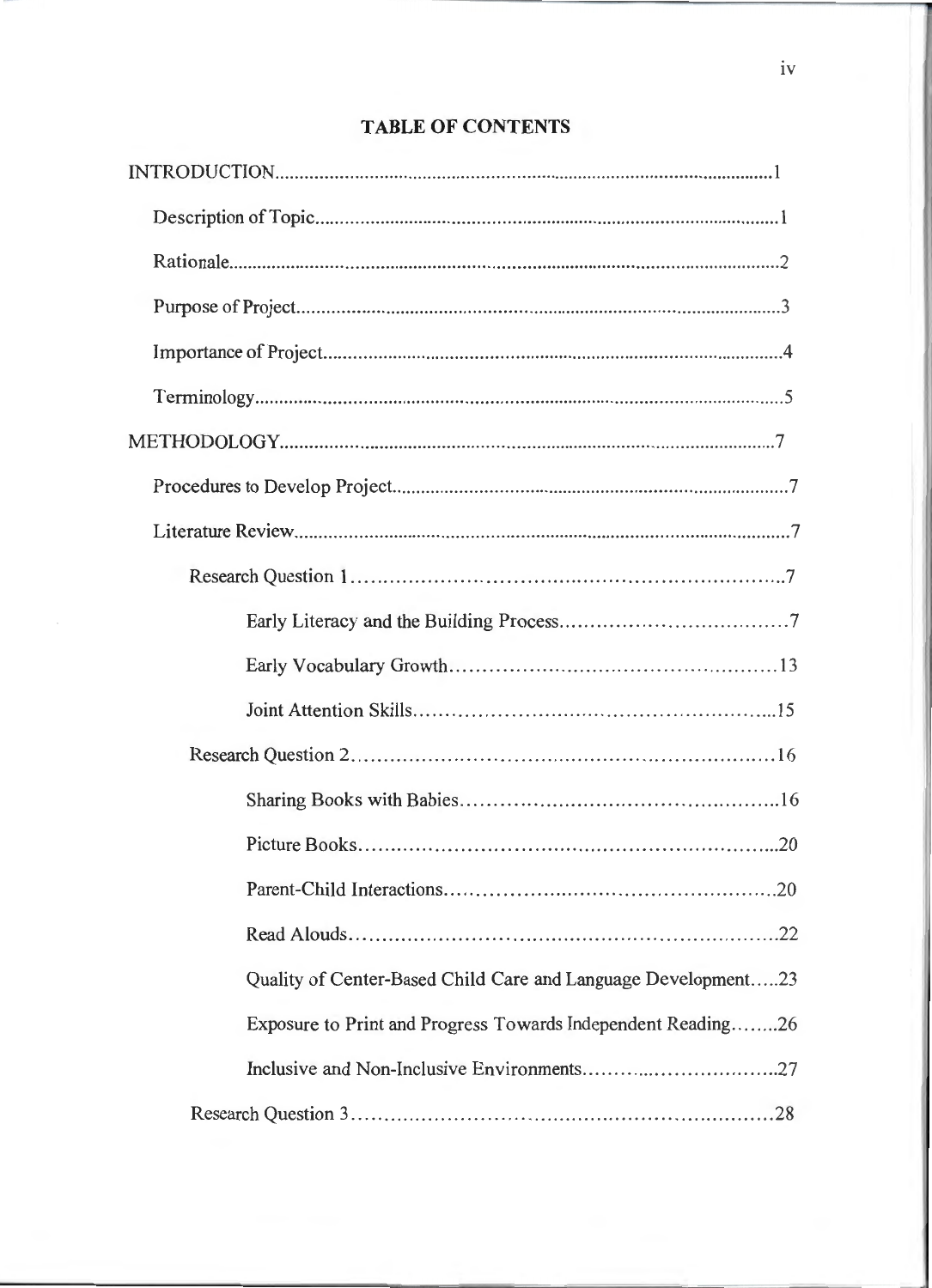| Keys to a Beneficial Professional Development32 |
|-------------------------------------------------|
|                                                 |
|                                                 |
|                                                 |
|                                                 |
|                                                 |
|                                                 |
|                                                 |
|                                                 |
|                                                 |
|                                                 |
|                                                 |
|                                                 |

 $\mathbf v$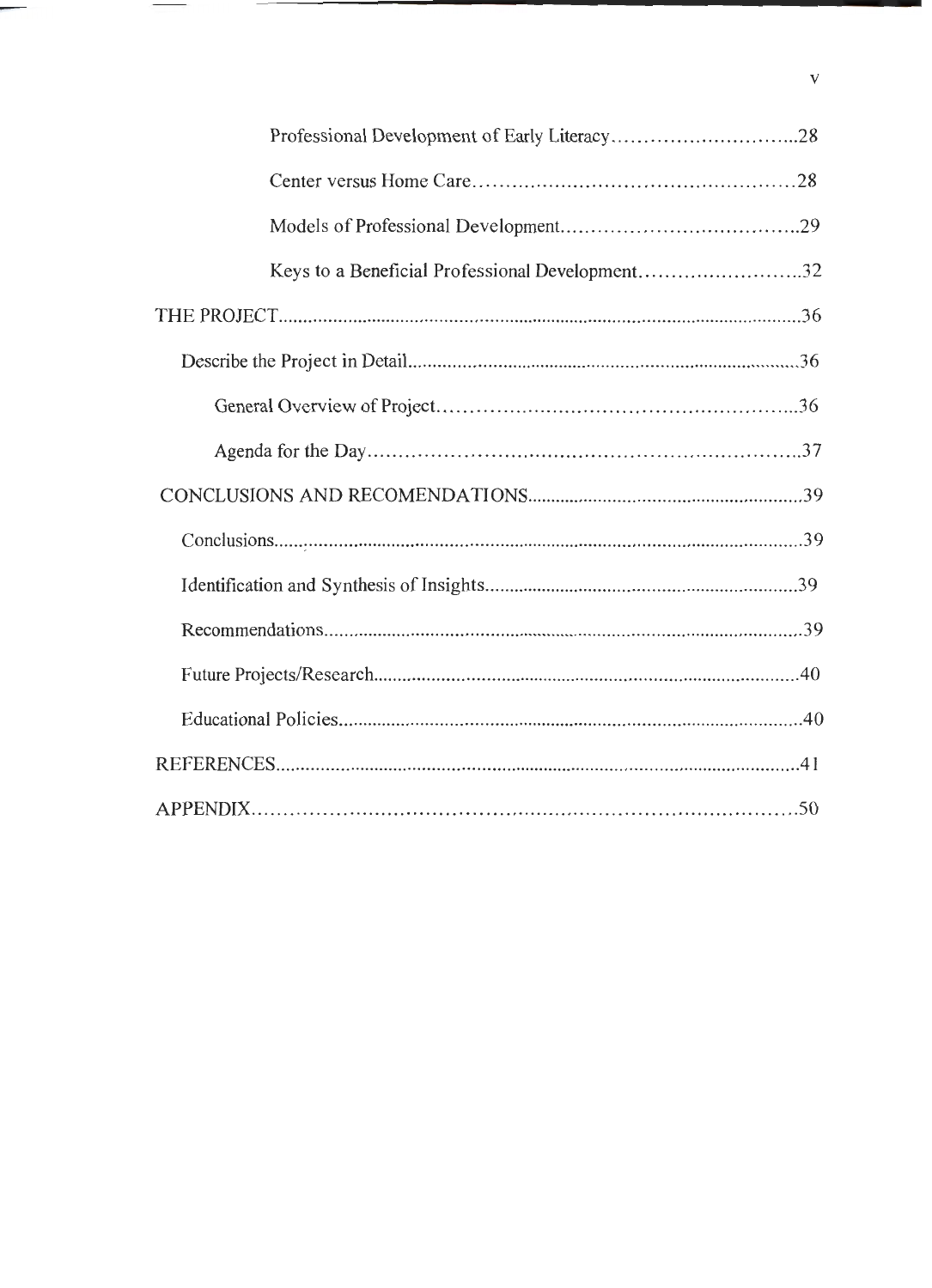#### **Chapter I**

#### **Introduction**

#### **Description of Topic**

The ability to read, write, and communicate has always been a very important tool for children to have as they enter their elementary school years. Early literacy skills have a clear and consistently strong relationship with later conventional literacy skills, such as decoding, oral reading, fluency, school comprehension, writing, and spelling (National Institute for Literacy, 2009). The early years before elementary school are a time of great learning for young children. These are the years when children learn to interact with print and experience the excitement of being read to. There has been a virtual explosion in the publication of books for very young children. Nevertheless, whether children benefit from this vast array of books depends upon the adults in their lives: why, how, and what caregivers read to young children matters enormously in the role books will play in enriching children's lives and later school achievement (Nueman & Wright, 2007). Shared book reading is the single most important activity for helping children become literate. Studies suggest that book reading stimulates vocabulary development, knowledge about the world, and children's motivation and interest in becoming literate (Bus, vanIJzendoom, & Pelligrini, 1995). The United Nations Educational, Scientific, and Cultural Organization (UNESCO) defines literacy as "the ability to identify, understand, interpret, create, communicate and compute, using printed and written materials associated with varying contexts" (UNESCO, 2004).

Conventional reading and writing skills that are developed in the years from birth to age five have a clear and consistently strong relationship with later literacy skills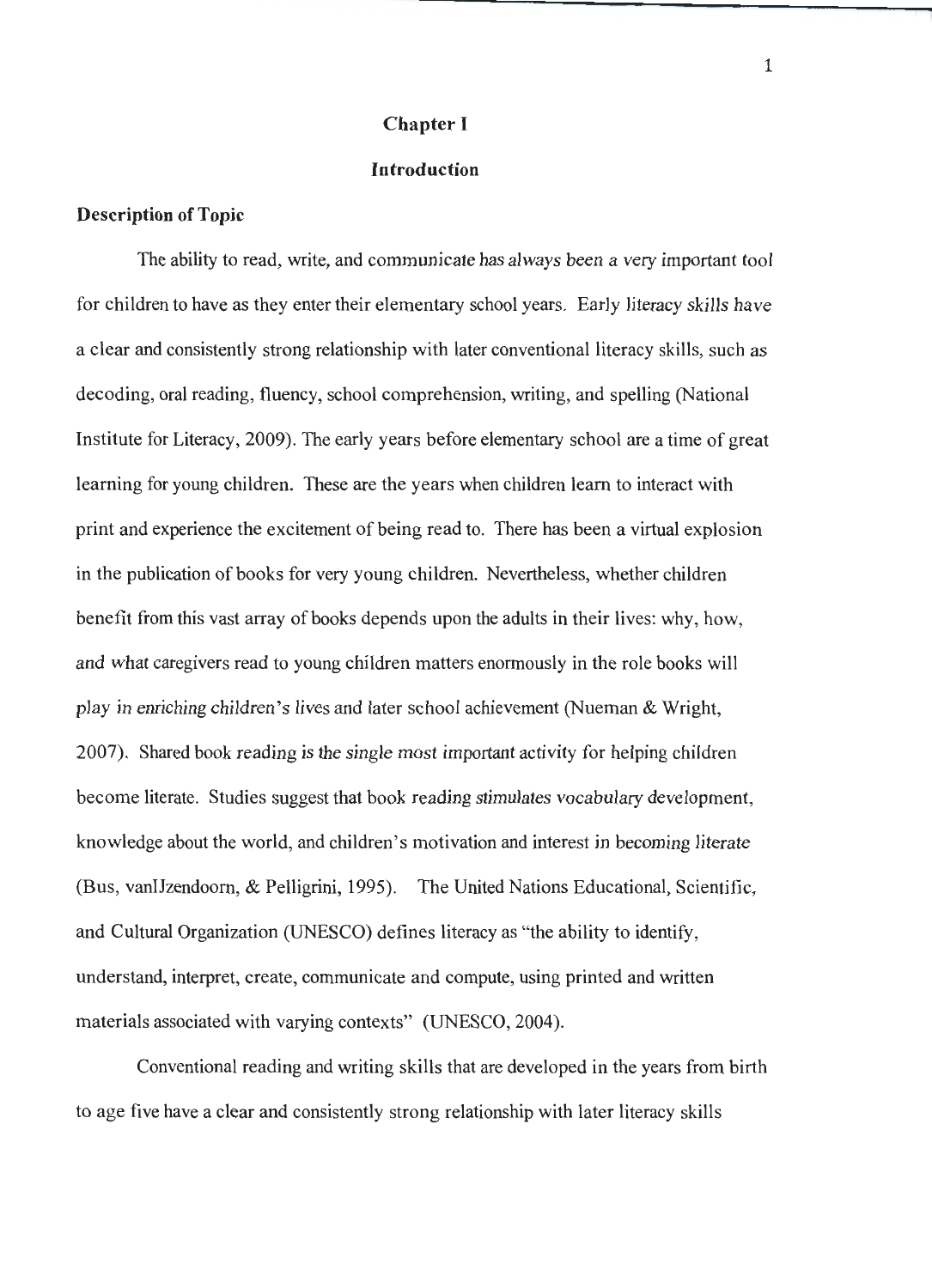(National Institute for Literacy, 2009). These important skills for developing literacy have in the past been taught by the parents of these children. These parents served as the teachers who guided and supported the necessary steps to begin this process. However, this did not occur in all families consistently. Due to the recent economic struggles many families are facing, many parents work outside of the home, leaving their child's care in the hands of child development or child-care centers. According to Belsky, Burchinal, McCartney, Vandell, Clarke-Stewart, and Owen (2007), approximately 9.8 million American children under the age of five years old were in child-care, many beginning in the first year of life. This trend moves the job of guiding and supporting the steps needed to develop literacy to the providers or teachers of these children. During the infant years (birth through 12 months of age), a number of age-appropriate skills are taught to encourage later reading. These skills include physically manipulating or handling books, looking at and recognizing books, comprehending pictures and a story, and finally interacting with books verbally.

In this paper, I will describe a project designed to support a literacy rich environment for teachers in infant classrooms. The purpose of this project is to help teachers of infants to develop curriculum and activities to enhance literacy development. Based on a review of relevant research, this project will recommend appropriate children's literature, displays to be posted, and other activities that will support these teachers of the very youngest children.

#### **Rationale**

As a mother of two, an early childhood teacher for children birth through 12 months of age, and a supervisor of a variety of future educators in a higher education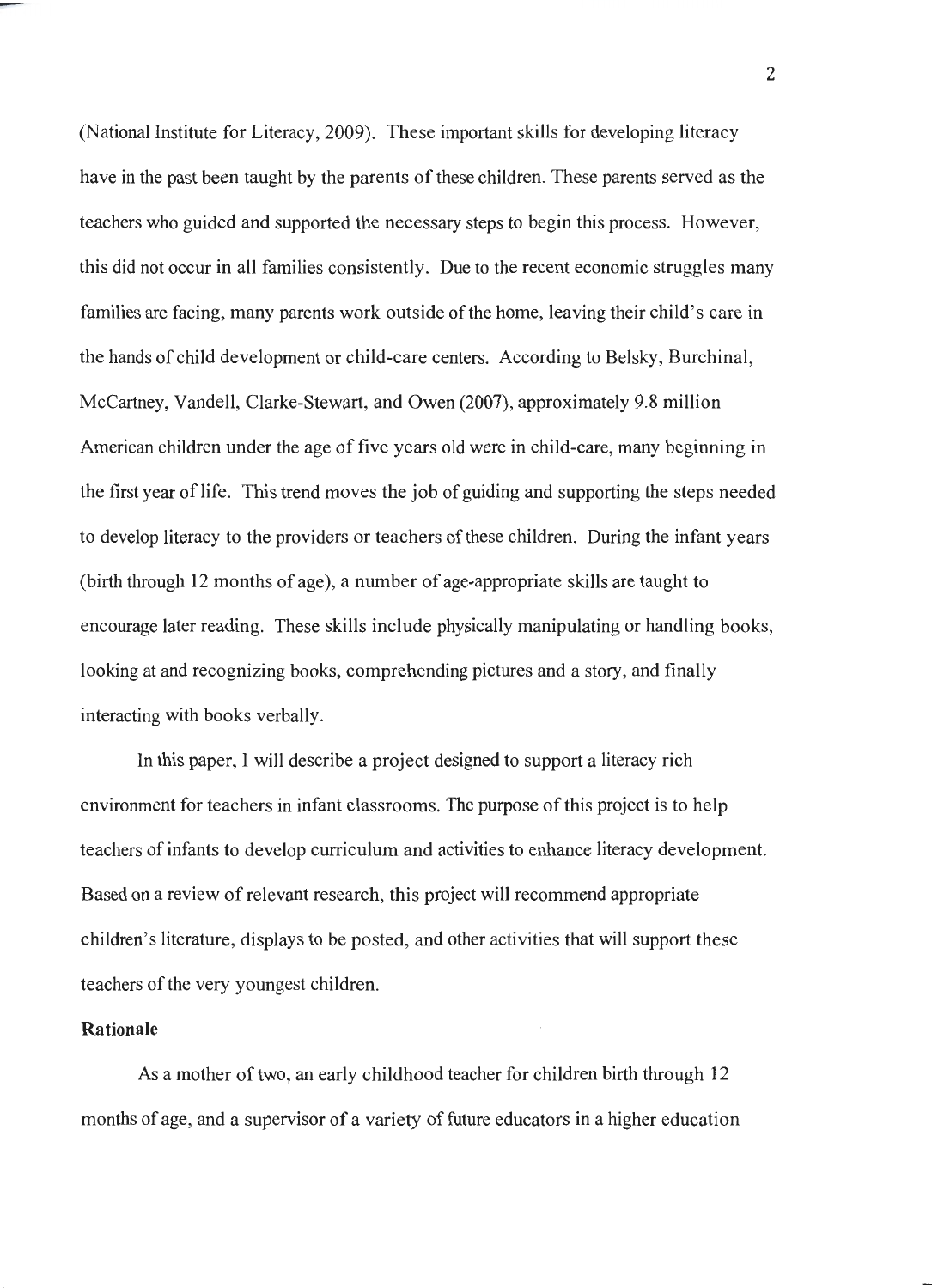setting, I see first hand the importance that literacy and literacy enriched curriculum has on the development of young children. Two of the many questions I hear from the university students who come into my classroom to observe are "What exactly can you do with babies? How do you teach them?" I respond to that by saying that during my daily encounters with the children in my classroom, I spend the majority of my time talking to the children, describing the textures they are feeling or talking about the objects we see in the books we read, the noises we hear when we are outside on walks or in the classroom, and what the infants are making with their dot markers, crayons, or fingers when painting with pudding. Literacy also happens when we play with the musical instruments, count the number of blocks we use to build our towers, describe or name the food that is in our basket or on our plates, and sing a variety of songs to the children. This is how I help the infants develop their beginning ability to read, write, and communicate in my classroom. One of the most important activities, shared book reading helps facilitate children's vocabulary development, phonemic awareness, print concept knowledge, and positive attitudes towards literacy (Raikes et al., 2006). Research by Zimmerman et al. (2009) suggested that adult-infant conversations are strongly associated with healthy language development.

#### **Purpose of the Project**

The purpose of this project is to assist teachers of infants in developing the tools and guidance needed to implement reading to infants in their classrooms. These early childhood teachers, who may or may not have a post-secondary degree, may not yet understand the advantages appropriate literacy activities have for infants and how easy they are to implement into their classrooms. This project will provide professional

3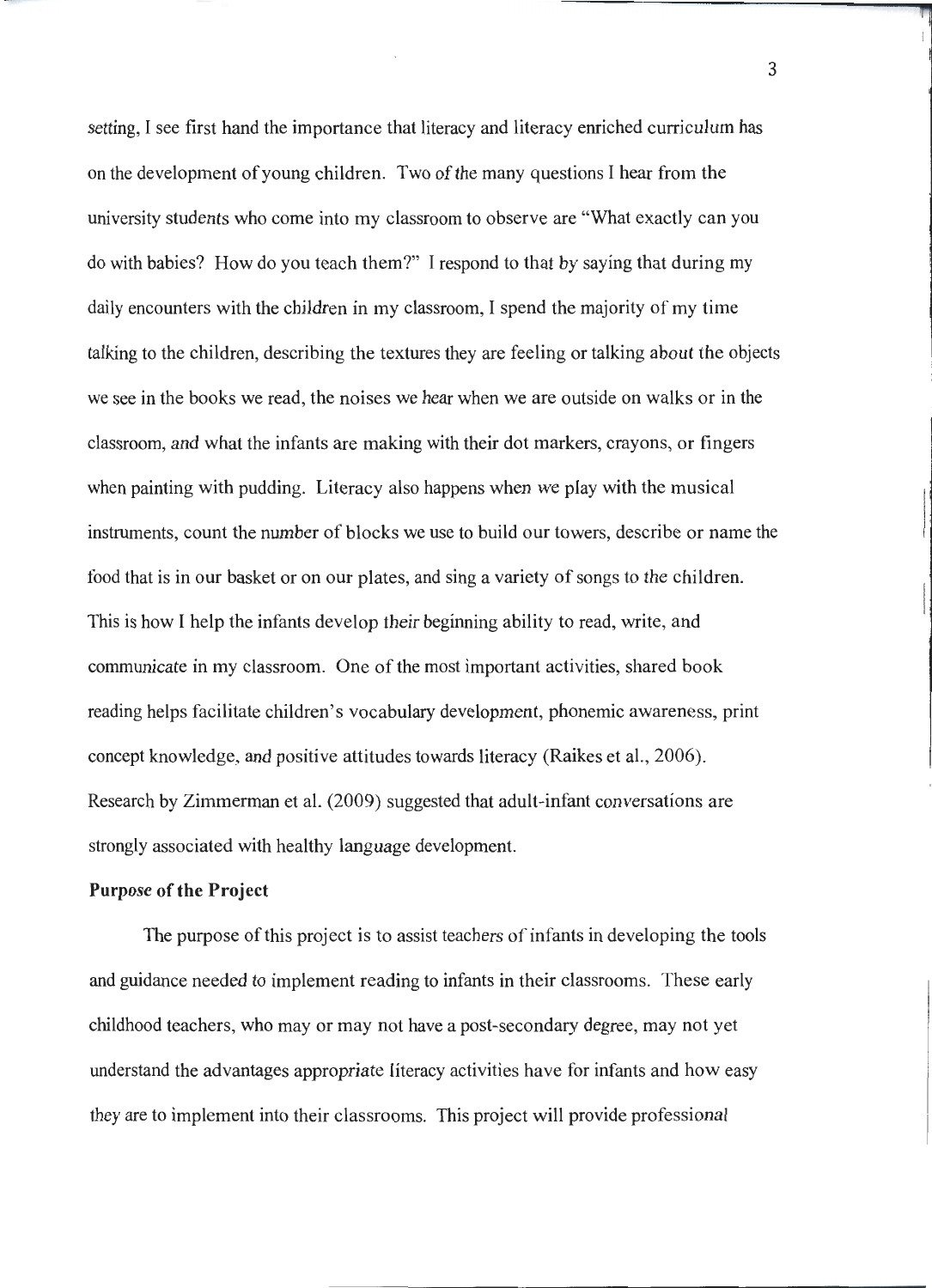development suitable for infant room teachers and care providers to improve the ability to integrate reading into their daily schedule.

#### **Importance of Project**

Early childhood professionals spend a lot of time learning about, looking for, and understanding the integrated ways in which children's cognition develops and their emerging literacy flourishes (Zeece, 2008). This project will help teachers enhance their classrooms by giving them the guidance, ideas, and tools necessary to develop a literacy rich environment.

School improvement efforts now require teachers to study, implement, and assess the outcomes of student learning outlined by local, state, and federal educational standards. However, it is also important these teachers provide meaningful and engaged learning for diverse populations. Teachers need more time to work with colleagues, to critically examine the new standards being proposed. They need opportunities to develop, master, and reflect on new approaches to working with children (Corcoran, 1995).

Communication plays a key role in the development of literacy. Being able to communicate and being understood by those around them is a powerful achievement for very young children (Parlakian, 2004). Communicative pointing has been related to both expressive and receptive language development at 24 months (Desrochers et al., 1995). Additional research regarding use of American Sign Language (ASL) with infants and toddlers has been published. According to Collingwood (2009), signing with your baby is intended to help very young children to express their needs and wishes earlier than they could otherwise. Baby signing experts believe that frustration and tantrums can be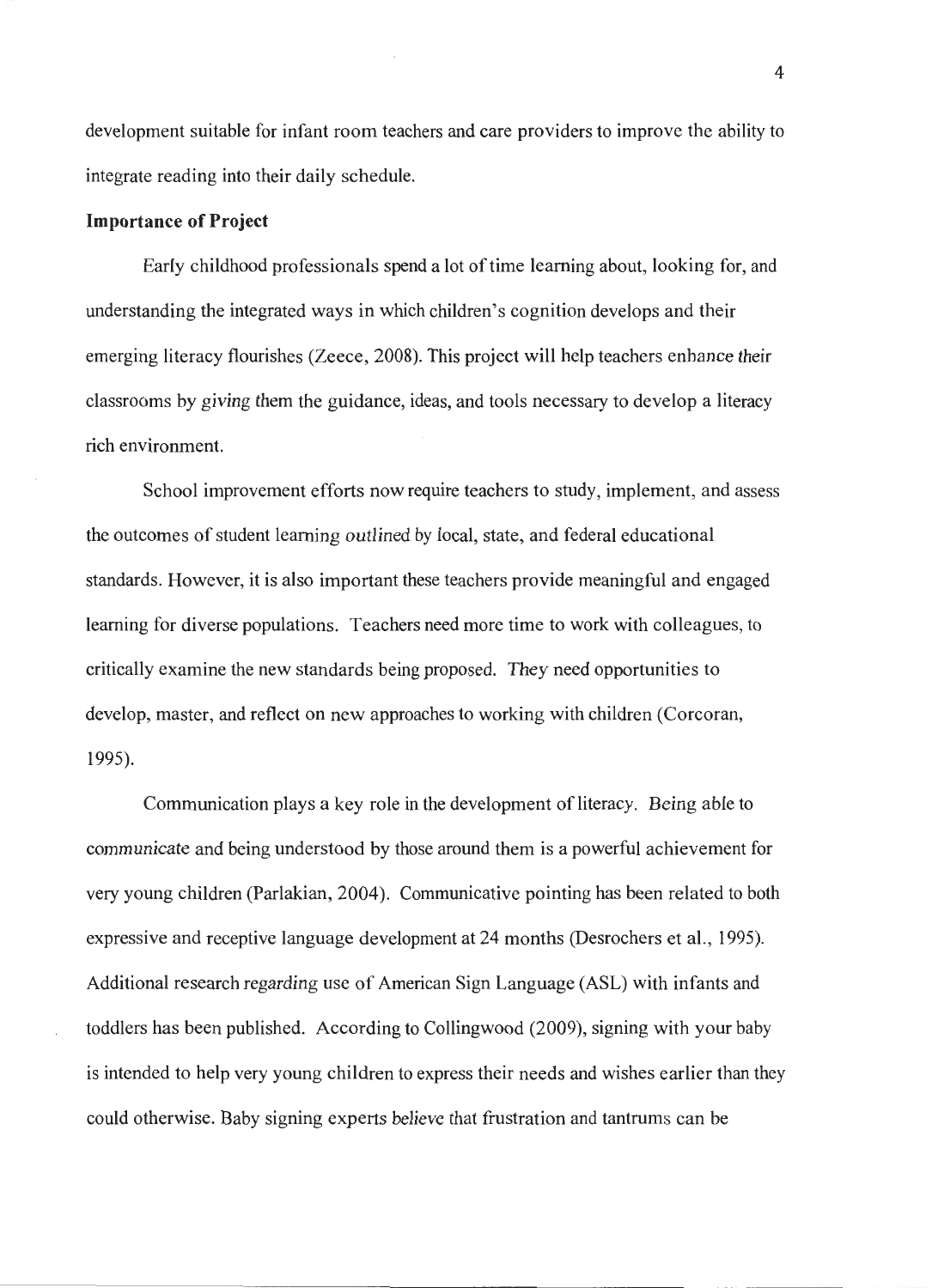avoided by closing the gap between the desire to communicate and the ability to do so. Infants from about six months of age can begin to learn the basic signs, which cover such objects and concepts as *thirsty, milk, water, hungry, sleepy,pacifier, more, hot, cold, play, bath,* and *teddy bear.* Infants who learn baby sign language may also gain psychological benefits, such as improved confidence and self-esteem. Feelings of anger due to an inability to communicate may not occur as often. Having the ability to sign could be an important tool when a child is too distraught to speak clearly (Collingwood, 2009). Therefore encouraging the teachers to also use sign language will be an item that is discussed during the project.

#### **Terminology**

The review of research I found generated a large list of terms for literacy and all of its components. For this particular project, I will be using the following terms and definitions.

*Creative Curriculum Gold-* is an ongoing, developmental observational assessment tool for children from birth through kindergarten. It was created based upon years of feedback from thousands of educators and important new research about how children develop and learn (Creative Curriculum, 2012).

*Communication-Any* act by which one person gives to or receives from another person information about that person's needs, desires, perceptions, knowledge, or affective states. Communication may be intentional or unintentional, may involve conventional or unconventional signals, may take linguistic or nonlingµistic forms, and may occur through spoken or other modes (Scherba de Valenzuela, 1992).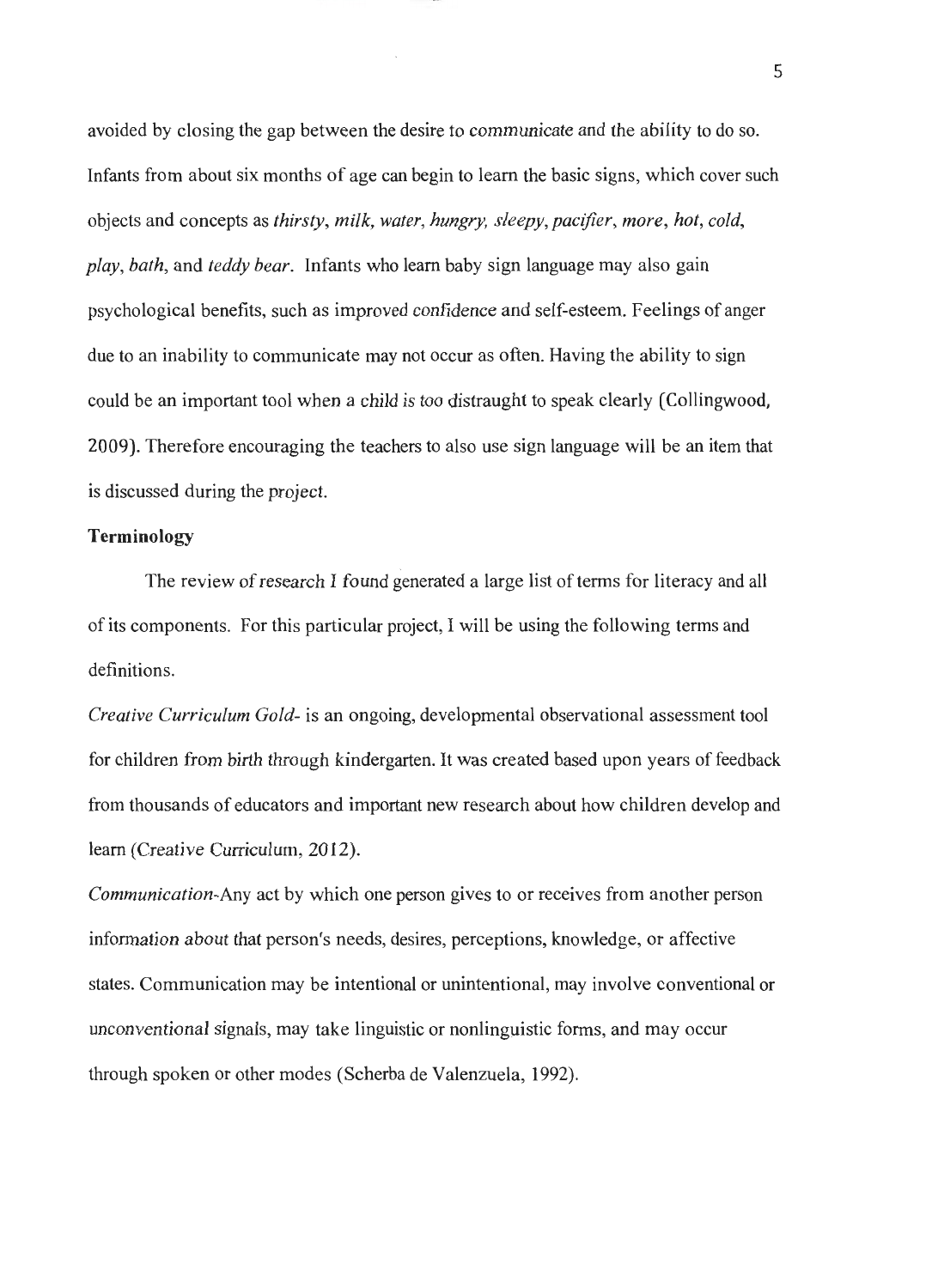*Curriculum- "* a set of courses constituting an area of specialization" (Merriam-Webster, 2011).

*Emergent Literacy-the* developmental process that begins at birth whereby children acquire the foundation for reading and writing or literacy (Hatton & Sapp, 2005). *Iowa Early Learning Standards-* These standards fulfill a requirement of the federal government. Standards are statements that describe expectations for learning and development. (Early Childhood Education Assessment Consortium, 2003). *Infant-* a child between the ages of birth and 12 months (NAEYC, 1998). *Literacy-* the ability to identify, understand, interpret, create, communicate and compute, using printed and written materials associated with varying contexts (The United Nations Educational, Scientific, and Cultural Organization, 2009)

#### **Research Questions**

The following research questions will guide the review of research regarding literacy with infants. These questions will provide the foundation for this project.

- 1. What are the advantages of a literacy curriculum for infants?
- 2. What does appropriate literacy curriculum look like for infants?
- 3. What would a professional development training workshop about literacy for teachers of infants include?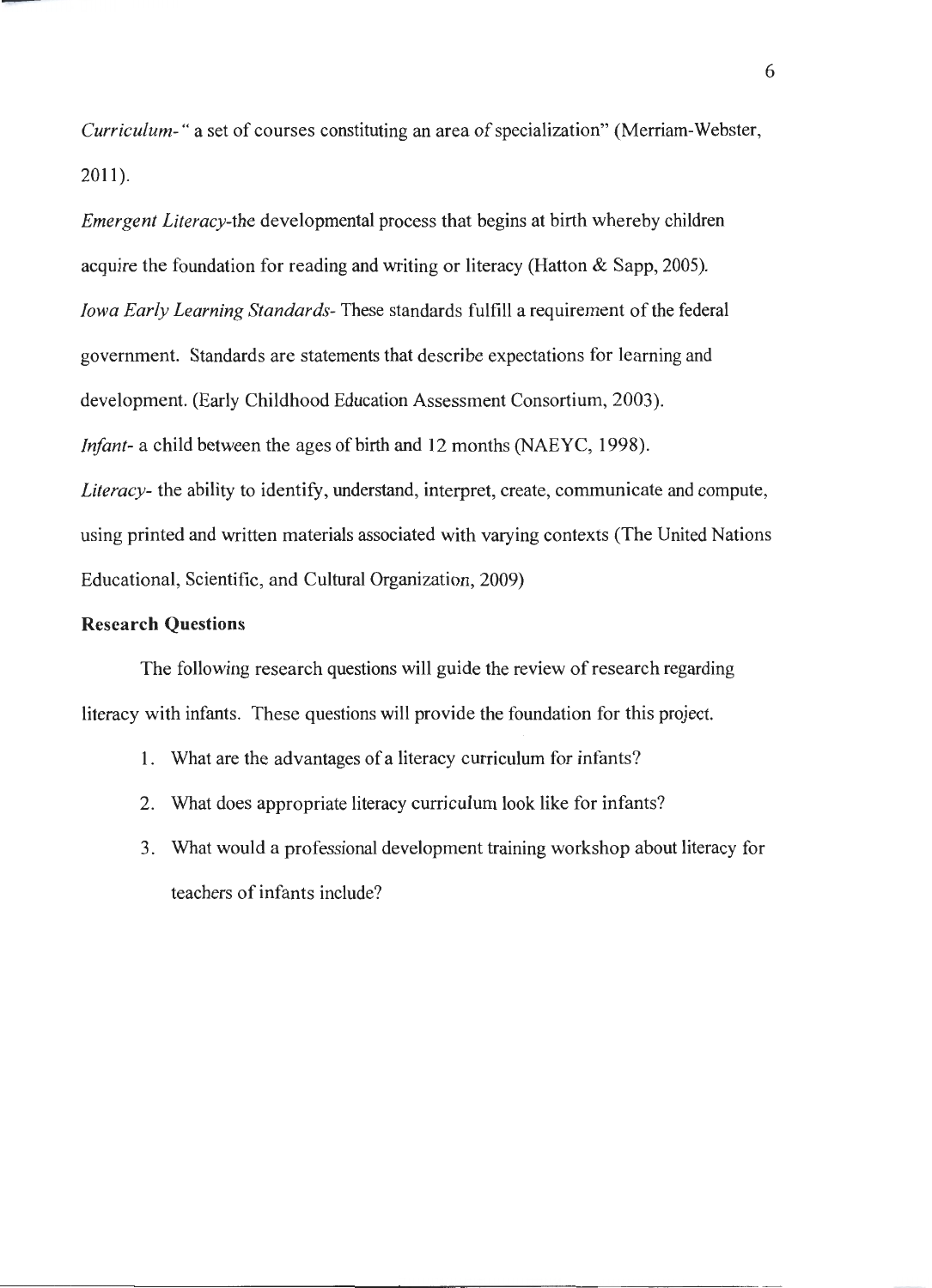#### **Chapter** II

#### **Methodology**

#### **Procedures to Develop Project**

My goal is to communicate with other infant teachers concerning their wants and needs regarding incorporating literacy into their classrooms. I have found, through communication with future teachers and others in the community a lack of understanding of the importance of reading to infants. I chose to do a day-long training through Child Care Resource and Referral (CCR&R), because their training registry allows home providers and staff of child development centers statewide to participate.

I will start by contacting CCR&R to determine if a workshop like this has been presented in the past. If it has not, CCR&R will then add it to their online training registry for providers and directors to attend. The training will be both informative and engaging with hands on activities.

The following synopsis will be provided to CCR&R to put on their training registry

The Link to Success-Literacy and Infants

Wondering what to do with your infants? Why not read a book, paint with pudding, and sing silly songs? This professional development program will help you learn the advantages of a literacy-enriched environment for infants and help you to create the ideas and materials to foster that environment.

**Literature Review** 

**Research Question 1.** 

*Early literacy and the building process.*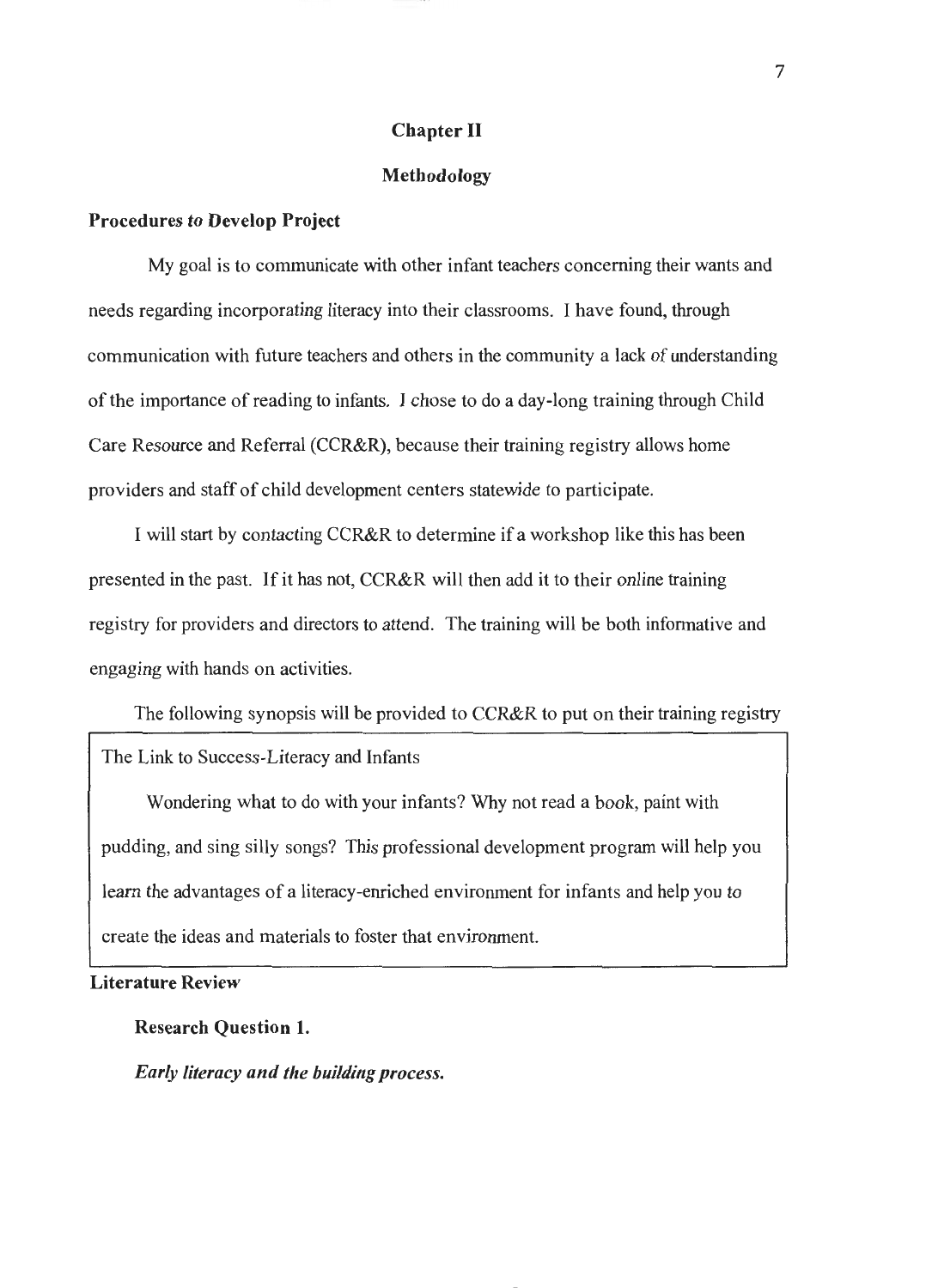Accessibility is always a key factor when it comes to literacy instruction. Having materials readily available for the children is one of the best ways to encourage infants to read and experiment with books. Murphy, Hatton, and Erickson (2008) suggested a variety of books that help with literacy instruction. These include, but are not limited to storybooks, picture books, board books, alphabet books, nursery rhyme books, and factual books. The authors also recommended that these materials be accessible to the infants at school as well as at home.

Young children's development does not occur in isolation; it takes place in a rich context of direct and indirect influences. Research has linked children's developmental outcomes and the environments in which they live to support the importance of recognizing the contexts of children's experience. The ecological theory of child development advanced by Bronfenbrenner ( 1979) provided a conceptual basis for understanding the broad influences on children's development. Bronfenbrenner's theory claimed that children develop within a variety of social contexts and that it is important to investigate the interrelationships among the various contexts when studying children's development.

This context can be seen like a sphere that is divided into layers, according to Bronfenbrenner ( 1979). The center of the sphere is the children. The next portion or layer of the sphere is made up of the children around them-the ones that have direct influence. The home and family environment as well as the child's care setting and preschool environment are components that help give the children a basis for literacy development, which is the third and last layer of the sphere.

For infants and toddlers, the beginnings of literacy may not look much like reading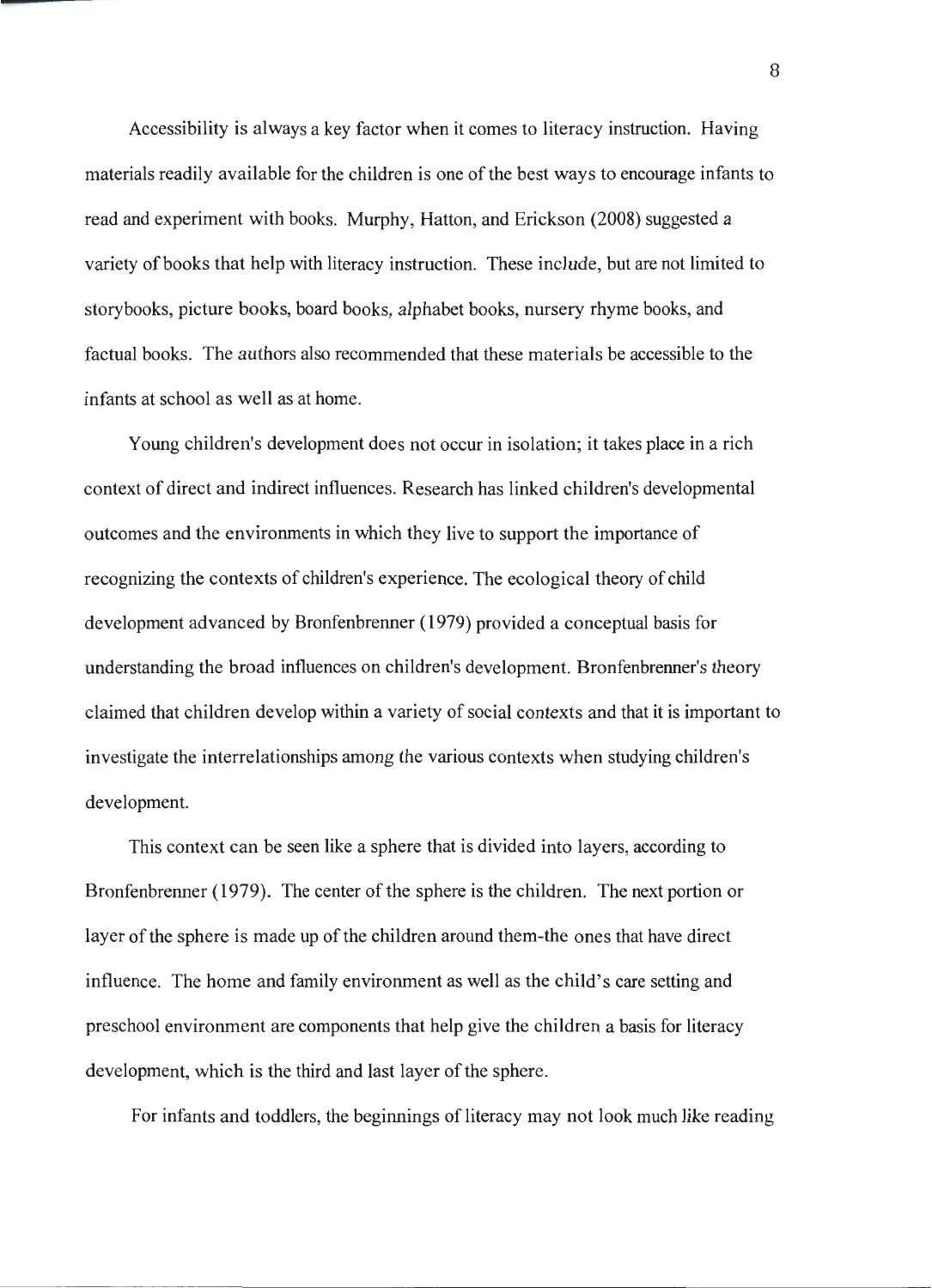or writing. Instead, beginning literacy appears in activities such as pretend play, drawing, and conversations about books with their closest personal relations, their family (Mclane & McNamee, 1990). During these early years, children learn to use these symbol systems in increasingly clear ways to create and communicate meaning. These symbols may include words, gestures, pictures, numbers, and objects, all wonderfully configured into a mixed medium to represent their imaginative ideas and creative thinking. Children use these early symbolic activities to build bridges to literacy (Dyson, 1988). Infants who grow up experiencing reading and writing in their everyday lives begin to understand the purposes that literacy serves.

Early literacy development does not merely happen. Rather, it is a social process that is nurtured through meaningful relationships with parents, caregivers, friends, and siblings. These caregivers play critical roles in children's motivation and knowledge about literacy by serving as models, providing necessary resources, and conveying their hopes and expectations to children. It is these interactions that shape what and how children come to see literacy in their daily lives.

Goin, Nordquist, and Twardosz (2004) stated in their study of infants and toddlers with developmental delays, "the early childhood years are critical for literacy development" (p. 87). Their purpose was to look at information regarding parents of infants and toddlers with mild developmental delays, how they viewed literacy processes occurring within their homes, and how they may be influencing their children. In this particular study the participants were selected from families in Eastern Tennessee who were affiliated with Tennessee's Early Intervention System (TEIS). TEIS is a non-profit statewide organization that assists families of young children with known disabilities and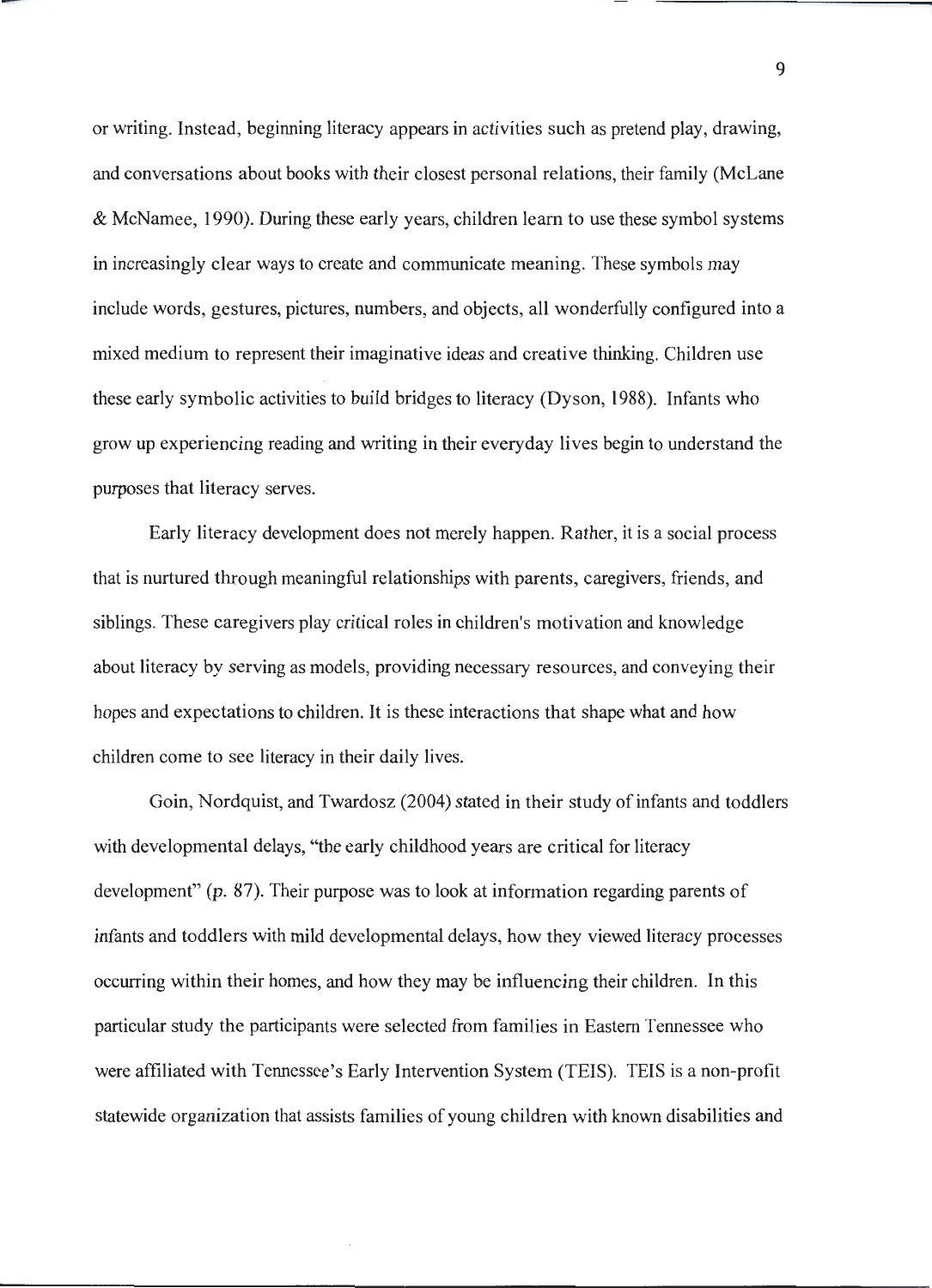delays from birth to age three. TEIS coordinators identified families who met specified criteria for possible participation in the study. The participants were children ages 12 to 36 months of age who had been affiliated with TEIS for six months. Thirteen parents were able to participate in the study, ten mothers and three fathers. The average age of the parents was thirty-two years. A total of 11 children, eight males and three females, were eligible for the study with the average age being two years. This group included five children with mild speech delays, two had mild speech and motor delays, one child had cataracts, and three were born prematurely and were referred by their physician to the TEIS.

Data-collection for this study was done using face-to-face communication. Each conversation was audiotaped using a hand-held tape recorder and occurred in the parents' homes. In order to ensure that the parents and not the interviewer guided the participants' answers, more general questions were asked at the beginning. Once the interviews were over, the authors learned that, to the parents the term *literacy* meant knowledge of letters and words. The data suggested that children's books were the most commonly used medium with the children, many of the participants had a computer and used *learning*  programs that emphasized literacy, and finally that the children had direct access to crayons, markers, and chalk to write and draw (Goin, Nordquist, & Twardosz, 2004). Overall findings of this study suggested that the participants understood that literacy begins very early in life and opportunities that were provided by the parents are critical components of becoming literate (Goin et al., 2004). Katims and Pierce (1991) and Katims (1994) pointed out that early literacy experiences reduce and even prevent reading and writing deficits in some children with disabilities.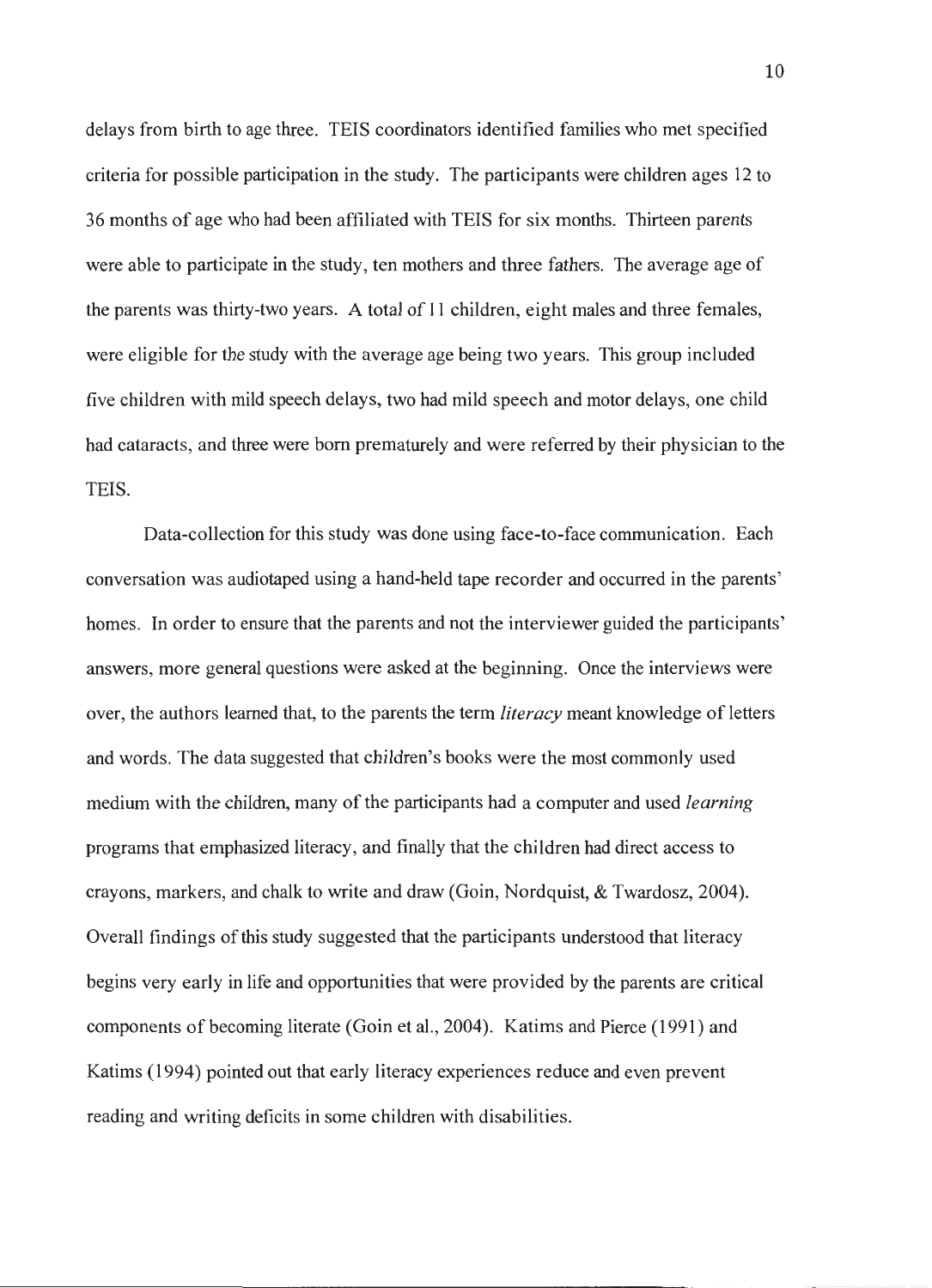delays from birth to age three. TEIS coordinators identified families who met specified criteria for possible participation in the study. The participants were children ages 12 to 36 months of age who had been affiliated with TEIS for six months. Thirteen parents were able to participate in the study, ten mothers and three fathers. The average age of the parents was thirty-two years. A total of 11 children, eight males and three females, were eligible for the study with the average age being two years. This group included five children with mild speech delays, two had mild speech and motor delays, one child had cataracts, and three were born prematurely and were referred by their physician to the TEIS.

Data-collection for this study was done using face-to-face communication. Each conversation was audiotaped using a hand-held tape recorder and occurred in the parents' homes. In order to ensure that the parents and not the interviewer guided the participants' answers, more general questions were asked at the beginning. Once the interviews were over, the authors learned that, to the parents the term *literacy* meant knowledge of letters and words. The data suggested that children's books were the most commonly used medium with the children, many of the participants had a computer and used *learning*  programs that emphasized literacy, and finally that the children had direct access to crayons, markers, and chalk to write and draw (Goin, Nordquist, & Twardosz, 2004). Overall findings of this study suggested that the participants understood that literacy begins very early in life and opportunities that were provided by the parents are critical components of becoming literate (Goin et al., 2004). Katims and Pierce (1991) and Katims ( 1994) pointed out that early literacy experiences reduce and even prevent reading and writing deficits in some children with disabilities.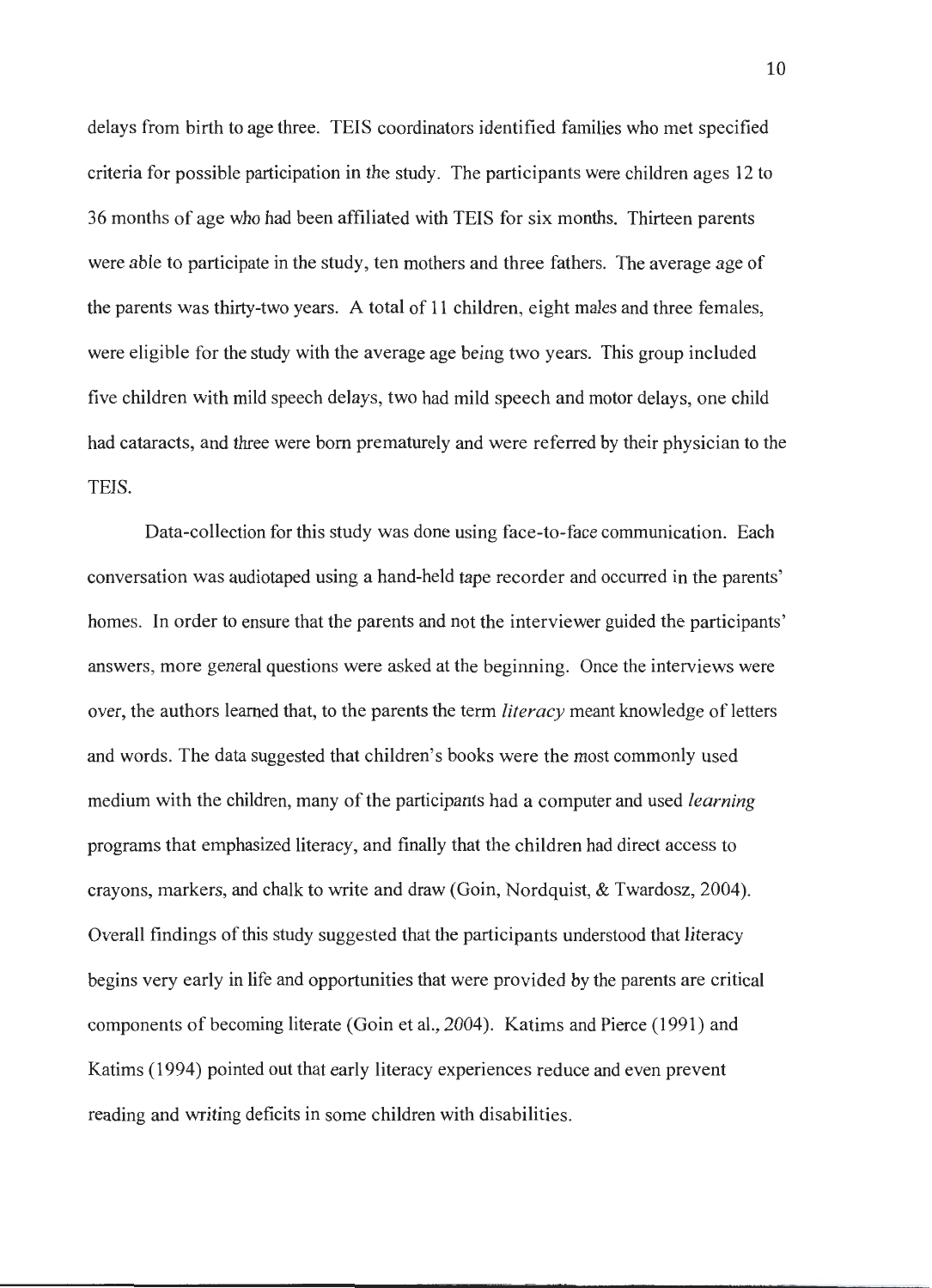Even though recommendations for facilitating early literacy have been made, little is known about the practices that professionals use to promote early emergent literacy (Dote-Kwan, Chen, & Hughes, 2001; Erickson & Hatton, 2007; Erickson, Hatton, Roy, Fox, & Renne, 2007). The purpose of a study done by Murphy, Hatton, and Erickson (2008) was to identify strategies and resources that promote early literacy for young children who have visual impairments.

An online survey was produced that contained content from several empirically based sources that included research on evidence-based practices like shared booked reading. The survey also used content from components of the emergent literacy research that was conducted by the National Early Literacy Panel and the National Reading Panel. The survey asked professionals which strategies and resources they used to promote early communication and literacy in young children with visual impairments (National Institute for Literacy, 2007).

The survey listed 29 composite questions with eight of them having an average of 19 items. The questions were designed to gather information about the characteristics, resources, services, and strategies that teachers use to promote early communication and literacy. Three doctoral-level colleagues with expertise in the field of visual impairment reviewed a draft of the survey in early literacy; then the survey was revised to incorporate their suggestions. After the final draft was created, the survey was sent out to members of the Early Intervention Listserv in January 2005. Approximately 192 of the 375 subscribers completed the majority of the items on the online survey. The data were submitted electronically, recorded in the database, and summarized to answer the research questions. Results showed 192 of the respondents were white, non-Hispanic.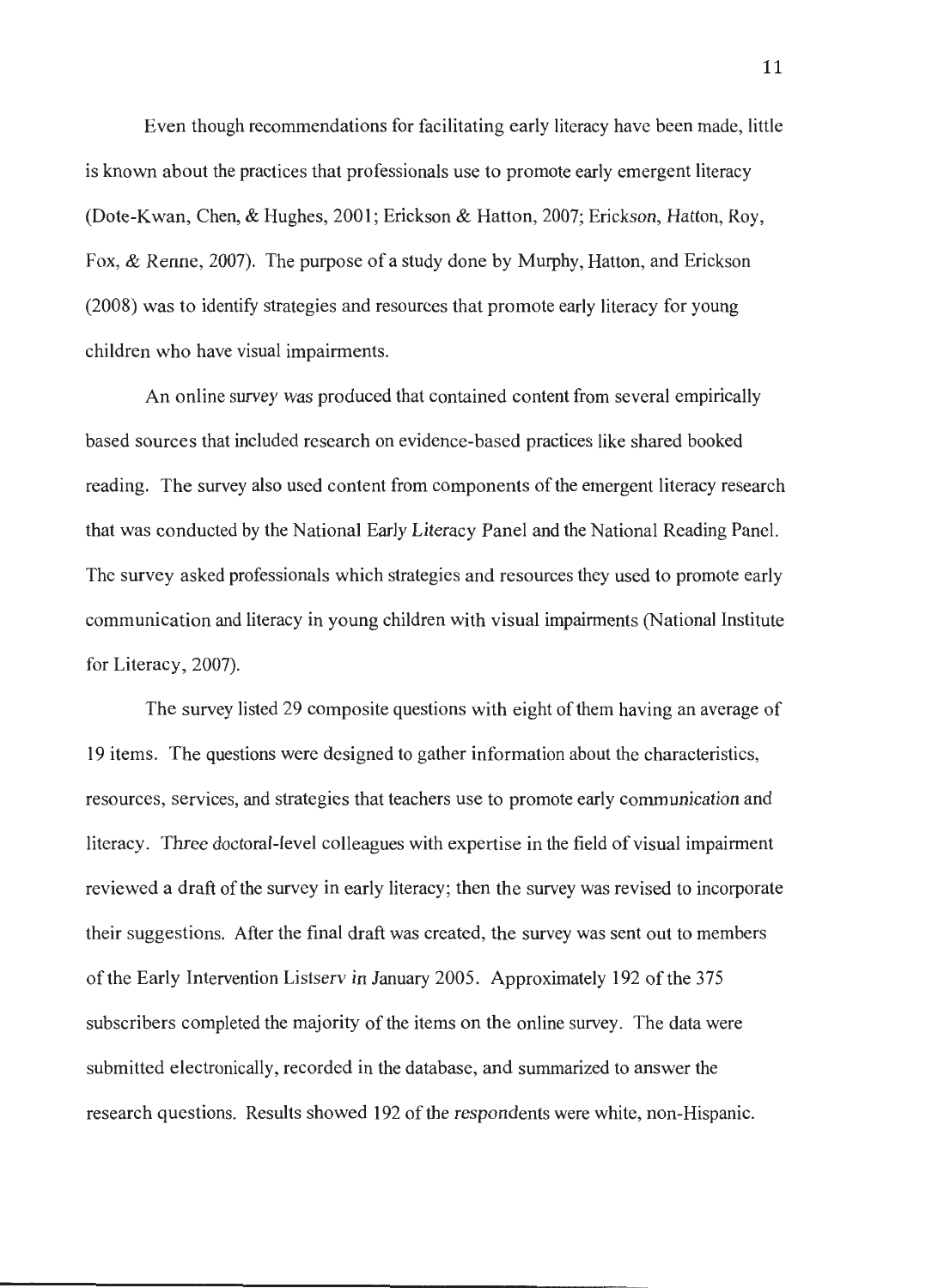Over half of the participants were certified or licensed teachers of children with visual impairments and 36 percent of them reported working with children from birth to age three. Many of them also had certification in special education, elementary education, orientation and mobility, and/or reading (Murphy, Hatton, & Erickson, 2008).

The respondents used a variety of literacy practices. Seventy percent supported the development of early literacy by facilitating early attachment and bonding. They provided their families with storybooks, picture books, board books, alphabet books, nursery rhyme books, and factual books that were in accessible media. Many of the respondents also gathered materials from a variety of resources that were created by publishers with experience in visual impairments such as Patterns Prebraille Program, Tactile Treasures, Braille Fundamentals, Touch and Tell, and The Braille Readiness Skills Grid. Many teachers also used their own teacher created materials in addition to the items listed above (Murphy et al., 2008).

Overall, the results of the survey indicated that the teachers who participated in the survey understood the importance of early literacy in young children with visual impairments and the importance of the variety of resources that were available to them. However, it was indicated that many teachers might not be using the recommended practices for some components of early literacy because they lacked access to current resources on early literacy for all children as well as the support to assist them in implementing these practices (Murphy et al., 2008).

There has been much research regarding emergent literacy intervention practices for children older than three years. Erickson, Hatton, Roy, Fox, and Renne (2007) decided to research practices at the infant and toddler level that were being used to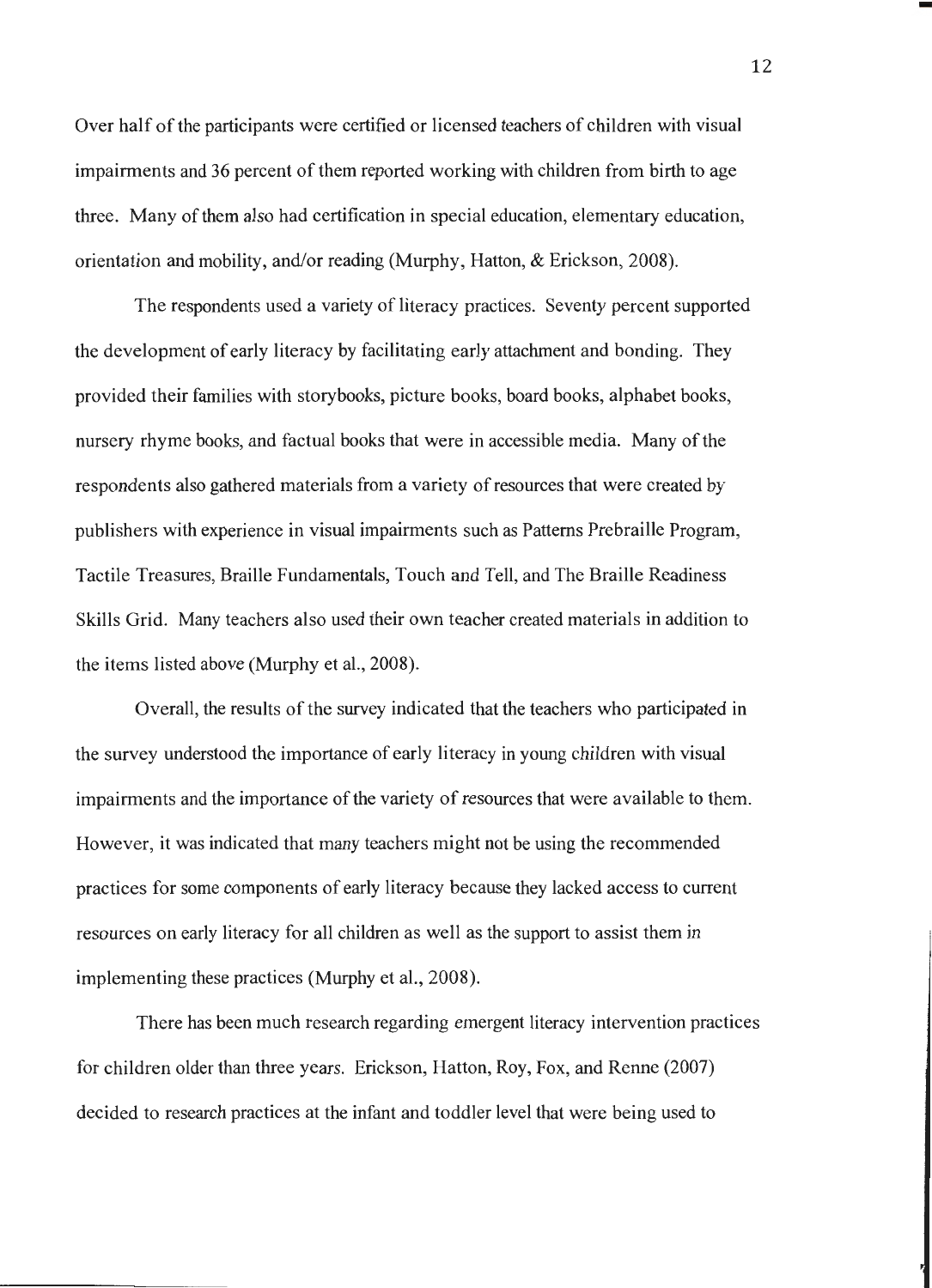support children who had visual impairments and blindness. This study was conducted with two teachers in one southwestern state and one northeastern state. Each teacher chosen for this study had over fifteen year of experience providing early intervention to young children with visual impairments and blindness. Each teacher selected children with whom they worked on a weekly basis. The nature of the disabilities varied. All of the children did appear to have some useful vision. This study was done by using observations, teacher interviews, and document reviews. Face-to-face interviews were completed with the children's teachers before the observations began. The researchers also looked at the curriculum used by the teachers as well as the children's Individualized Education Plans (IEP) in order to fully understand the goals for each child. Three themes emerged around how the teachers supported emergent literacy. They were familycentered practices, language and concept development, and a focus on the senses as they related to literacy. These all provided the skills required to promote emergent literacy with the infants and toddlers (Erickson, Hatton et al., 2007).

The results of this study indicated that by using all three elements, the teachers were able to support emergent literacy. This was done by creating books with the children and their mothers and creating an environment that was ideal for exploration (Erickson, Hatton et al., 2007).

#### *Early vocabulary growth.*

Between the ages of 12 months and two years of age, children are making a dramatic transition from not talking to talking. Gershkoff-Stowe and Smith ( 1997) looked at twelve children who came from middle class Caucasian families in which English was the only language that was spoken. To identify naming behavior, the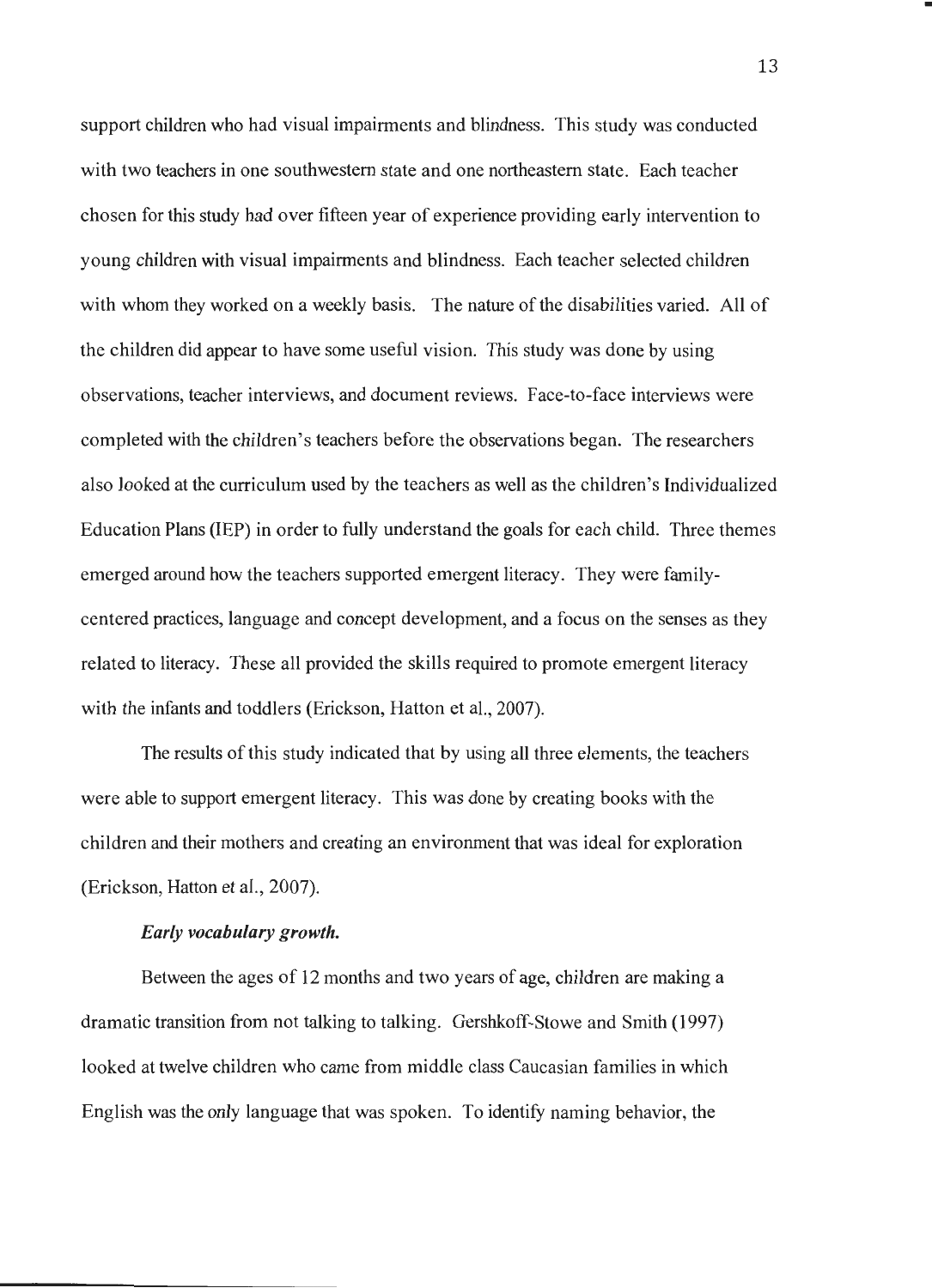researchers used the books *Brown Bear, Brown Bear* by Bill Martin (1996) and *Corduroy*  by Don Freeman (2011 ). Parents were asked to write down any new words or phrases their child produced spontaneously throughout each day. The children's verbalizations were then coded for the number of times they produced an utterance related to the book.

Results indicated that the children did attempt to name the pictures, offering on average a minimum of ten attempts in the first session; later, towards the end of the sessions, 36 total attempts were made. There were instances when the children did name an object incorrectly, but this was found to be normal by the researchers (Gershkoff-Stowe & Smith, 1997).

Early in word learning, receptive vocabulary clearly outstrips productive vocabulary (Huttenlocher, 1974). Other evidence indicates that *fast-mapping*, or one-trial word learning emerges at the same time as the spurt in new word productions (Jones, Smith, Landau, & Gershkoff-Stowe, 1992; Mervis & Bertrand, 1993).

The subject of first language acquisition has been explored for many years, with varying outcomes. Many researchers believe that language is an instinctive response and that as long as children are exposed to speech, they will learn to talk, regardless of the quality of input they are given (Chomsky, 2000). Some researchers believe that all children go through a variety of stages of language acquisition during set periods of time in their childhood. Lock's (1996) research suggested that physical proximity and vocal interaction between mother and infant have been shown to aid in language learning, and Clark (2004) suggested that reading aloud to infants may nurture language development through an early and playful introduction to vocabulary.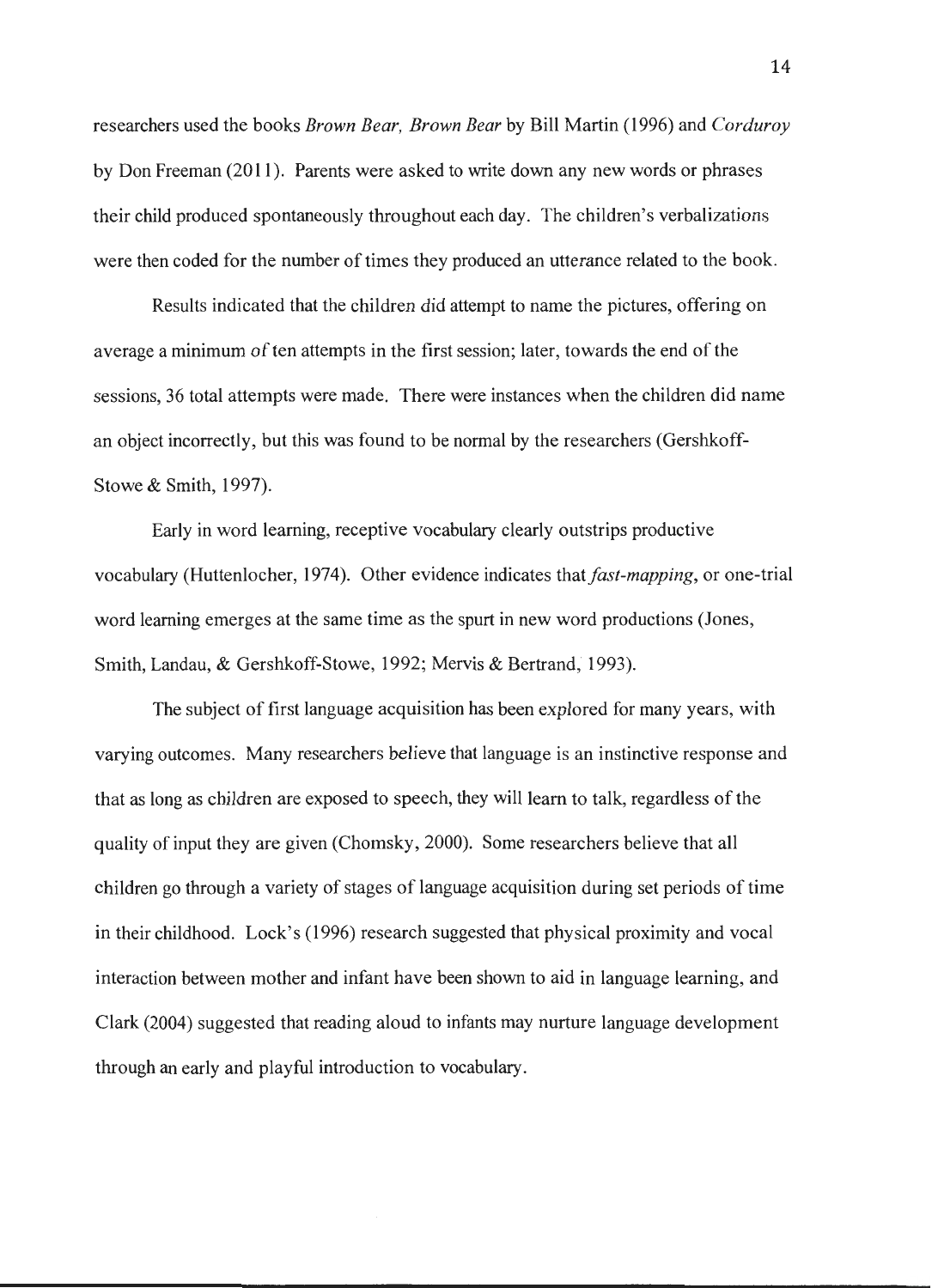Hepburn, Egan, and Flynn's (2010) research purpose was to look at the relationship between sharing storybooks with infants and their early language development. They chose two male children for this case study. Both boys were *only*  children living within two parent families. The mothers read one required book per week with their children on a daily basis and recorded their responses to that book for six weeks. Along with reading of the books, the mothers were encouraged to ask questions of the children, which included pointing and using gestures. During the collection of data, the mothers recorded how many times the books were shared with their children and how many times the child read to themselves. Once all of the data was analyzed it was determined that the boys both acquired three percent more vocabulary words relating to their storybooks. The overall findings from the study showed that sharing storybooks with children played a role in their vocabulary acquisition (Hepburn et al.,  $2010$ ).

#### *Joint attention skills.*

Preverbal infants demonstrate an implicit understanding of mental states by their use and understanding of communicative gestures beginning at the end of their first year of life (Kristen, Sodian, Thoermer, & Perst, 2011). Joint attention is described as the coordination of attention between themselves, others, and some external objects or events. Infants are said to engage in joint attention around the age of six to nine months. For this study, Kristen et al. (2011) looked at the fuller understanding of developmental relations between joint attention skills, intention understanding, and mental state talk. They wanted to test the developmental links that are associated with preverbal communication gestures and mental state vocabulary at the ages of seven, nine, twelve, fifteen, and eighteen months of age.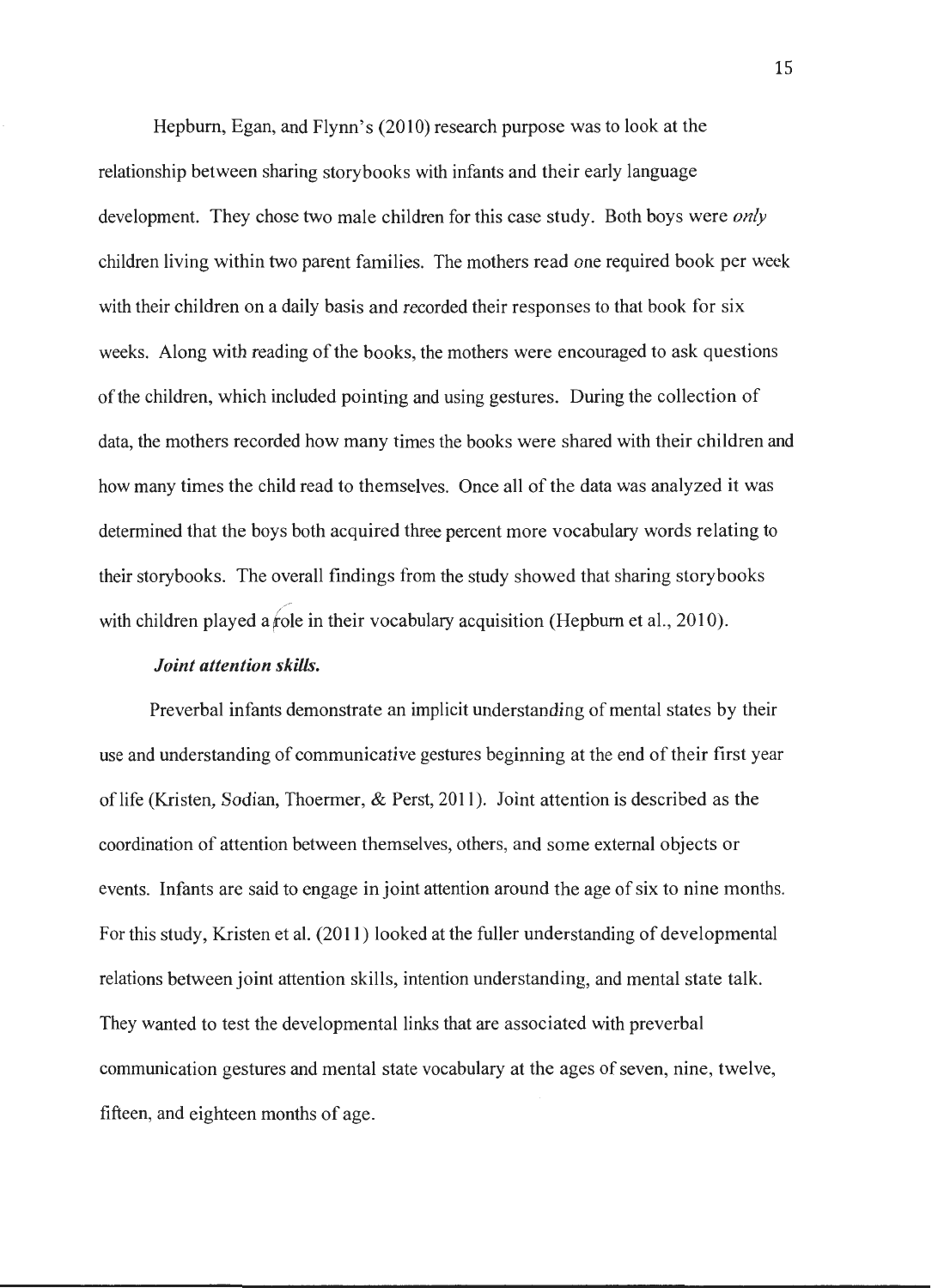The researchers used a sample of 88 healthy, full term infants who came from the lower to upper middle class in an urban area in southern Germany. The researchers started with a warm-up activity during which the experimenter interacted with the child until it was apparent the child was comfortable with the surroundings. All of the sessions were videotaped for later analyses. The experimenter used the formal assessment instrument developed by the researchers to test the following tasks: joint attention tasks, intention-based imitation tasks, working memory skills, mental state language, and language (Kristen et al., 2011).

The researchers hypothesized that the infants' comprehension of referential intent and their demonstration of declarative gestures would predict their intention-based imitation skills. This study showed a strong link between infants' comprehension of reference, their intention-reading skill, and mental state vocabulary, which in tum produced a joint attentional frame in their object-directed interactions with adults. It is also the first study to show how the development of desire verbs develop over and above general language skills (Kristen et al., 2011)

#### **Research Question 2**

#### *Sharing books with babies.*

Hardman and Jones (1999) collaborated with the Kirklees 'Babies to Books' project to encourage parents to introduce books to their babies during their first year of life. The Literacy Development Workers contacted the families of babies born in the two targeted priority areas. The majority of the infants were seven months old and had their own books. Fifty-three percent of those children were categorized as being interested in their books and sixty-three percent would sometimes reach for their own books.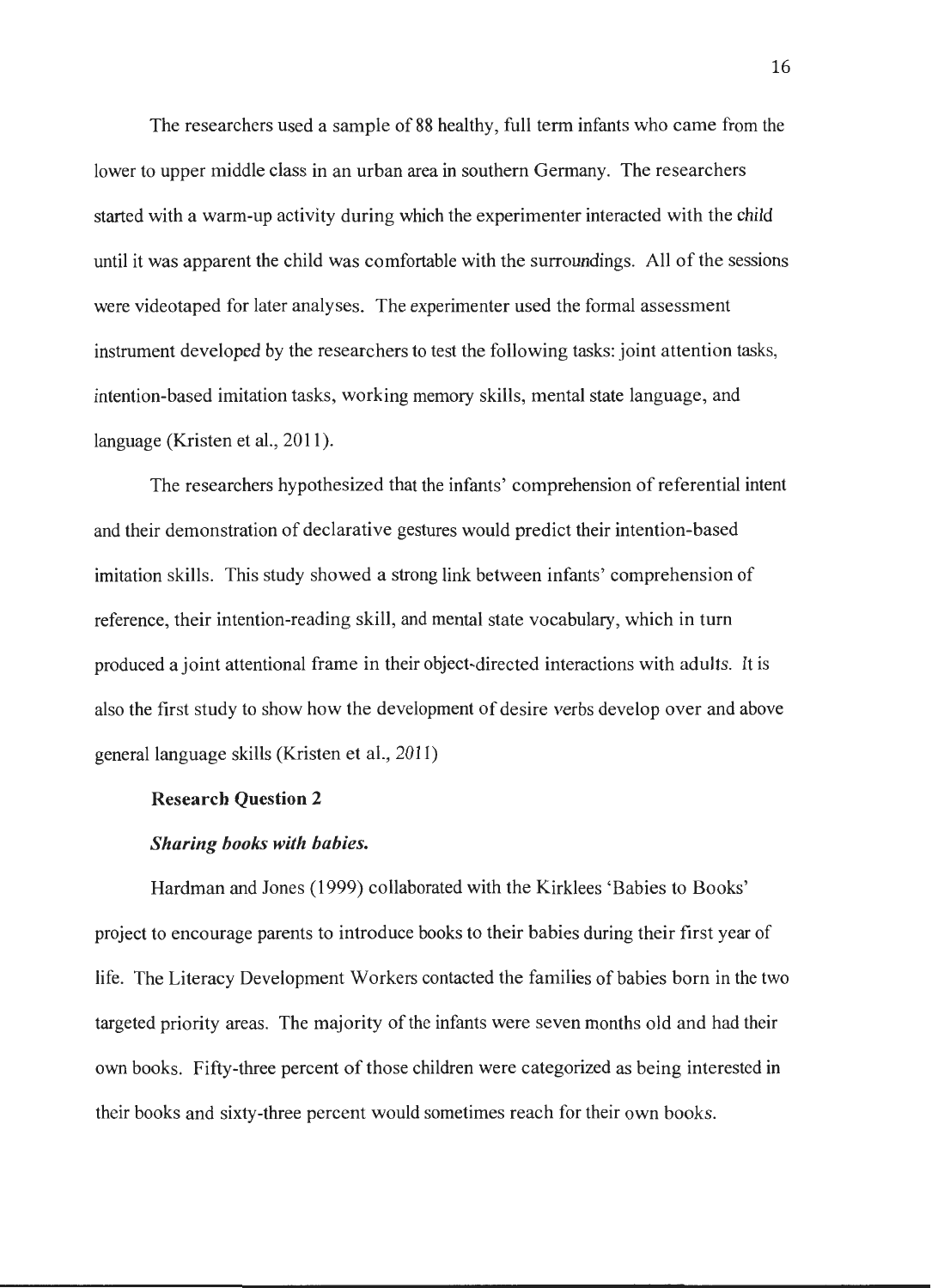Hardman and Jones ( 1999) used videotaped group sessions of mother and baby for their observations. During the observations, all babies had difficulties holding and moving the pages, focusing on the images, making intentions known, and sitting. Many of the babies were shown to be sucking and touching the books in a variety of different ways; patting, stroking, scratching, pressing, and flapping at books. The babies were very interested in the books and the book-related activities like turning the pages, opening and closing the book, looking at the picture on the page, and looking at mother and her actions in relation to the book.

All of the mothers were facilitators in the book sharing. They all held the book within the reach of the baby, had it in the baby's field of focus, moved the baby's hand, pointed at the page, talked about the book, and tapped and turned the pages. All of these activities helped to engage the baby in motor skills, awareness of the baby's body, control, anticipation, meanings of images, rituals, and social behavior (Hardman & Jones, 1999).

From the final assessment, Hardman and Jones found that the babies had received more books, and there was a significant increase in the frequency of the books being read with baby. The mothers reported that their babies preferred small brightly colored books with large familiar images, textures, and noise. The mothers also commented on the calming and soothing experience their babies had with the books (Hardman & Jones, 1999).

Overall, Hardman and Jones (1999) noted the mothers' skills in scaffolding the learning context were important in terms of their ability to use and create book-sharing contexts. The data showed little evidence that the mothers were following a storyline

17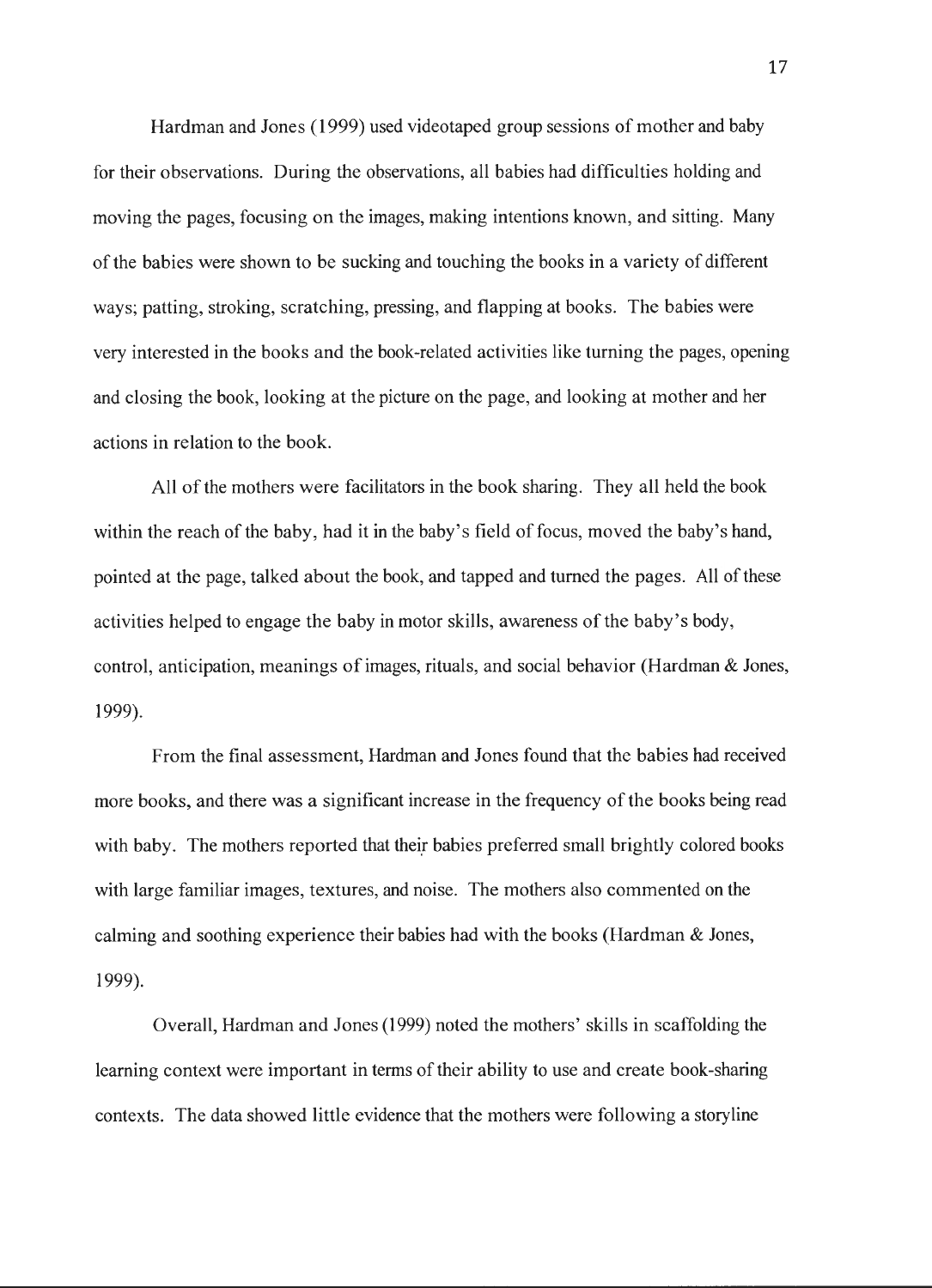from beginning to end. It was also clear there was mutual enjoyment of the shared book reading. The authors were able to highlight the value of the literacy, specifically when it came to increasing the amount of book reading activities with very young babies.

Emergent literacy has been said to focus on the children's individual literacy learning trajectories and the stages the children go through as they move toward conventional literacy. Razfar and Gutierrez (2003) described early literacy as a "multidimensional and mutually engaging process between adults and children" (p. 38). Makin (2006) looked at infants eight to twelve months of age whose communication level included body language, gestures, and facial expressions. Ten mothers were chosen to participate in this study that also looked at book sharing with infants. These mothers were video taped for ten minutes, as they were engaging with their children in shared book reading. All of these mothers were participants in the early literacy prevention initiative called Support at Home for Early Language and Literacies (SHELLS), a program developed for children between birth and three years of age. The videotaping was done in a small room that was set up in a home-like environment with a sofa and several books from which to choose.

A linguist transcribed the videotapes. The visual data and the transcripts were analyzed in terms of several linguistic and paralinguistic features that were linked with provision of successful scaffolding. The researcher was looking for mothers to provide such language as *cover, read,* and *page.* They also wanted the parent to use labeling, and simple and complex sentences. When all sessions were concluded, the researcher determined the mothers all used the words *book* and *page.* The mothers also encouraged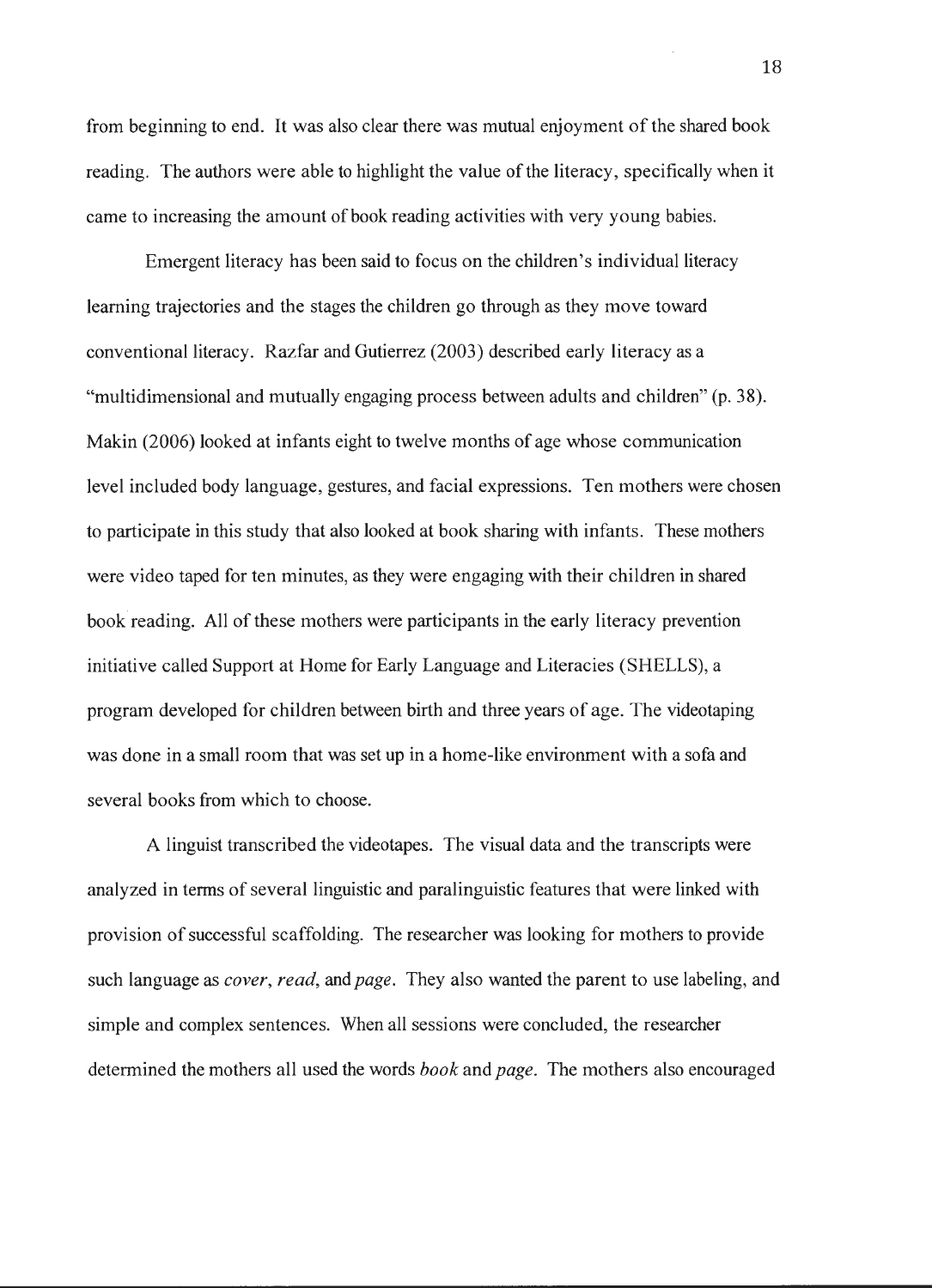the children to help turn the pages. Many of the mothers also pointed to and labeled the different items found in the pictures (Makin, 2006).

The researcher did make it a point to comment on the fact that one taped session in an unfamiliar environment cannot be said to be typical of how a shared reading session might take place. She did note, however, that babies who are frequently engaged in a wide range of reading opportunities are beginning to be part of a literacy community. Early childhood settings that include infants and toddlers can foster engagement and active participation by using frequent shared book reading (Makin, 2006).

Parent-child book reading has been identified as the most important determinant of language and emergent literacy. Indeed infants who engage in joint attention interactions with their caregivers are said to thrive in future language abilities (Karrass, VanDeventer, & Braungart-Reiker, 2003).

Karrass et al. (2003) selected 106 full term infants from a middle-sized mid western town. They collected data at four, eight, twelve, and sixteen months of age. Mothers and infants attended four laboratory assessments that were between one and a half to two hours long. During the videotaped sessions the mother and infant did freeplay, which included interacting with a variety of age-appropriate toys (soft blocks, soft Big Bird stuffed animal, a colorful shape sorter, and a plastic picture book). After the parent-infant book reading, parents completed a questionnaire that asked them to record the frequency and duration of specific activities. Results suggested that increased shared book reading between parents and their infants did increase the infant's emergent literacy.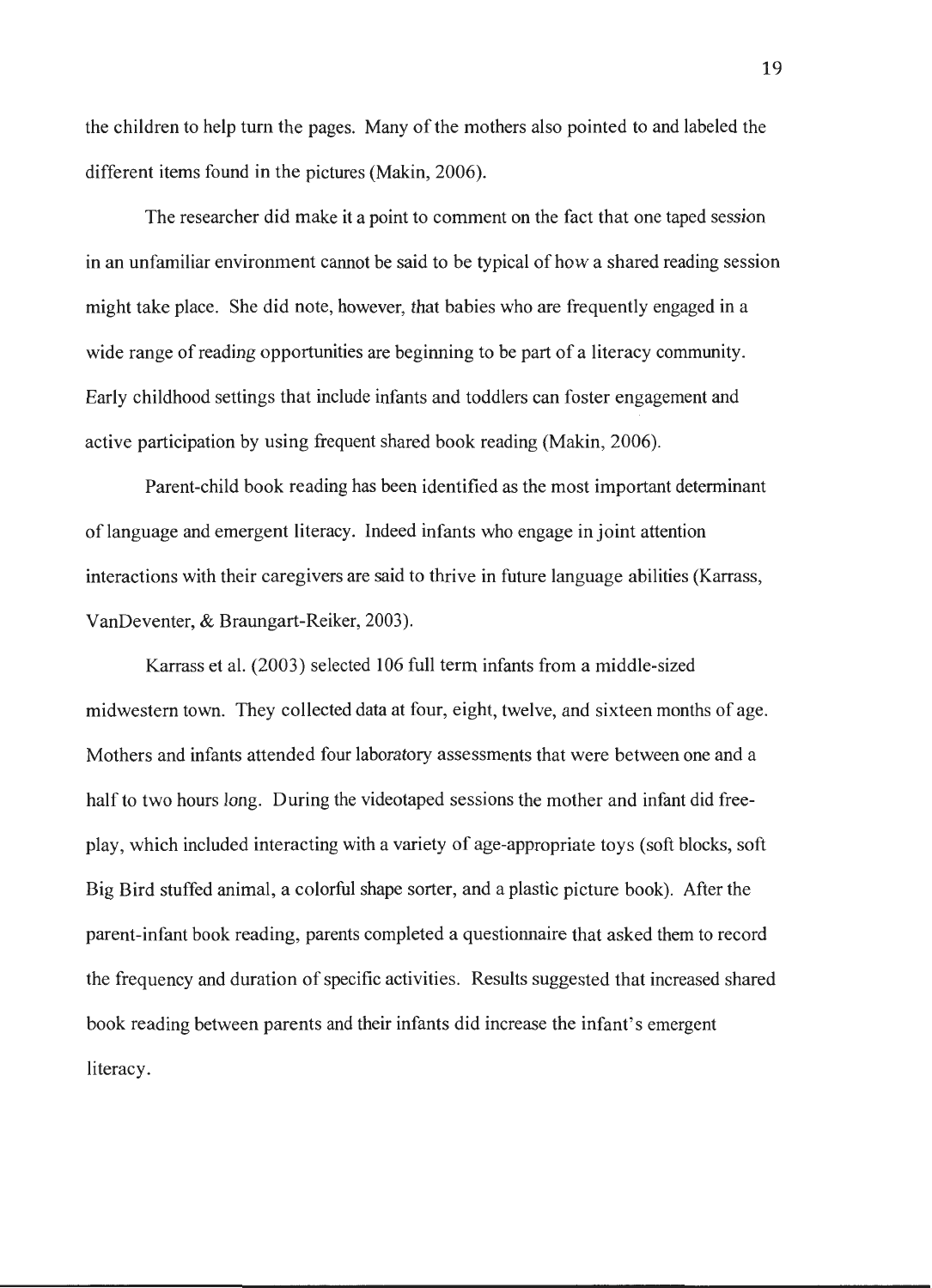#### *Picture books.*

The reading of books to infants and children may be a main route in becoming literate because it familiarizes them with the representational function of pictures, the written language register, and written symbols (Bus et al., 1995). Picture books are the most used type of book in the early stages of book reading. Bus et al. studied 82 motherinfant pairs. Infants from 44 to 63 weeks of age participated; all were first born. Boys and girls were equally represented in this study. The researchers videotaped all sessions of mothers and infants sharing a simple book with thematically ordered pictures. A scale was used to score the infants' motor activity and attention. Results showed that infants who were more focused on the content were more attentive and more inclined to stay on their mothers' laps. As the younger infants were observed, it was noted that they were touching, reaching, and eating the books. When they got older and had more experience, they were making sounds and looking and laughing at the pictures. Results also suggested that the more affective the relationship, the better the quality of the sharing of picture books (Bus et al., 1995). This study helped to provide evidence that reading is not a process of learning isolated skills, but it helps reinforce the view of learning to read as a fundamental social process.

#### *Parent-child interactions.*

A perspective on child development suggests that infants, toddlers, and young children learn many skills through adult-child interactions. Research by the National Institute of Child Health and Human Development (NICHD, 1999) demonstrated that supportive, warm, and engaged parent-child interactions were associated with the child's emerging competencies in social, cognitive, and linguistic domains throughout early and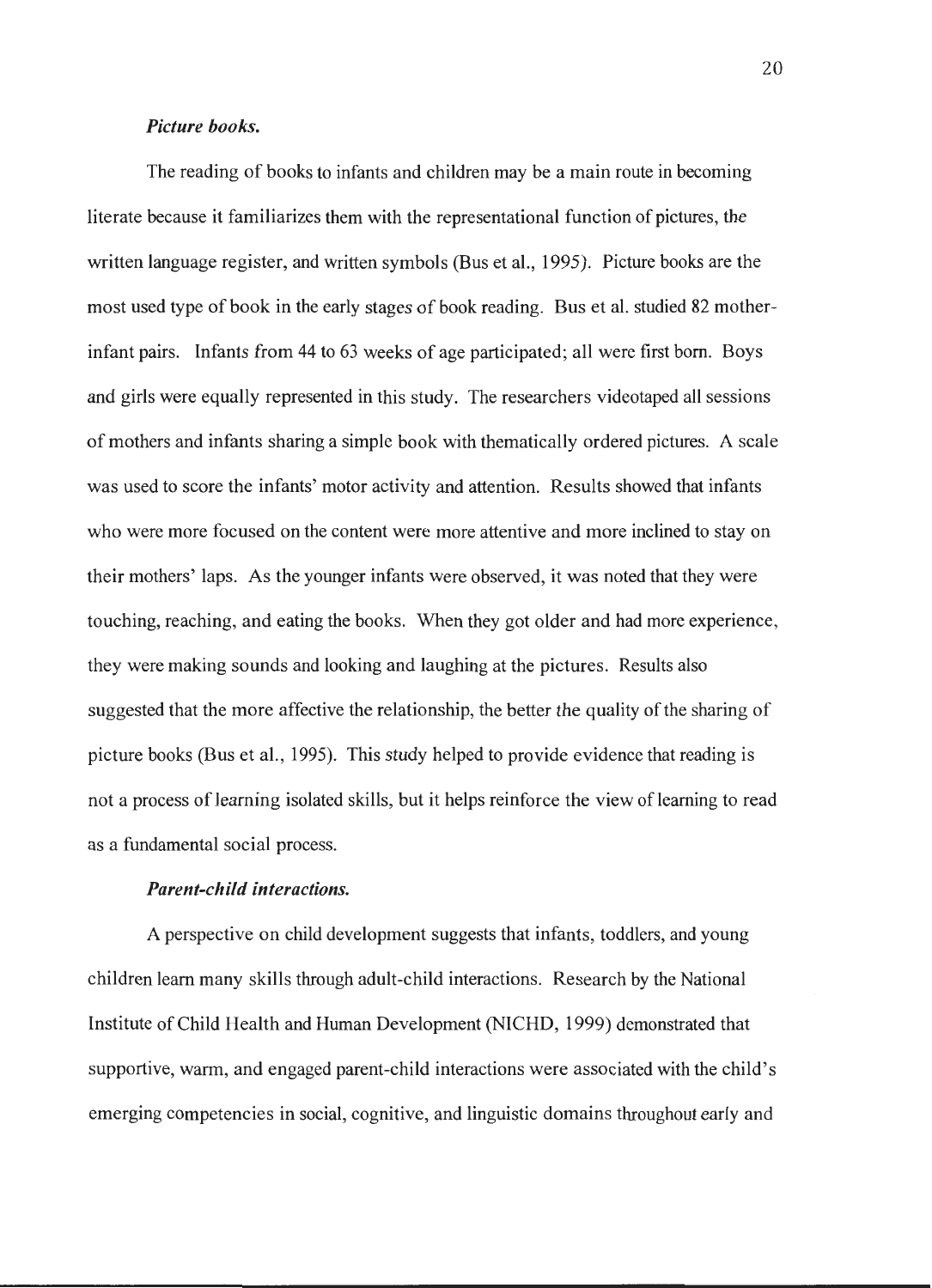middle childhood. The study also suggested that the amount of talk and the guidance style of parents were related to later language and cognitive development.

Dodici, Draper, and Peterson (2001) studied families in the Midwestern United States who had a child born between September 1995 and September 1996, were incomeeligible for Early Head Start, and had enrolled in the Early Head Start National Evaluation. Participants completed child assessments and interviews when their children were 14, 24, and 36 months of age. Researchers videotaped interactions during parentchild sessions that were structured to elicit teaching, play, and frustration behaviors. During each session, the following items were scored: infant/toddler language, parent language, emotional tone, joint attention, parent guidance, and parental responsiveness. Each of the items was rated on a five-point scale. Data suggested that the relationship between parent-infant or parent-toddler interactions and the quality of those interactions were related to early literacy skills. The mother's responsiveness was shown to correlate with later language development, cognitive development, and social development.

Holland's (2007) case study looked at the read aloud opportunities that parents and caregivers provided to a six month old child from her birth until later 2007. The child was observed daily during her fifth and sixth month at home and in child-care. She was from a low-income area in Mississippi and was an only child. Her parents and grandmother had read to her daily since she was in utero. Her reading opportunities at her parochial child-care center were not as extensive as her time at home.

A common activity among many young children and their parents is shared book reading. Bus and van ljzendoorn (1997) suggested that secure parent-child attachment relationships contribute to the quality of storybook interactions. An investigation was

21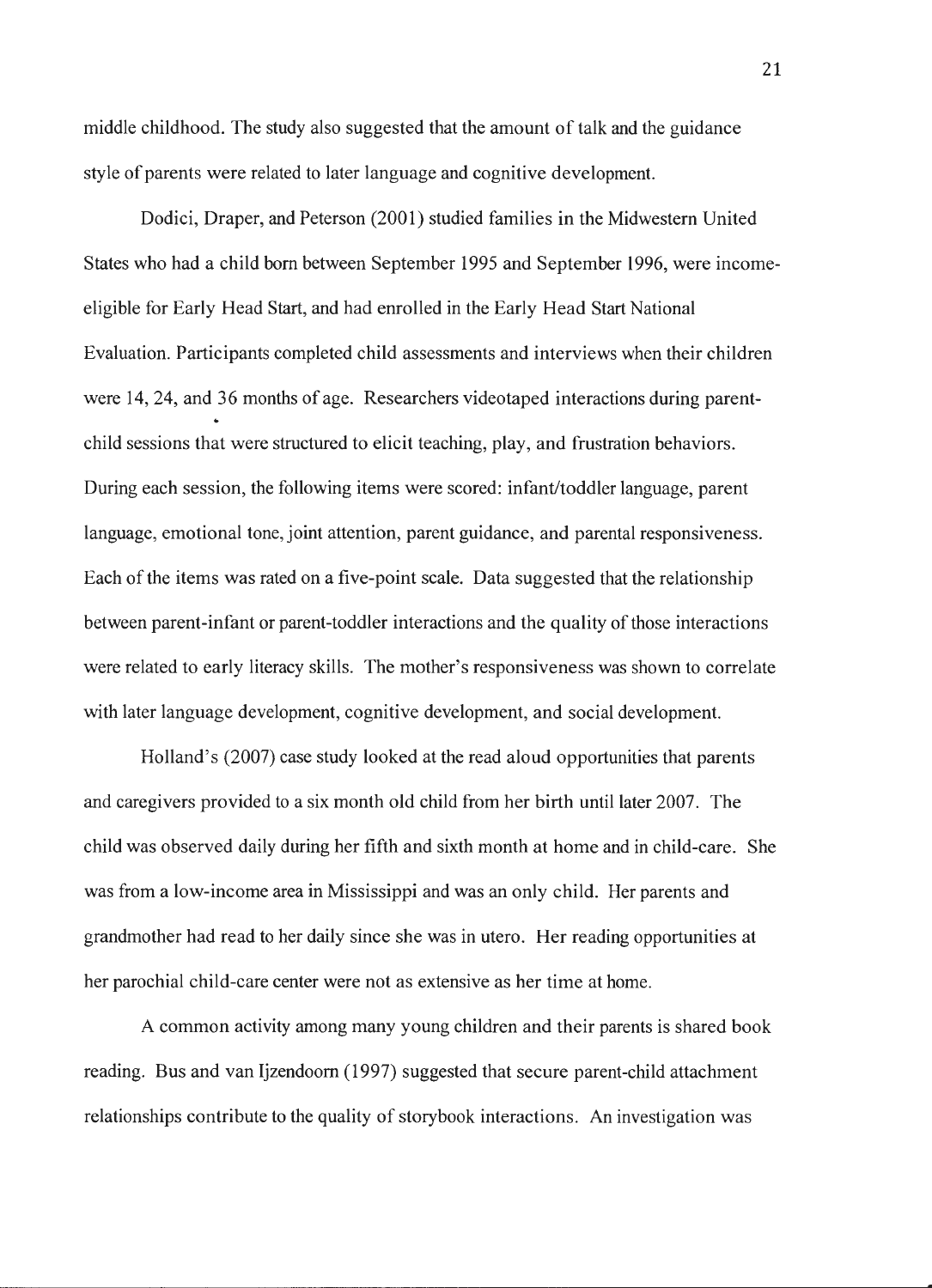designed to look at the associations of security of infant-parent attachments and later toddler parent storybook interactions.

One hundred thirty-one families were chosen for this study from prenatal classes that were conducted in a rural, mountainous area of the southeast United States. To measure attachment security, parents were asked to assess their attachment relationship by using the Ainsworth Strange Situation procedure. The Strange Situation is a series of eight episodes involving infants' interactions with a stranger and separations and reunions with the caregiver. Then based on the patterns of behaviors that the children exhibited, the researchers used three classifications to measure the level of attachment. These levels were: secure, insecure-avoidant, and insecure-resistant. It was determined that for parents who were more warm and supportive, their children were more compliant and had greater attention and enthusiasm, and a positive mood during parent storybook interactions (Frosch, Cox, & Goldman, 2001).

#### *Read alouds.*

There have been many efforts to promote reading aloud and literacy rich activities for infants. Reading aloud to infants provides positive literacy opportunities for infants that prepare them for learning to read and write (Calkins, 2000). However, some health care professionals indicated that children six months and younger are not ready to listen to stories being read aloud (Murkoff, Eisenberg, & Hathaway, 2003). Curtis and Schuler (2005) disagreed, and they stated that an infant is ready to listen to stories being read aloud by week 16. In fact, they also pinpointed that language skills are developed and sharpened through read alouds. They also suggested that a six month old is capable of

22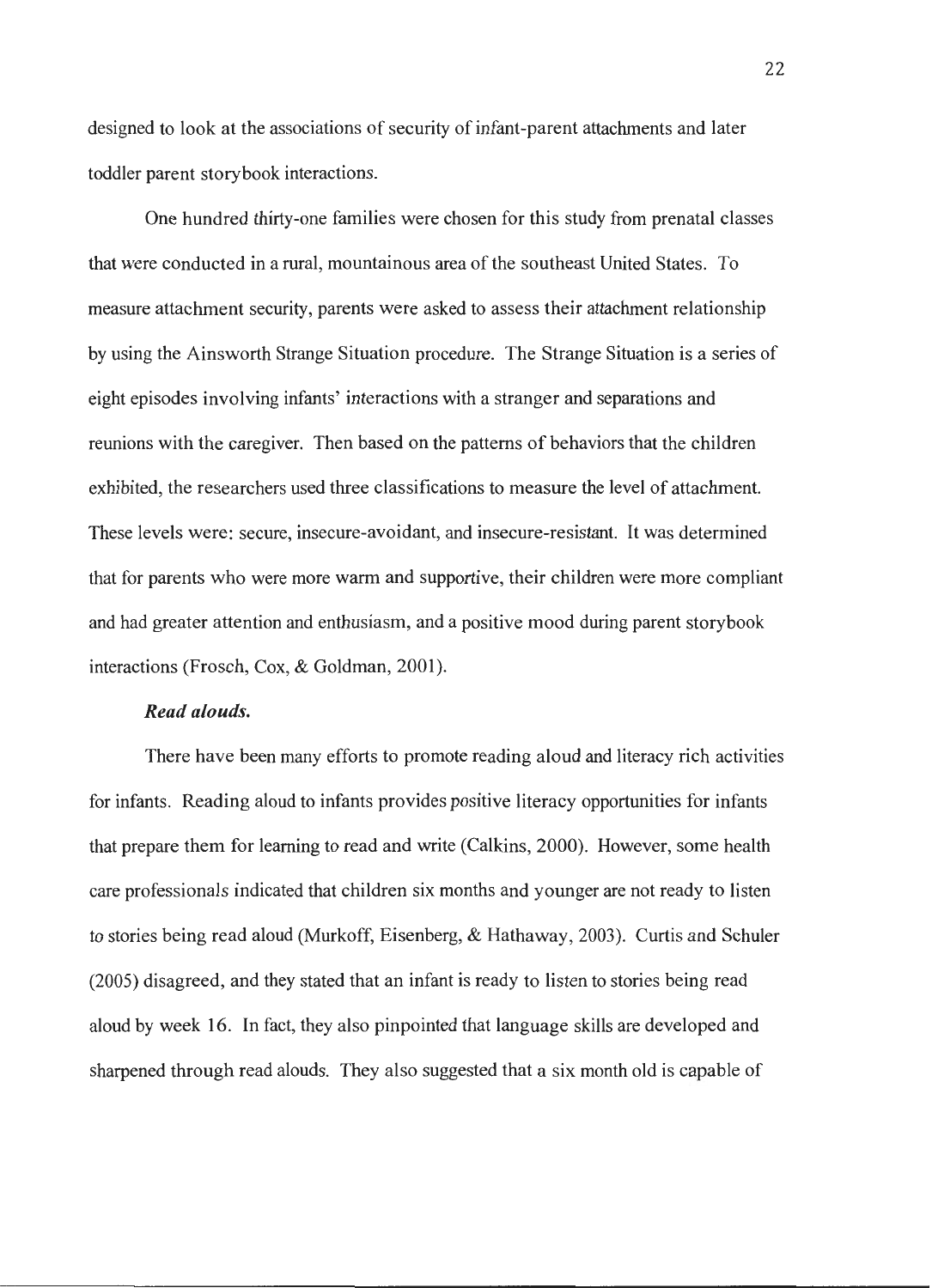reacting to the voice intonation inflection, and the patterns of stress and intonation of the reader.

Reading with infants and young children is a powerful way to enhance early language development. Through picture book sharing with very young children, caregivers boost prereading skills, attention span, word comprehension, and pleasure with books (Newman & Roskos, 1998). When children are read to during infancy, they develop the social skills of listening and interacting with a nurturing adult.

#### *Quality of center-based child care and language development*

There is growing evidence that suggests the quality of infant child-care is linked to cognitive and language development (Burchinal, Roberts, Riggins, Zeisel, Neebe,  $\&$ Bryant, 2000). The National Institute of Child Health and Human Development (NICHD) Study of Early Child Care found that even after considering the effects of family characteristics, the quality of nonmaternal child care was a modest, but significant predictor of cognitive and language development at ages of 15, 24, and 36 months of age.

Burchinal et al. (2000) conducted a study of 89 African-American infants attending urban community-based child-care centers. Twenty of the participants were infants whom the researcher observed over a four-year time period. Measures of cognitive and language skills were selected for the methodology because they had been shown to be among the best infant predictors of preschool developmental status (DiLalla et al., 1990). To assess the language portion of the study, the authors used the Sequenced Inventory of Communication Development-Revised (SICD-R) at 12, 24, and 36 months and the Communication and Symbolic Behavior Scales-Research Edition (CSBS) (Wetherby & Prizant, 1993) at 12, 18, and 24 months. Although many of the 12 month olds could not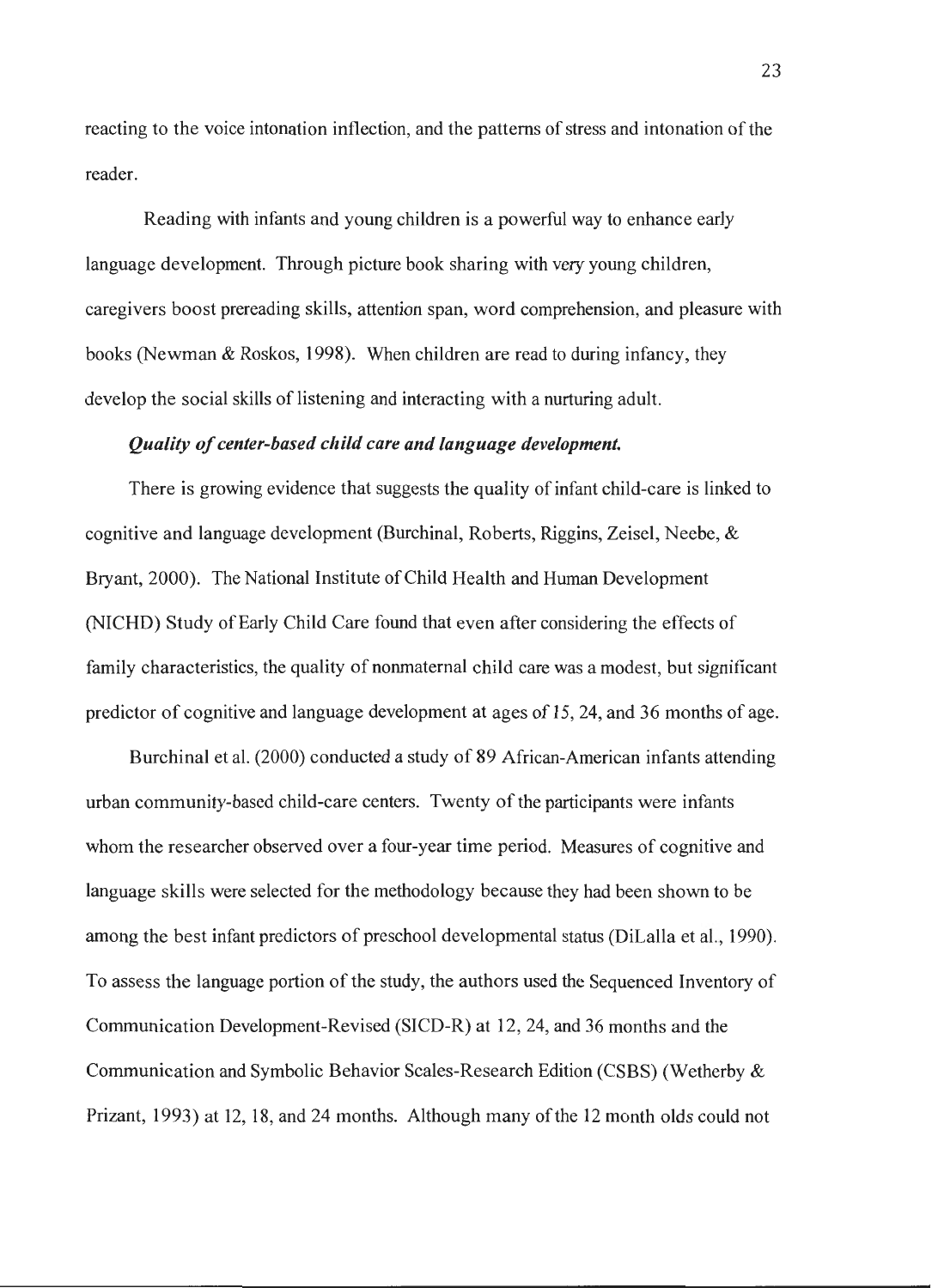speak complete sentences, they could communicate through gestures, vocalizations, and by using some words. The SICD provided an overall measure of the children's receptive and expressive communication skills. The CSBS assessed the communicative, social affects, and symbolic skills of the infants. At the end of the study the authors were better able to see the connection between quality child-care centers and the benefits the centers had on infant literacy development. Results showed that quality of child-care was a modest to moderate predictor of cognitive and language development among African-American children at 12, 24, and 36 months of age (Burchinal et al., 2000).

According to Honig and Shin (2001 ), infants in child-care settings hear books read aloud an average of 1.5 minutes per day. In addition, their data showed that child caregivers read aloud daily in their classrooms to only one of thirteen infants who range from four to eight months. This study suggested that reading aloud is beneficial to an infant's language development and also improved the interaction with parents and caregivers. There are also special bonds that form during the interaction of a parent or caregiver and infant during read alouds.

This qualitative study (Honig  $\&$  Shin, 2001) looked at the reading patterns in infant classrooms of four different nonprofit middle-class centers in an urban area. The observer recorded the reading activities of twenty-four teachers as they read to children ages four to twenty-seven months old daily for two weeks. Teachers were coded for the number of times they were seen to be using the following behaviors: reading text, labeling and describing, verbal elaborating, praise and confirming, asking who, what, where questions, yes or no questions, and controlling child attention verbally.

24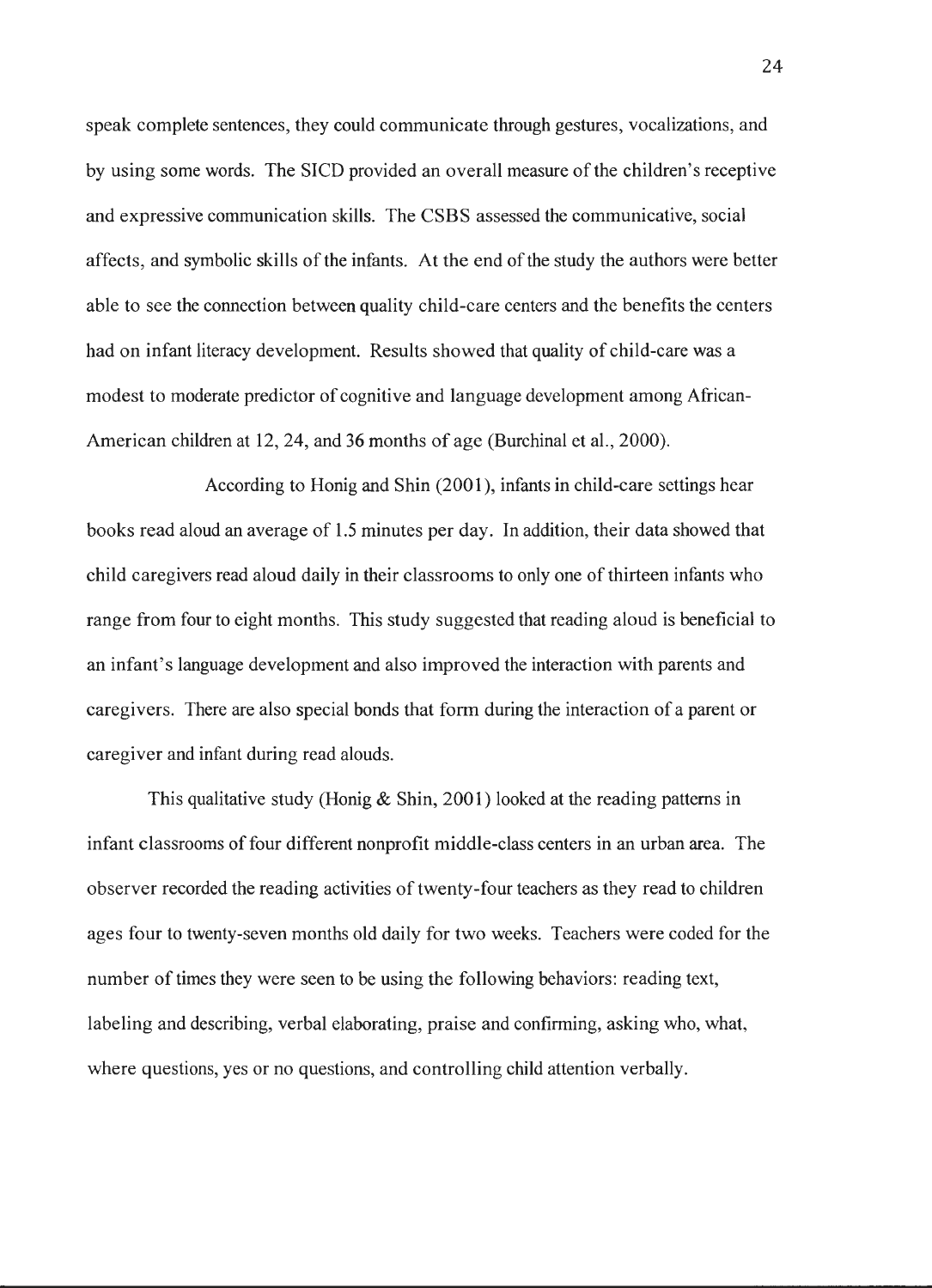Results showed that the teachers only read to one of thirteen infants in the foureight months age range. Other infants were awake and available, but teachers did not use the opportunities. It was also noted that the teachers typically read more to girls than boys. As a result of this study, the researchers called for courses designed for teachers of infants that would include development clues that help the teachers introduce booksharing interactions with babies. The importance of having age-appropriate books in these classrooms was also discussed (Honig & Shin, 2001).

Studies have also focused on the quality of the programs, curriculum, staffing, and standards, as well as on the views of teachers, parents, and educational researchers. One particular study focused on quality. Ceglowski and Bacigalupa (2007) conducted a two-year study of the quality of child-care experience of 94 children from Minnesota families from four counties. Families of the study were considered low income and eligible for subsidized assistance or sliding fee scales for methods of payment.

Urban and rural families were included in this study. Thirteen percent of the children spoke a language other than English. Children who participated in the study came from a variety of care settings: family, friends, or neighbor; unlicensed and informal; and child-care centers. Researchers used family interviews conducted in the home language to collect data about the quality of their child's day care. Sessions were audiotaped and transcribed into English. The data suggested that many of the participants enjoyed being read to during read alouds. Parents reported that activity as a characteristic of high quality care. However, interview data also suggested that there were several shortcomings when it came to age-appropriate activities and interpersonal relationships, which affected the quality of care (Burchinal et al., 2000).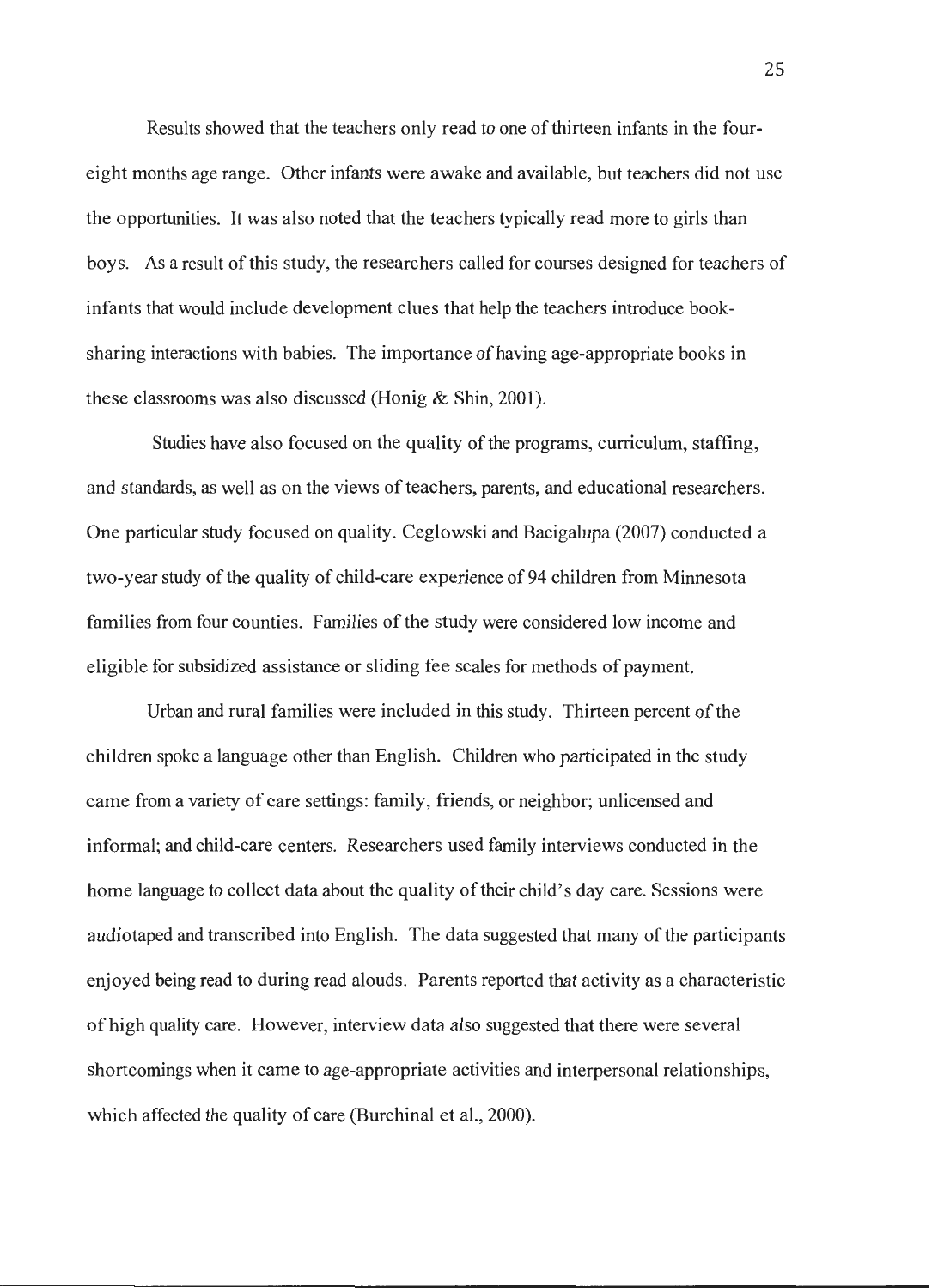#### *Exposure to print and progress toward independent reading.*

Children in literate societies have knowledge about written language long before they read conventionally from print (Neuman, Copple, & Bredekamp, 2000). This is why it is imperative that young children be exposed to print. Studies have highlighted the importance of children's emergent storybook reading. By providing children exposure to print, such as book exploration with adults or independently, engaging in conversations, labeling the pictures on the pages of the book, and asking children to describe what is going on, teachers can facilitate early literacy development.

Book knowledge is a necessary tool children use to help guide independent reading. Book knowledge is divided into three domains: book handling knowledge, print knowledge, and interpretive knowledge. Lee (2011) looked at how to assess book knowledge. Lee observed ten toddlers four boys and six girls enrolled in a classroom in a southeastern university preschool program in the United States. The children ranged from 26-28 months of age. These children were observed two times a week during their free play for approximately five months. The observation time usually lasted an hour and the children were never forced to read the books. Each session used videotape equipment and a checklist for Lee to use as a guide. Lee coded each category when he observed the child demonstrating one of the three behaviors indicated.

Results from this study indicated children displayed consistency in the several behaviors that were tallied on the checklist. Ninety percent of the children could use the cover of the book to predict what the story was about. All of the children were also able to hold the book in the upright position and turn the pages from right to left. Also, thirty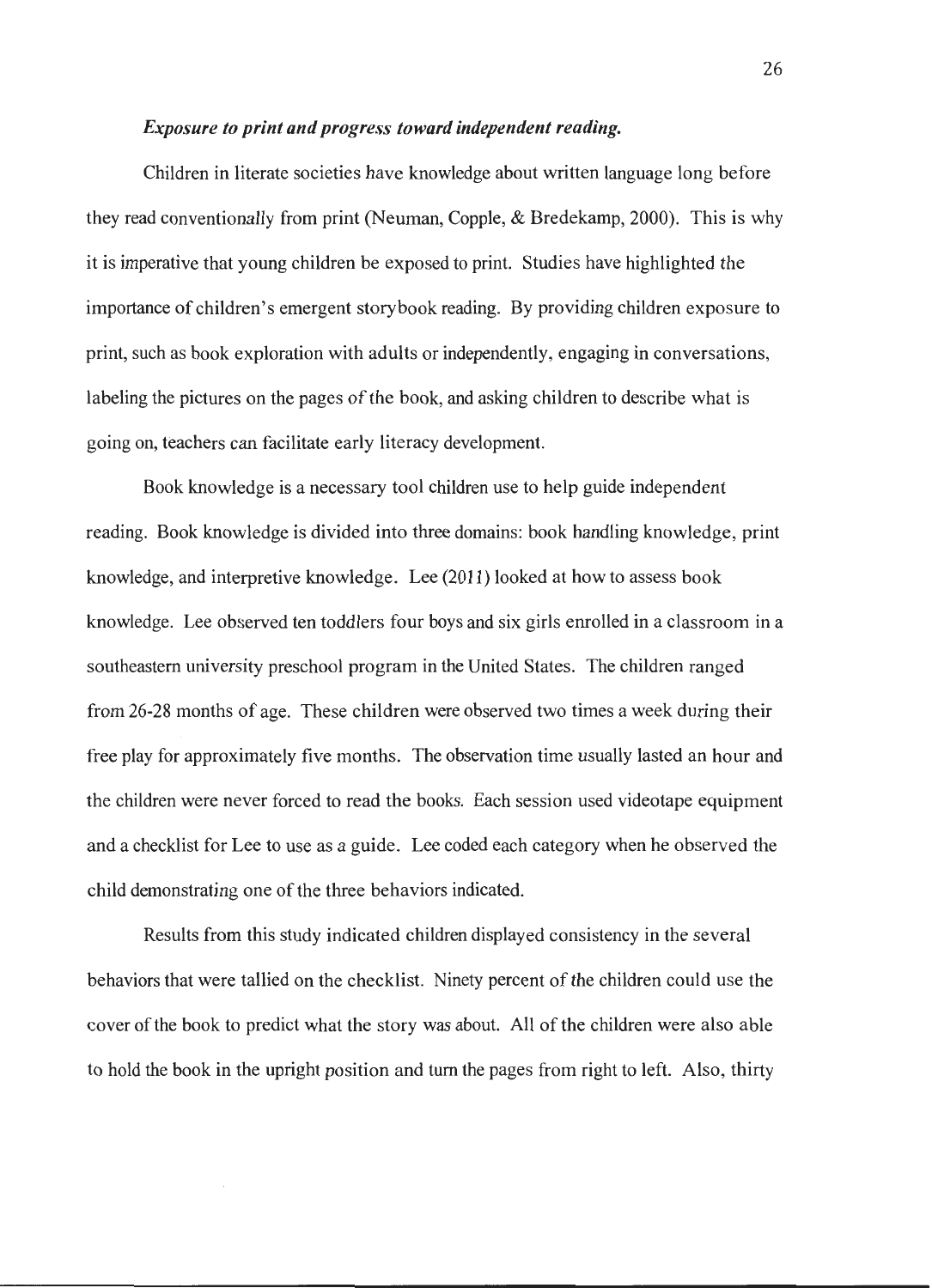percent of the children looked at the pictures on the left side of the page before the right page (Lee, 2011).

The researcher acknowledged that children over the age of five have been well researched. However, many researchers have found that even toddlers and infants can be assessed in terms of their book handling skills. By shedding light on what kinds of book knowledge infants and toddlers have, teachers, parents, and educators can become more aware of age-appropriate book knowledge in order to help them develop emergent reading behaviors (Lee, 2011).

#### *Inclusive and non-inclusive environments.*

There have been decades of research that have highlighted concerns regarding the quality of the environments on the development of young children. In 2007, Neuharth-Pritchett looked at 466 classrooms. The children in these classrooms ranged in age from one to 42 months. Sixty-four of these classrooms were inclusive, two contained only children with disabilities, and 400 were serving children who were developing typically. One hundred twenty-five of the children were identified with disabilities (Neuharth-Pritchett, 2007).

The data file was split into two sets in order to run an exploratory and a confirmatory factor analysis. The preliminary analysis was used to examine missing data and distributions. The confirmatory factor analysis indicated that the four factor solution best represented the data. Results suggested that inclusive classrooms were rated higher in overall quality than those classrooms that contained only typically developing children.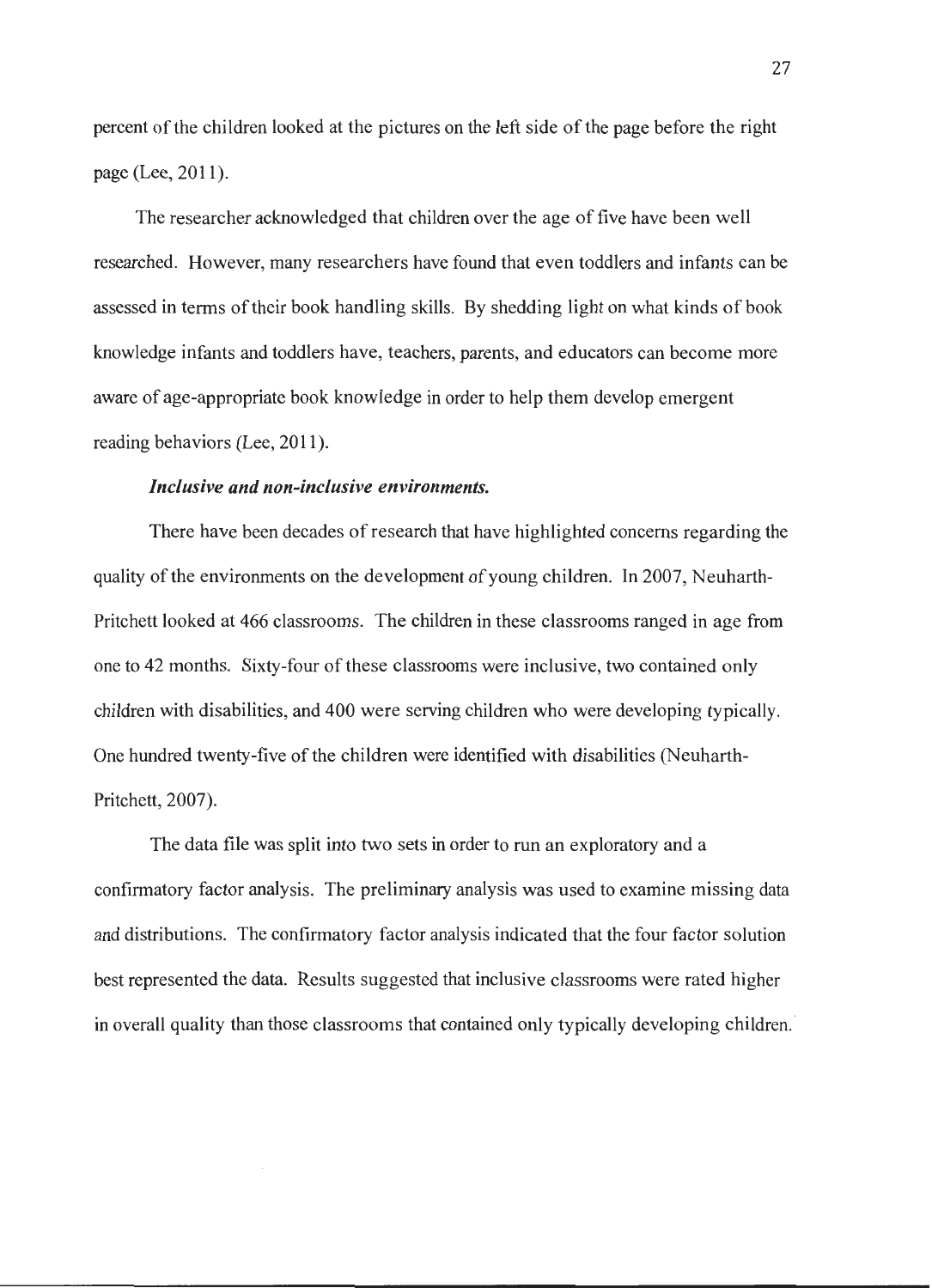#### **Research Question 3**

#### **Professional development of early literacy.**

There has been a great deal of research suggesting the importance of early development and learning opportunities for "at-risk" children (Phillips & Lonigan, 2005). The limited number of observation studies conducted suggested that the language and literacy environment in family child-care homes is often lower than that seen in centerbased child-care (Dowsett, Huston, Imes, & Gennetian. 2008).

#### *Center versus home care.*

Phillips and Morse (2011) studied literacy in family child-care homes that were selected to participate. Participants completed surveys regarding their home-based childcare. Many of these providers completed their own provider monitoring in lieu of state monitoring. That is, trained observers carried out regulatory assessments. Surveys were divided into two separate parts: Part A and Part B. Part B of the survey was only available to participants when Part A was returned. All of the surveys were mailed with the following components: explanatory cover letter, informed consent documents, and addressed/stamped return envelopes. A thirteen percent return rate or 188 providers completed part A and 125 providers returned Part B. All of the participants were female. The caregivers were to complete three measures: a Family Child Care Survey, Literacy and Math Materials survey, and a Caregiver Knowledge Survey. Items on the measures were borrowed from or developed to be similar to surveys used in several studies of center-based child-care providers.

Data from the returned surveys indicated that many of the family child-care providers lacked organized curriculum, but realized the importance of language and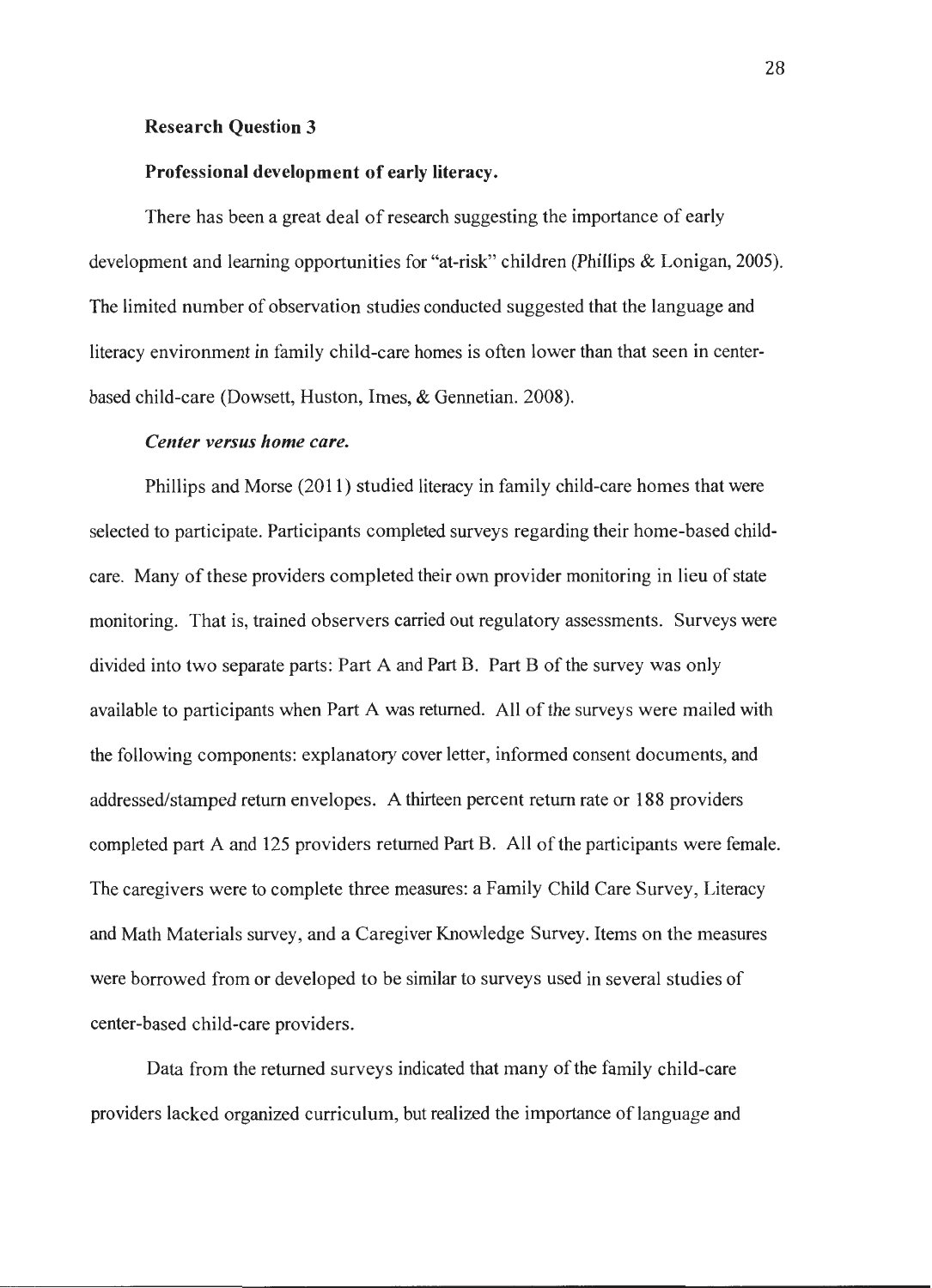literacy. The family child-care providers realized their role of including more of a professional and educational component to the children in their care. Improving these skills could be accomplished if family child-care providers became better aware of professional development opportunities particularly in early language, literacy, and math pedagogical knowledge and instructional strategies (Phillips & Morse, 2011 ).

#### *Models of professional development*

One of the struggles many teachers have is finding professional development opportunities that are available to them, determining whether they will be able to implement what they learned in their classrooms, and how the information can be appropriately transformed into an infant environment, if the resources are not geared toward infants or early childhood. Professional development opportunities for infant teachers are limited in number and scope. According to Lonigan, Farver, Phillips, and Clancy-Menchetti (2011 ), there have been very few high quality studies of programs designed to promote the development of early literacy and other pre-academic skills. Lonigan et al. evaluated the literacy-focused preschool curriculum relative to the traditional versions (thematic units) of early childhood curricula with a group of 739 children who were considered to be at-risk of educational difficulties that were associated with poverty. Lonigan et al. then evaluated the benefits of two models of professional development for assisting teachers. The goals of the study were to determine if the research-based curriculum could be successfully implemented by traditional preschool teachers, if the curriculum would have meaningful impacts on the children's early literacy skills compared to outcomes of the traditional early childhood curricula, if the form of professional development provided to teachers affected their implementation of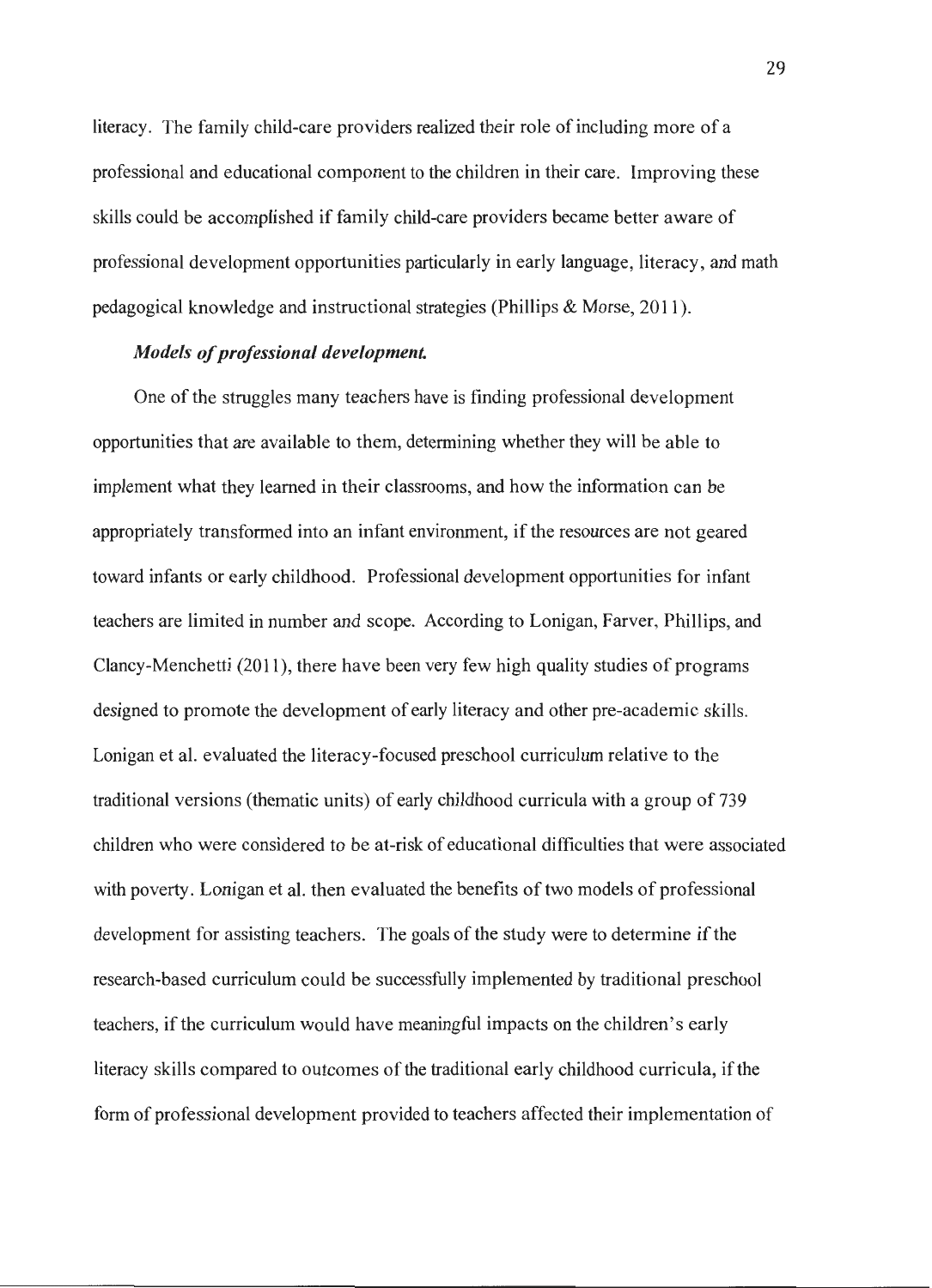the curriculum or the impact on children's early literacy skills, and how the use of the curriculum affected the classroom environment.

For this study, 48 preschool centers were recruited, 18 in Tallahassee, Florida, and 30 in Los Angeles, California. Many of the centers were Head Start programs with the rest being Title I school district preschools. The preschool site directors determined which classroom or classrooms participated if there were more than one four year old preschool classroom. A majority of the centers were using the High/Scope Curriculum prior to the study, but some were using the Creative Curriculum Gold (Lenigan et al., 2011).

Data and consent forms were gathered from 808 children who ranged from 36 months to 69 months at the time of the fall semester. Of those 808 children, 378 of them were boys and 361 were girls. 739 completed some parts of the post-test assessment (Lonigan et al., 2011).

Three subtests of the Stanford-Binet were administered to the children during the fall to obtain an estimate of their nonverbal cognitive ability. Then the children were assessed using the Preschool Language Scale to measure their vocabulary development, social communication, semantics, structure, and integrative thinking in receptive and expressive domains. The children also completed two measures of phonological awareness from the Preschool Comprehensive Test of Phonological and Print Processing and a Print Knowledge subtest. After all of these were completed, two observational measures were used to look at the impact of professional development conditions on classroom material\_s, activities, and teaching behaviors. This was done by using the Early Language and Literacy Classroom Observation Toolkit. The toolkit consisted of several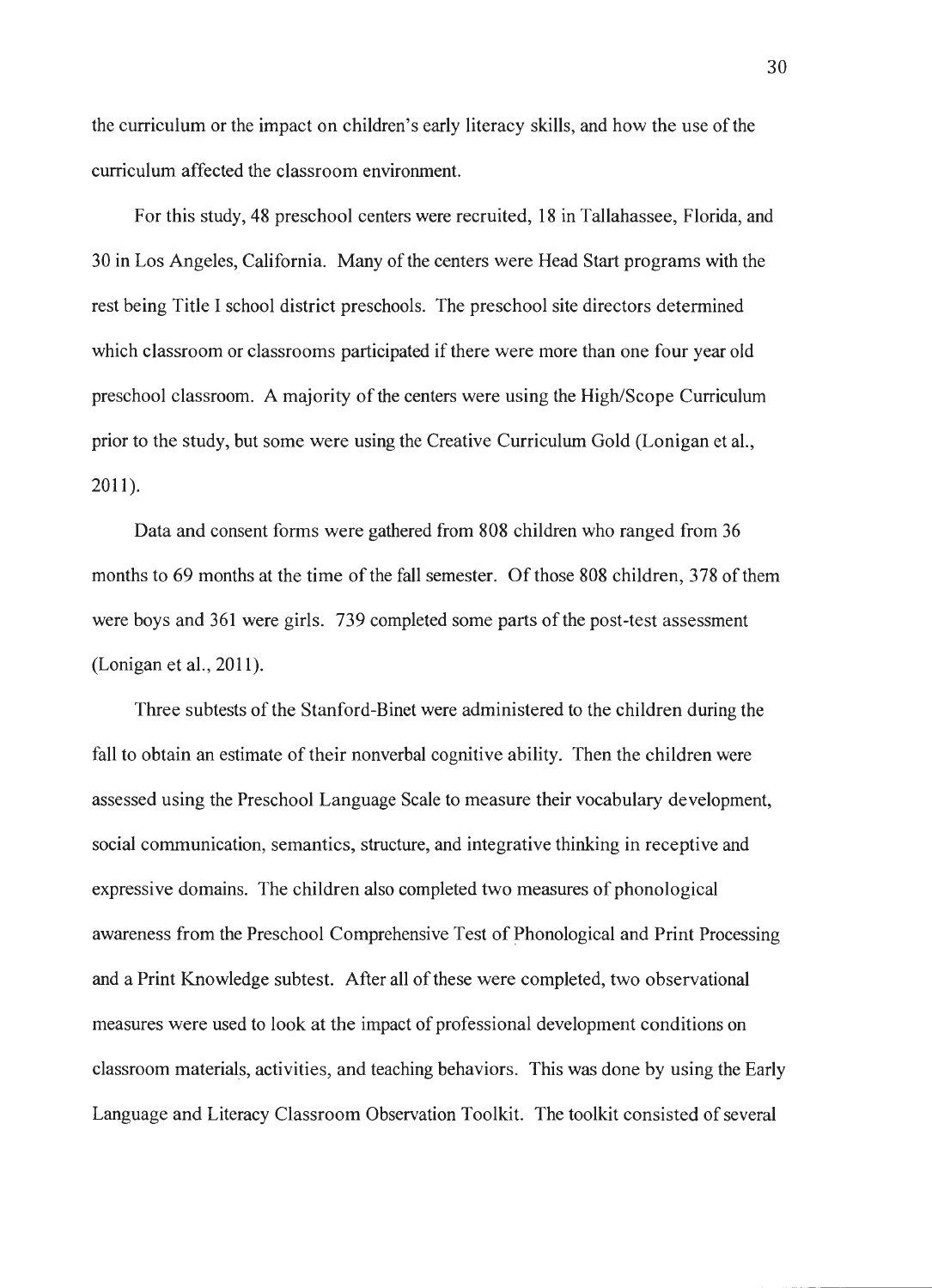measures that assess classroom language and literacy activities as well as resources (Lonigan et al, 2011).

This was one of the first studies to evaluate the effects of different professional development models on child outcomes. The researchers concluded that academic-skills focused curriculum provided clear advantages relative to traditional early childhood curriculum for the increase of the early literacy skills of children who are at-risk of later academic difficulties (Lonigan et al., 2011 ).

A central purpose of professional development is to improve teachers' understanding of effective instruction in their content area (Shulman, 1986). Research has shown that teachers' knowledge about reading improves when they participate in intensive, extended programs of professional development in reading. Teachers have been found to benefit from being shown alternative and effective methods when they have been given opportunities to learn how to apply these to student learning (Garet, Cronen, Eaton, Kurki, Ludwig et al., 2008).

An alternative to the various forms of professional development is the idea of a literacy coach. A literacy coach facilitates the delivery of the professional development program, as well as providing support for the teachers. The International Reading Association defines literacy coach as a reading specialist who focuses on providing professional development for teachers by giving them the support needed to implement various instructional programs and practices (International Reading Association, 2004 ).

Carlisle and Berebitsky (2011) looked at the benefits for primary grade teachers of having a professional development coach. This study examined a Reading First program in Michigan with 76 first grade teachers. The teachers attended nine seminars to improve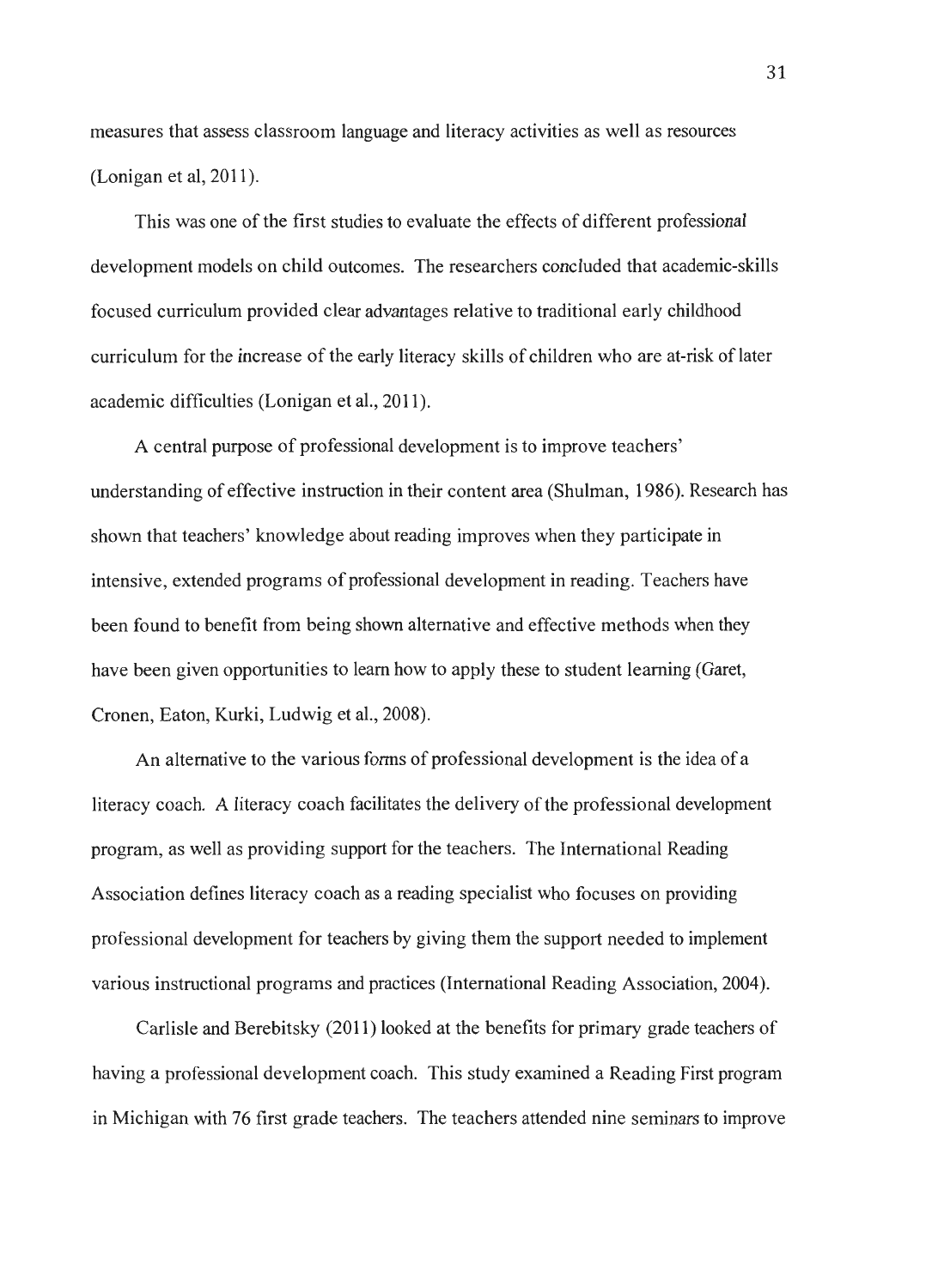their knowledge about reading and reading instruction. The seminars began in October and were conducted every three to four weeks.

The participating teachers completed a survey that looked at their attitudes toward professional development, communication around literacy, and principals' support for change, reflective dialogue, and teacher information. Then during each teacher's literacy instruction, the literacy coach would observe the teachers for one or more of the five components required by the Reading First legislation. Those five components included phonemic awareness, phonics, fluency, vocabulary, and comprehension (Carlisle & Berebitsky, 2011).

Overall, the data suggested benefits to having a literacy coach to support and guide teacher instruction. Teachers were better able to meet the needs of the students in their classrooms who were considered to be at risk, as well as those children who were developing on target (Calisle & Berebitsky, 2011). These tools for professional development could be tweaked to meet the needs of teachers/directors who work with infants. Child-care administrators or peer teachers might serve as coaches for each other in infant settings. Strategies might include using observation or charts to determine the number of books that were read to the children and the emphasis of repeating certain vocabulary words such as *red, ball, dog,* or *cat.* 

#### *Keys to a beneficial professional development.*

Research has suggested that teachers and practitioners are the key to high-quality early childhood programs and child outcomes (Winton & McCollum, 2008). However, having a AA degree may not be sufficient for helping children to learn and develop to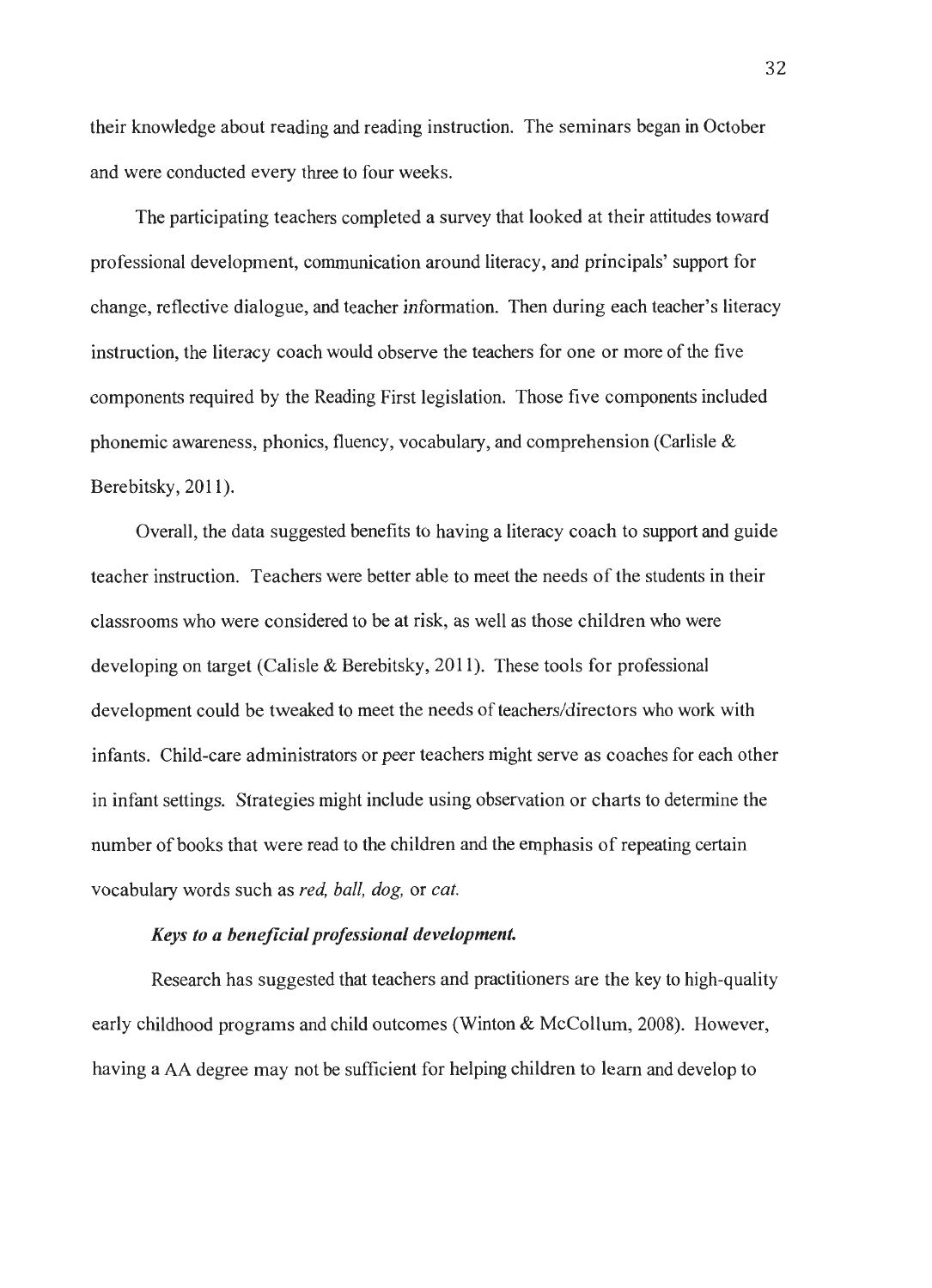their highest potential. Ongoing professional development will help these teachers and practitioners to stay up to date on the current knowledge base that is constantly changing.

Winton and McCollum categorize professional development into two categories, *pre-service education* and *in-service education.* Pre-service education refers to those obtaining a degree or professional credit and in-service education refers to on-the-job training and support. Brownell, Ross, Colon, and McCallum (2003) identified seven features that defined effective teacher education, or pre-service programs. Those are: I) coherent program vision, 2) conscious blending of theory, 3) disciplinary knowledge and subject-specific pedagogical knowledge and practice, 4) carefully crafted field experiences, 5) standards for ensuring quality teaching, 6) active pedagogy using modeling and reflection, and 7) focus on meeting the needs of a diverse student population and collaboration as a vehicle for building a professional community. Joyce and Showers (2002) indicated in their study that workshops alone do not translate into changes in classroom practices for in-service teachers. Workshops in conjunction with classroom coach did result in the use of new ideas by these teachers.

The impact of training and education on child-care providers has been the focus of extensive studies (Fukkink & Lont, 2007). However, there has been limited research on the needs and interests of early childhood education trainers. Early childhood education (ECE) trainers educate a diverse early childhood workforce within a wide range of settings. These individuals have varying degrees of education, training, and experience. These groups of individuals teach large populations of young children with a wide rage of abilities, ethnicities, cultures, languages, and socioeconomic statuses.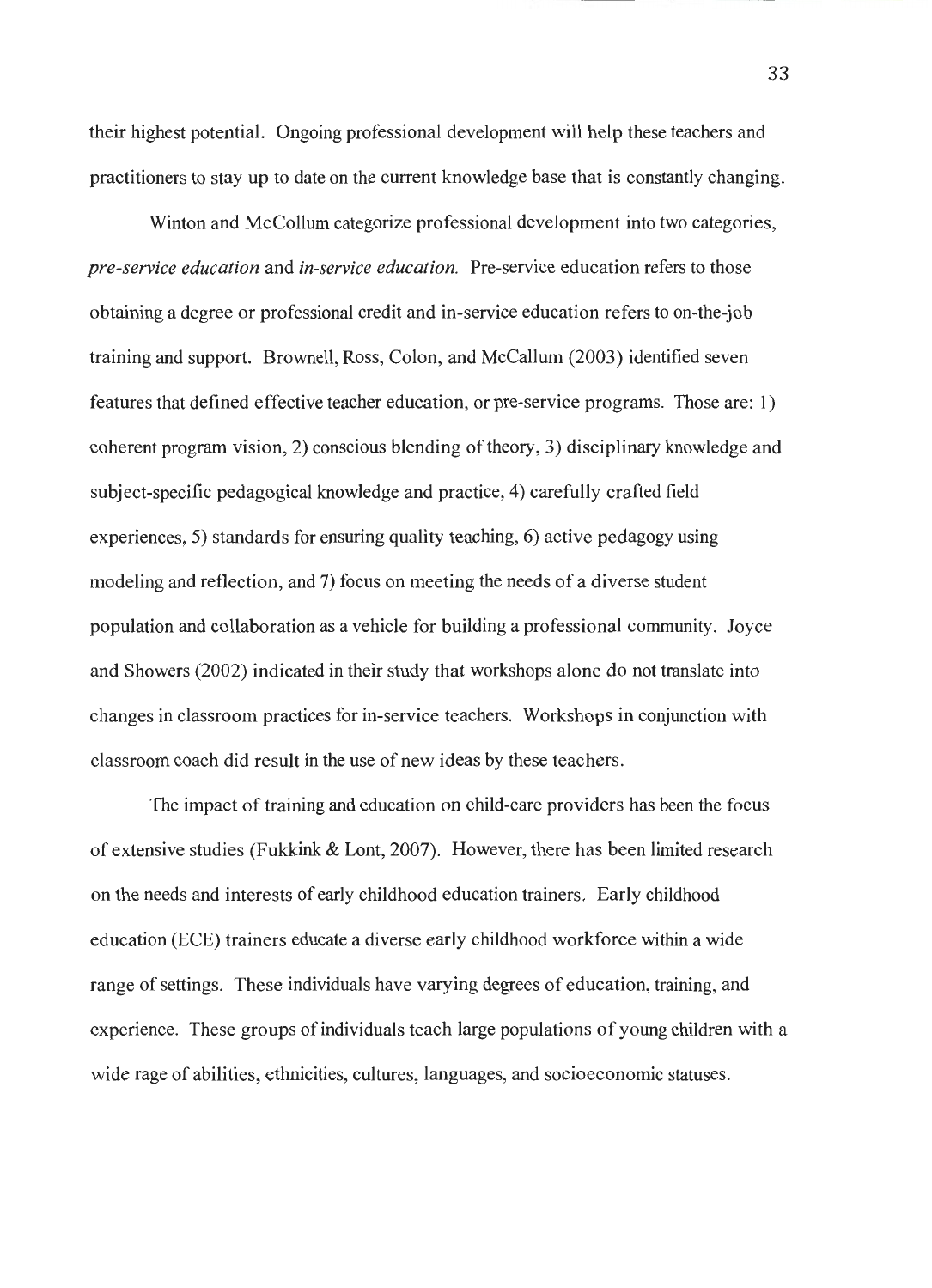Merriam (2008) argued that a greater understanding of how adults learn would help these trainers structure their educational activities to meet the needs of the learners. Training is most effective when adults are involved in the planning of the training and when the instructors apply the following concepts: new information builds on their prior knowledge and experience, participants are active and viewed as partners in the learning process, participants meet a personal need and they can integrate and apply the information to their current setting, and the trainer provides a respectful, safe, and comfortable learning environment that promotes optimum learning.

A newer trend in professional development is the idea of *instructional coaching.*  This developmental approach includes using reflective practice strategies including posing open-ended questions to teachers or video taping classes. Then the coaches help the teachers to analyze their teaching and its impact on children (Skiffington, Washburn,  $&$  Elliot, 2011). The coaches meet weekly with the teachers to assist them in applying what they have learned from professional development courses, workshop series, and study groups. The coaches also help the teachers plan curriculum, and build their capacity to use child and classroom data (Skiffington et al., 2011 ).

In order to have a successful and meaningful professional development the participants need to feel secure, be actively involved, and be able to implement ideas in their environment. Professional development has been identified as the *"driver* to support practitioners' implementation of evidence-based practices and to improve developmental and learning outcomes of young children" (Snyder, Hemmeter & McLaughlin, 2011, pp. 357).

34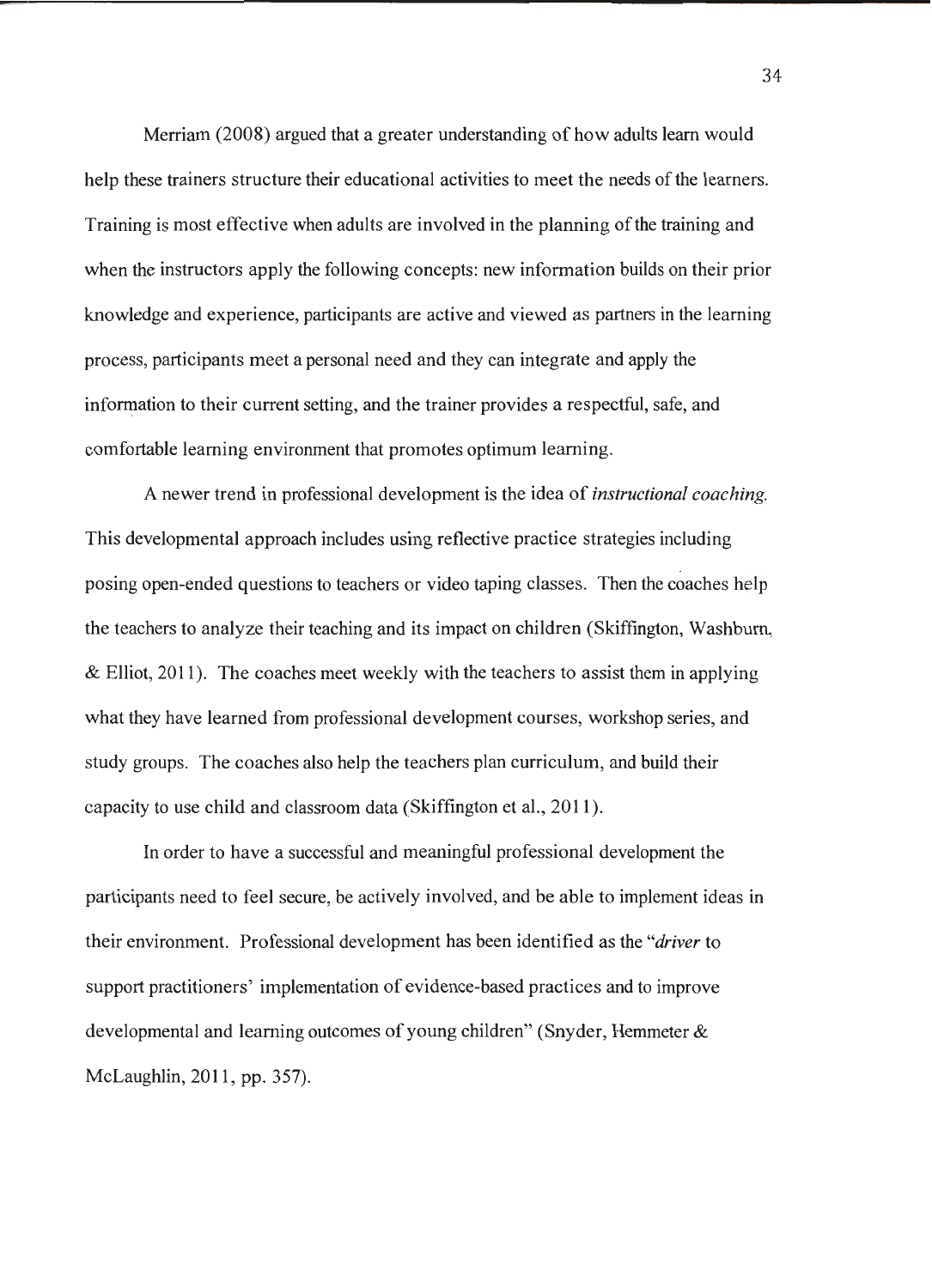These same strategies are as applicable to teachers in infant classrooms as they are for teachers of older children. The recommendations for high quality professional development reviewed here will guide the development and implementation of my project, which is described in the next chapter.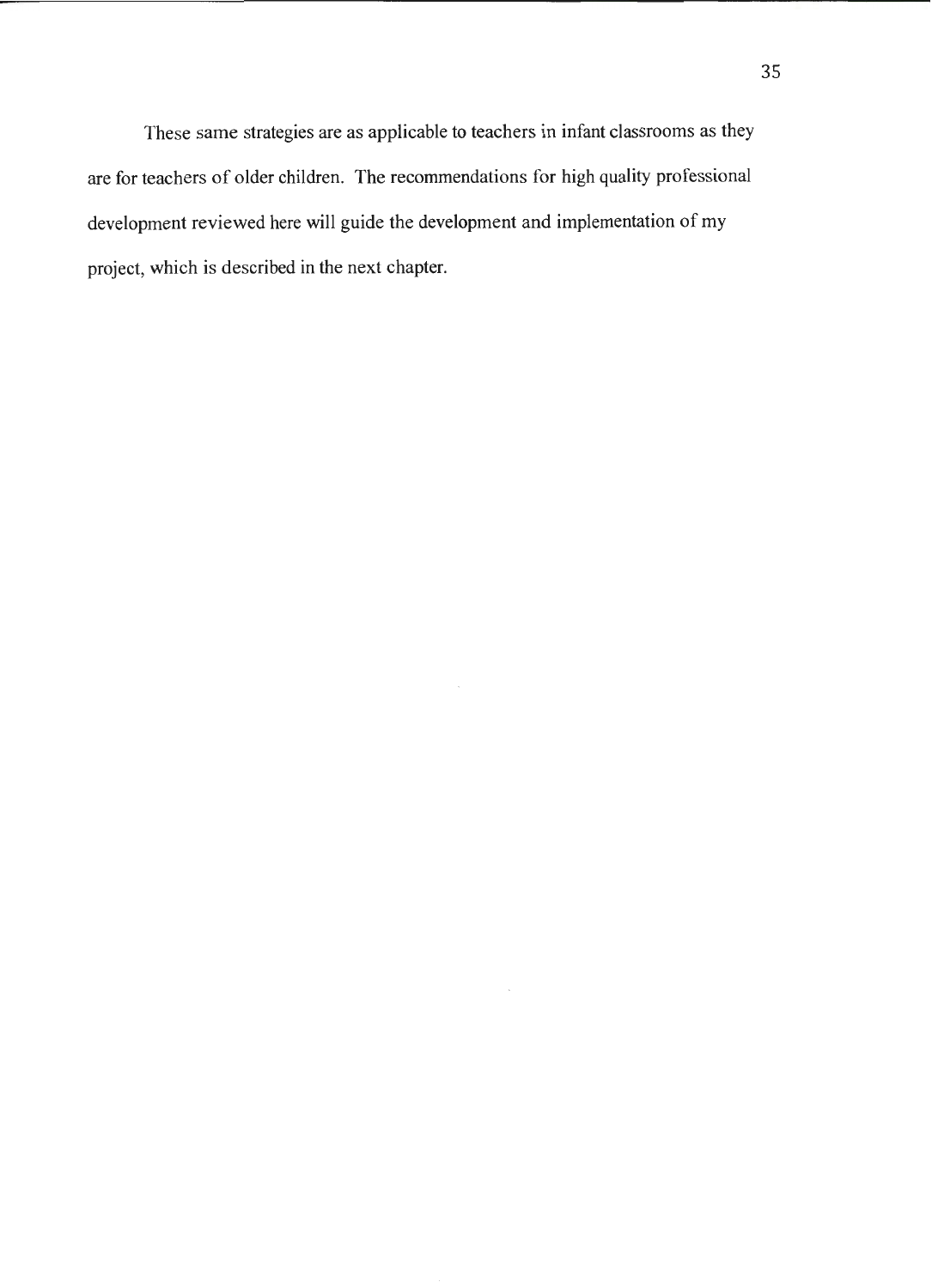#### **Chapter III**

#### **The Project**

#### **Describe the Project in Detail**

This project will be a one-day training made available to teachers working with infants either in a child-care center or in a home-based environment. Participants for this training will register online through Child Care Resource and Referral's online training registry.

#### **General Overview of Project.**

The training will be approximately eight hours in length. The morning session will consist of lecture that will focus on the definition of literacy, research regarding literacy, and how it is incorporated into the classroom/home environment. During the lecture, videos will be used so the participants can see how the infants react to hearing books read. A slide show of infants interacting with books will also be used. The afternoon session will include examples of effective early literacy activities, as well as opportunities to make teacher-made materials the attendees can use in their own classrooms. The training session will be held at Area Education Agency 267, located in Cedar Falls, Iowa. This setting will allow access to equipment and materials to be used during the afternoon *make-and-take* session. There will be a cap of 15 participants for this training.

Attendees will receive a packet of materials upon arrival. The packet will contain background information of the presenter, information regarding literacy, and resources for them to use in the future, which include book titles and helpful websites (see Appendix). Examples of age appropriate books that are commercial products or made by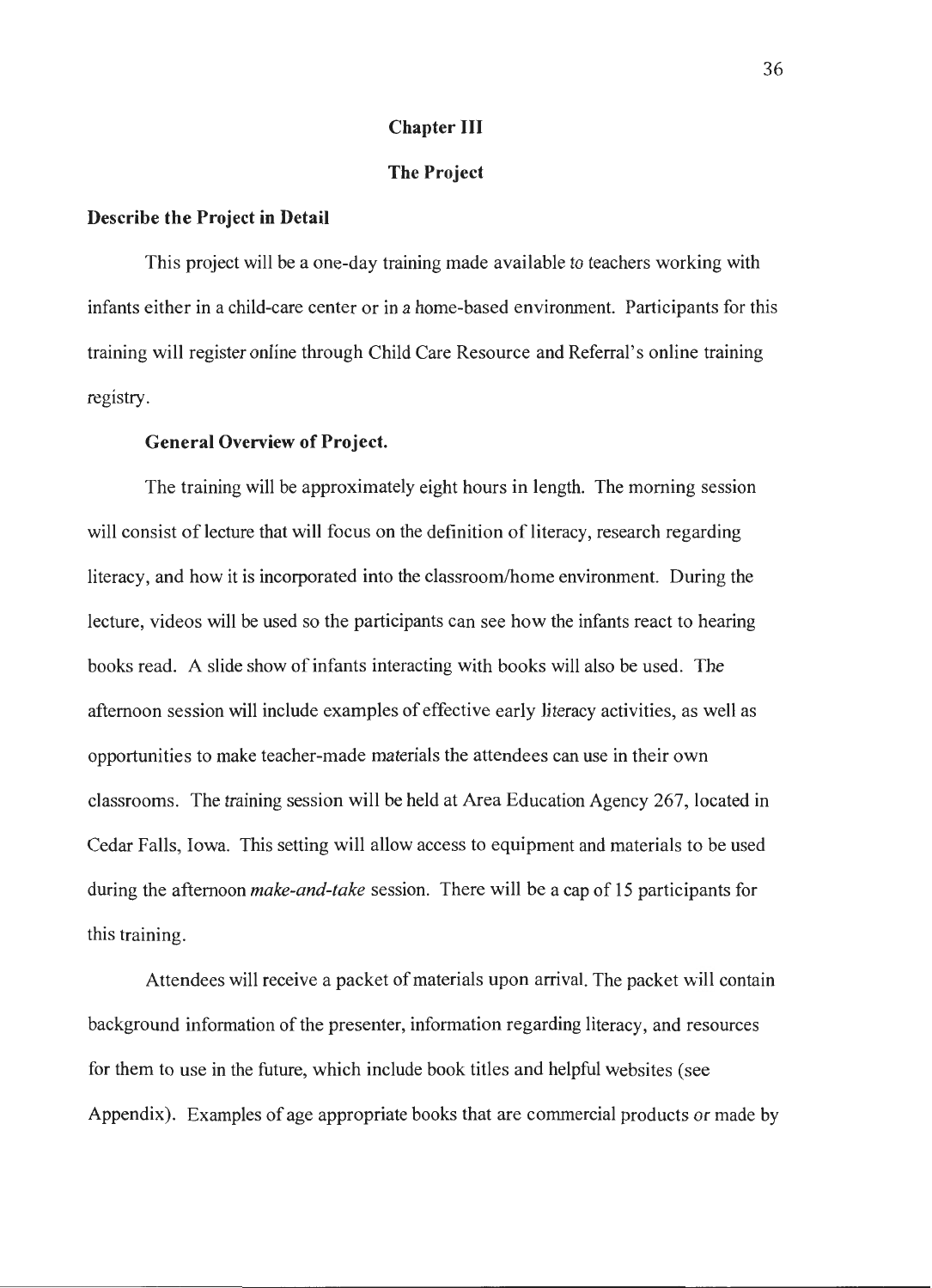the teachers, as well as other visual literature items will be shown, such as songbooks, posters, and sign language posters.

An evaluation of the workshop, included in the attendee's packets, will be collected. This data will provide information about the effectiveness of the content and the presenter, as well as suggestions for how to improve the workshop for the future.

#### **Agenda for the Day.**

Within the morning lecture time, a variety of media will be demonstrated, with child-made examples to show possibilities. Videos of infants engaged in lessons that are rich in literacy content will be interspersed throughout the day.

The afternoon portion of the training will be an opportunity for the participants to create materials to take with them. Basic materials will be provided for them, including poster boards, construction paper, scissors, tape, glue, markers, computers, Internet, printer, binding machine, binder rings, and a laminator. At the end of the training, providers will be able to share the materials they created with the other participants in order to increase the number and variety of potential activities for the participants.

The following schedule indicates the timeline for the day:

| <b>Workshop Timeline</b>                                                           |
|------------------------------------------------------------------------------------|
| 8:00-8:30: Breakfast and Introductions                                             |
| 8:30-9:15: Literacy Information-Definition                                         |
| 9:15-10:15: Literacy Information-Research Says                                     |
| 10:15-10:30: Break                                                                 |
| 10:30-12:00: Literacy Information-Incorporating into classroom/home environment    |
| 12:00-12:30: Lunch (Onsite)                                                        |
| 12:30-1:30: Literacy Examples                                                      |
| $1:30-1:45$ : Break                                                                |
| 1:45-3:30: Create Materials                                                        |
| 3:30-4:00: Sharing of Materials, Questions, Final Thoughts, Evaluation of Training |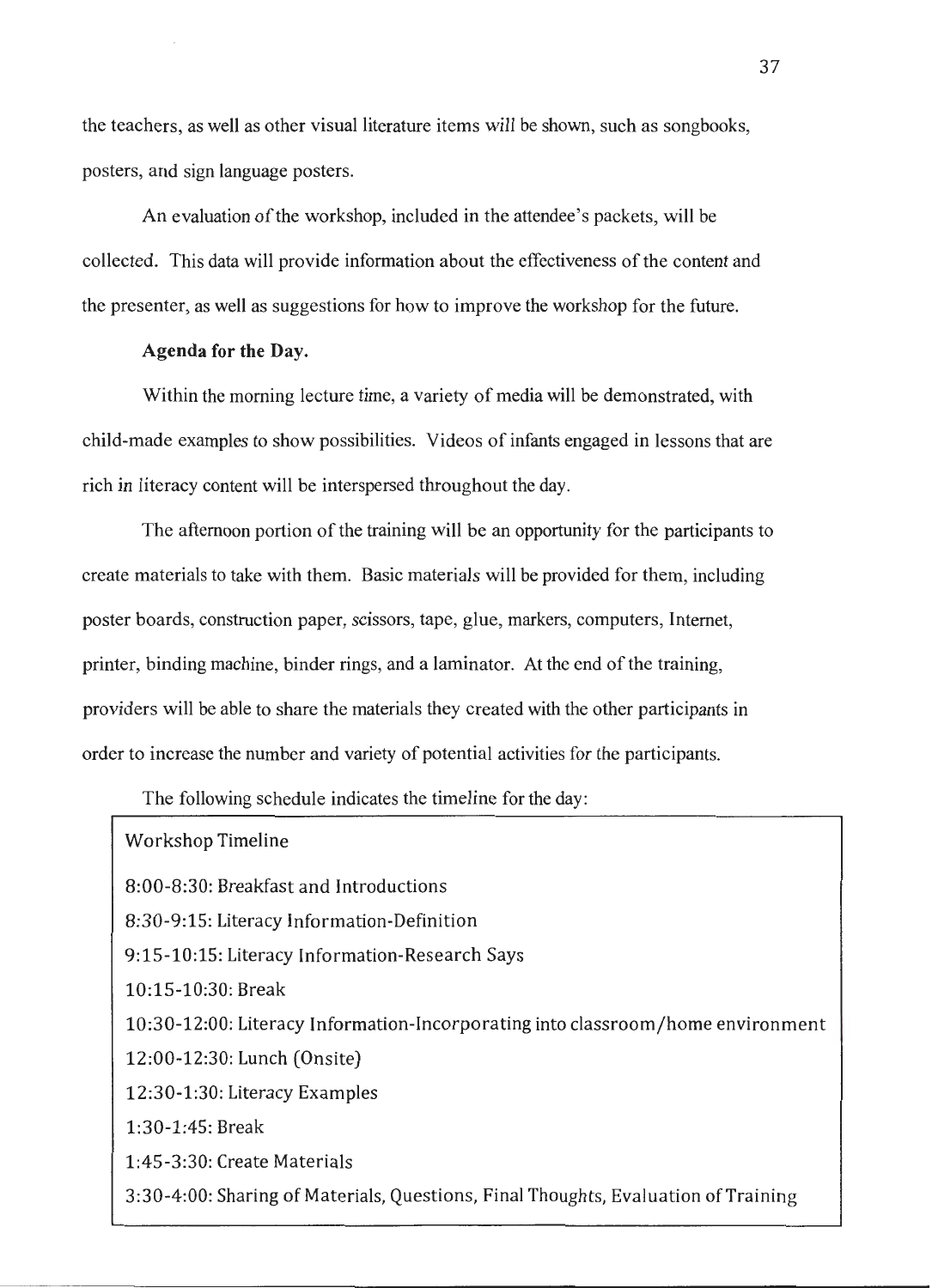The schedule will be flexible, allowing for questions from participants. It is important to provide the participants the information regarding literacy by using both lecture and visual representation. This will improve the engagement of the participants.

 $\ddot{\phantom{a}}$ 

 $\sim$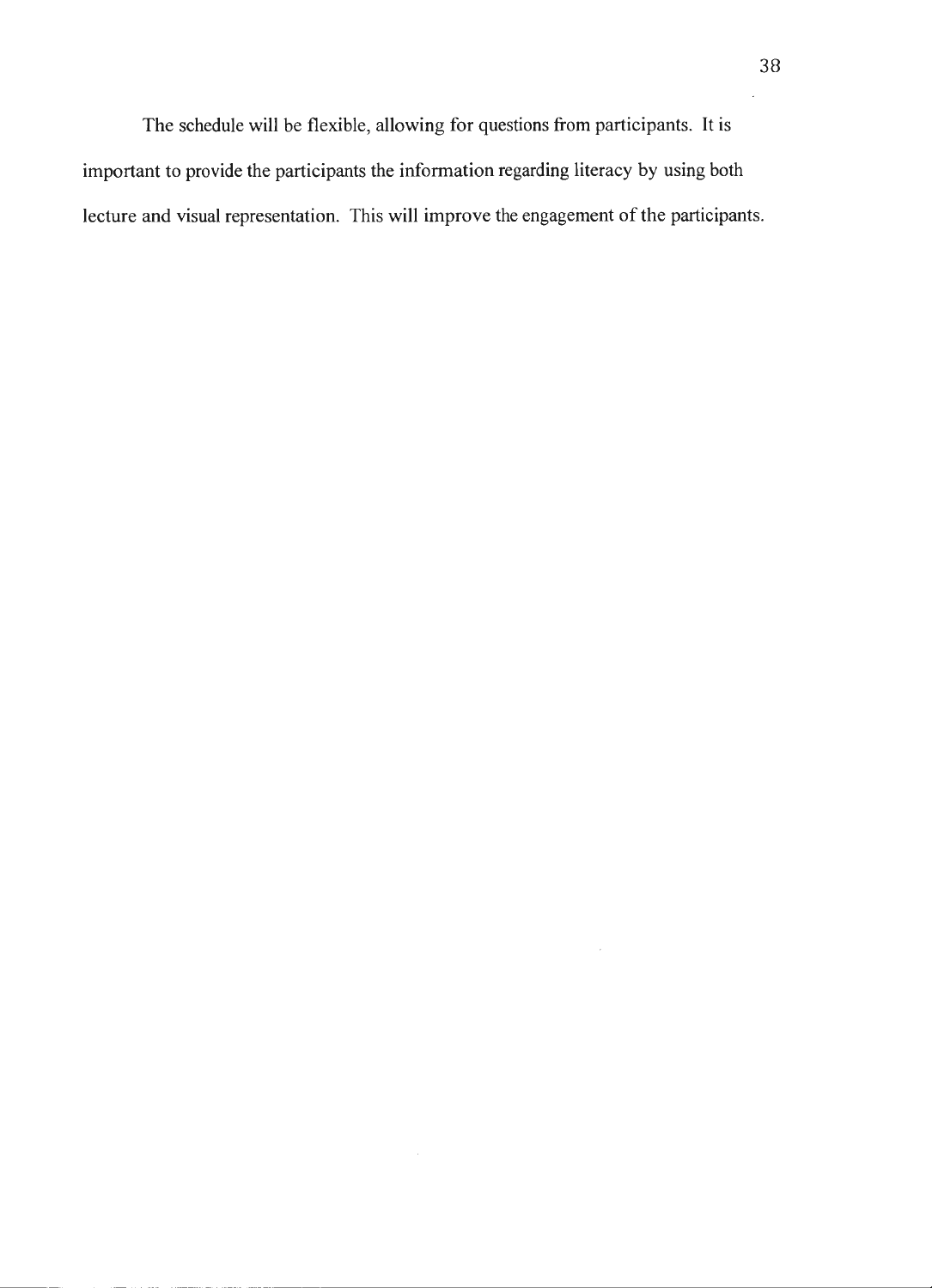#### **Chapter IV.**

#### **Conclusions and Recommendations**

#### **Conclusions**

The ability to read, write, and communicate has always been a very important tool for children to have as they begin their elementary school years. The research reviewed has shown features of literacy that play an important role in children's literacy development. Making sure that books and other materials are age-appropriate will not only ensure a rewarding experience, but will help children learn about the joys of reading, writing, and communicating and the knowledge from these that awaits them.

#### **Identification and Synthesis Insights**

The foundation for future education for infants in our care depends greatly on the actions of their teachers. The more interacting and hands on experience with materials we offer our infants, the more knowledge they will be able to gain. Researchers have been able to identify elements of literacy that are important for infants, ways to incorporate literacy for those children with disabilities, and what parents and teachers can do for those children who are considered to be *at risk* (Bus et al., 1997; Bus et al., 1995; Dodici & Draper, 2001; Dwyer & Neuman, 2008; Frosch et al., 2001; Holland, 2008; Honig & Shin, 2001; Makin, 2006; Neuman, 1999; Raikes et al., 2006).

#### **Recommendations**

Teachers and caregivers should provide infants with daily opportunities to explore the elements of literacy. This may occur through read alouds, independent reading, songs, sign language, or experimenting with writing materials. Many educators or providers are hesitant to give these opportunities to their infants due to the lack of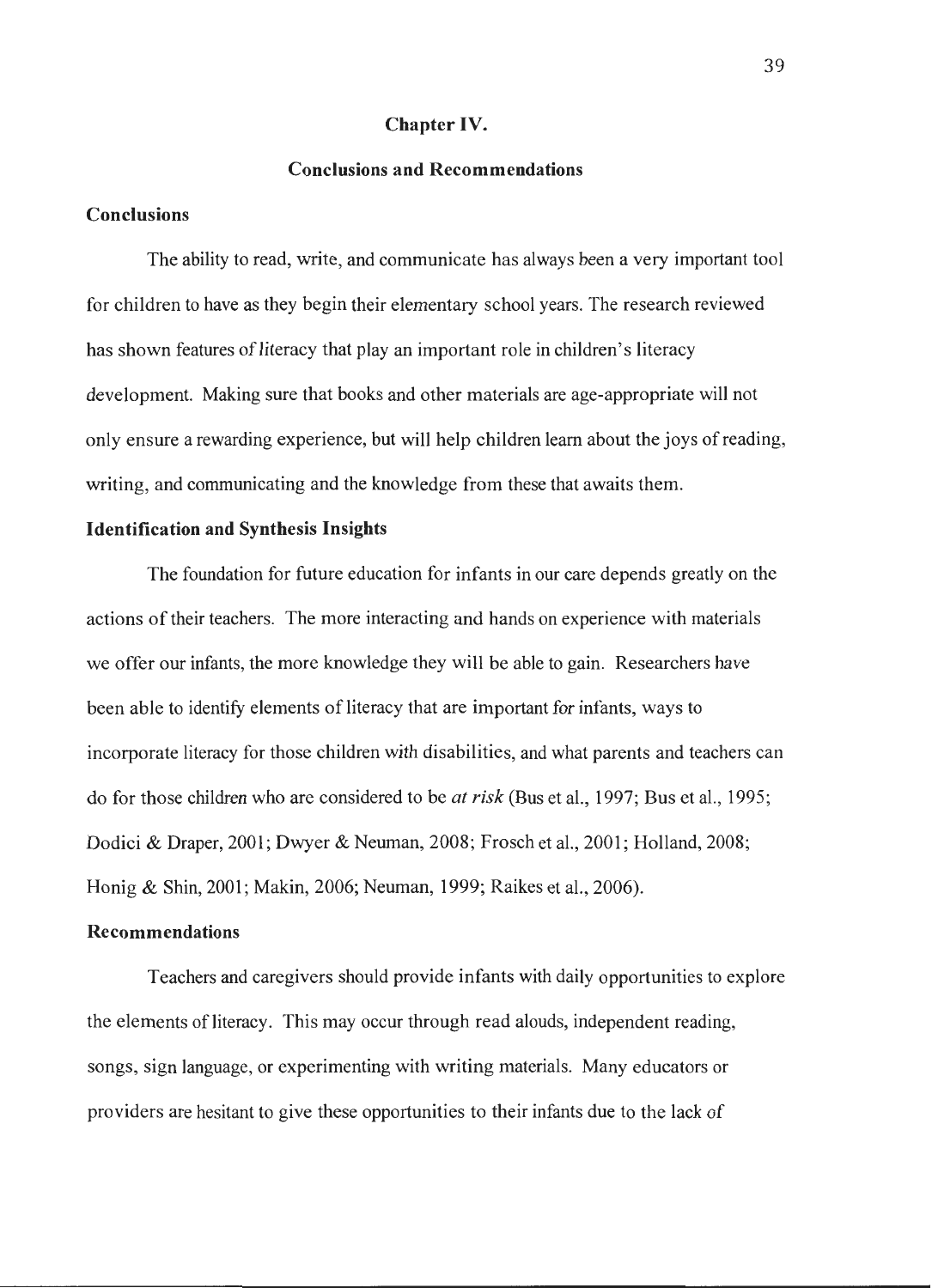knowledge that surrounds the benefits. *Eating* and *touching* of the books are first steps in the exploration of literacy. As the infants get older, they will begin to make sounds and look and laugh at the pictures with their educators or providers. These special moments will also help the infants develop a better relationship with their caregivers.

#### **Future Projects/Research**

I think it would be interesting to follow up with the participants who attend the professional development to learn how they are using their materials, the reactions of the infants who are using them and the responses they are hearing from the infants' parents. This would also be an opportunity for the other participants to take notes on what have been the most attractive items for the infants in other centers and incorporate them into their own classrooms.

Further research regarding reading and writing with infants is needed. I found no research regarding writing and fine motor development. This may be due to a belief infants should not be given these opportunities because they are to young, or that the opportunities are not developmentally appropriate.

#### **Educational Policies**

All infants should be given the opportunity daily to experiment with books, writing, and communication. Educators are the roots to the tree of knowledge. We provide children with the basic nutrients they need to grow and survive in the world. Without a solid foundation the tree will topple and children struggle to grow and flourish in the future.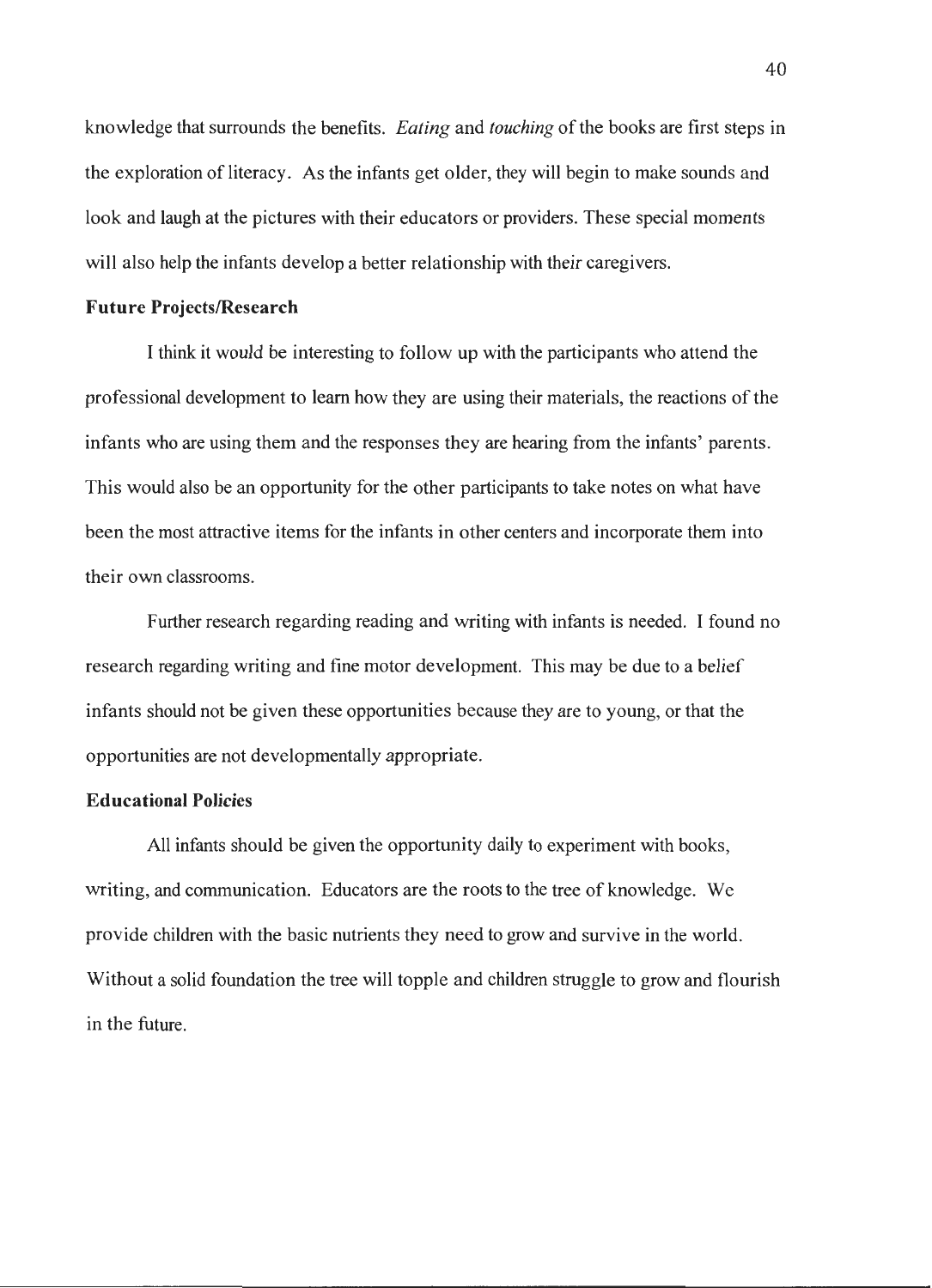#### **References**

- Belsky, J., Burchinal, M., McCartney, K., Vandell, D., Clarke-Stewart, K., & Owen, M. (2007). Are there long-term effects of early child-care? *Child Development, 78(2),*  681-701.
- Bronfenbrenner, U. (1979). *The role of family literacy environments in promoting young children 's emerging literacy skills.* San Francisco: Jossey Bass.
- Brownell, M.T., Ross, D.R., Colon, E.P., & McCallum, C.L. (2003). *Critical features of special education teacher preparation: A comparison with exemplary practices in general teacher education* (Executive summary). (COPSSE Document No. RS-4E). Gainesville: University of Florida, Center on Personnel Studies in Special Education.
- Burchinal, M., Roberts, J., Riggins Jr., R., Zeisel, S., Neebe, E., & Byrant, D. (2000). Relating quality of center-based child-care to early cognitive and language development longitudinally. *Child Development, 71(2),* 339-357.
- Bus, A. G., & vanIJzendoorn, **M .** (1997). Affective dimension of mother-infant picture book reading. *Journal of School Psychology,* 35(1), 47-60.
- Bus, A., vanIJzendoom, M., & Pelligrini, A. (1995). Joint book reading makes for success in learning to read: A meta-analysis on intergenerational transmission of literacy. *Review of Educational Research, 65,* 1-21.

Calkins, L. (2000). Let the words work their magic. *Instructor, 110(3),* 25-28.

Carlisle, J. F. & Berebitsky, D. (2011). Literacy coaching as a component of professional development. *Reading and Writing, 24.* 773-800.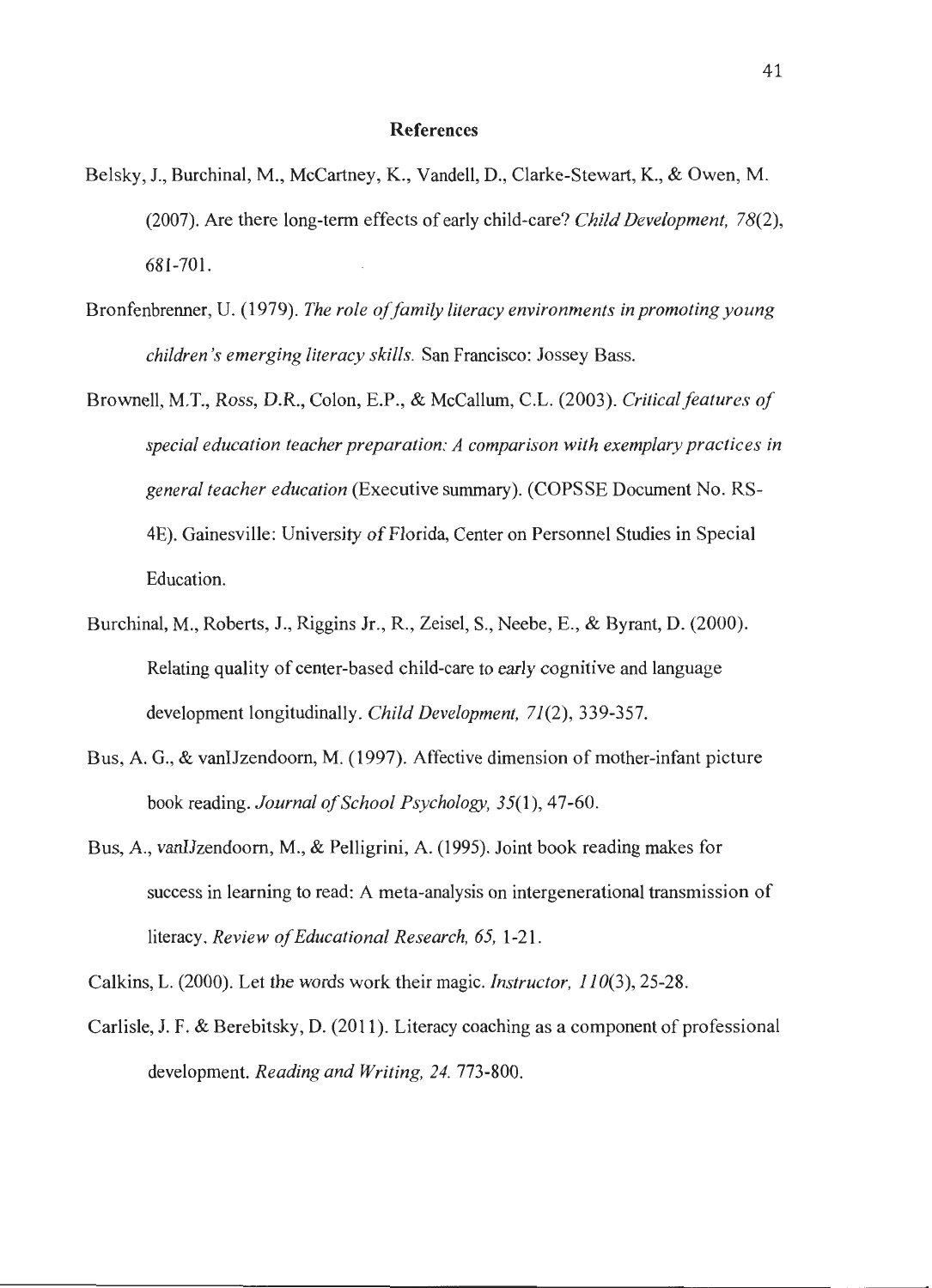- Ceglowski, D. A. & Bacigalupa, C. (2007). I play a lot: children's perception of child care. *Journal of Research in Childhood Education.*
- Chomsky, N. (2000). *New Horizans in the Study of language and Mind.* Cambridge: Cambridge University Press.

Clark, R. (2004). Reading the small print. *Community Practitioner,* 77(8). 289-290.

Collingwood. (2009). Teaching your baby sign language can help both of you. *Psych Central.* Retrieved on March 30, 2012, from http://psychcentral.com/lob/2009/teaching-your-baby-sign-language-can-benefitboth-of-you/

Corcoran, T. C. (1995). Transforming professional development for teachers: A guide for state policymakers. Washington, DC: National Governors Association. ED384600.

Creative Curriculum. www.teachingstrategies.com. Retrieved March 2, 2012.

- Curtis, G.B., & Schuler, J. (2005). *Your baby's first year week by week.* Cambridge, MA: Da Capo Lifelong.
- Desrochers, S., Morosette, P., & Ricard, M. (1995). Two perspectives on pointing in infancy. In C. Moore & P.J. Dunham (Eds), Joint attention: It's origins and role in development. Hillside, NJ: Lawrence Erlbaum. 85-321.

DiLalla, L.F., Thompson, L.A., Plomin, R., Phillips, K., Fagan, J.F., Haith, M.M., Cyphers, L.H., & Fulker, D.W. (1990). Infant predictors of preschool and adult IQ: A study of infant twins and their parents. *Developmental Psychology, 26.* 759- 769.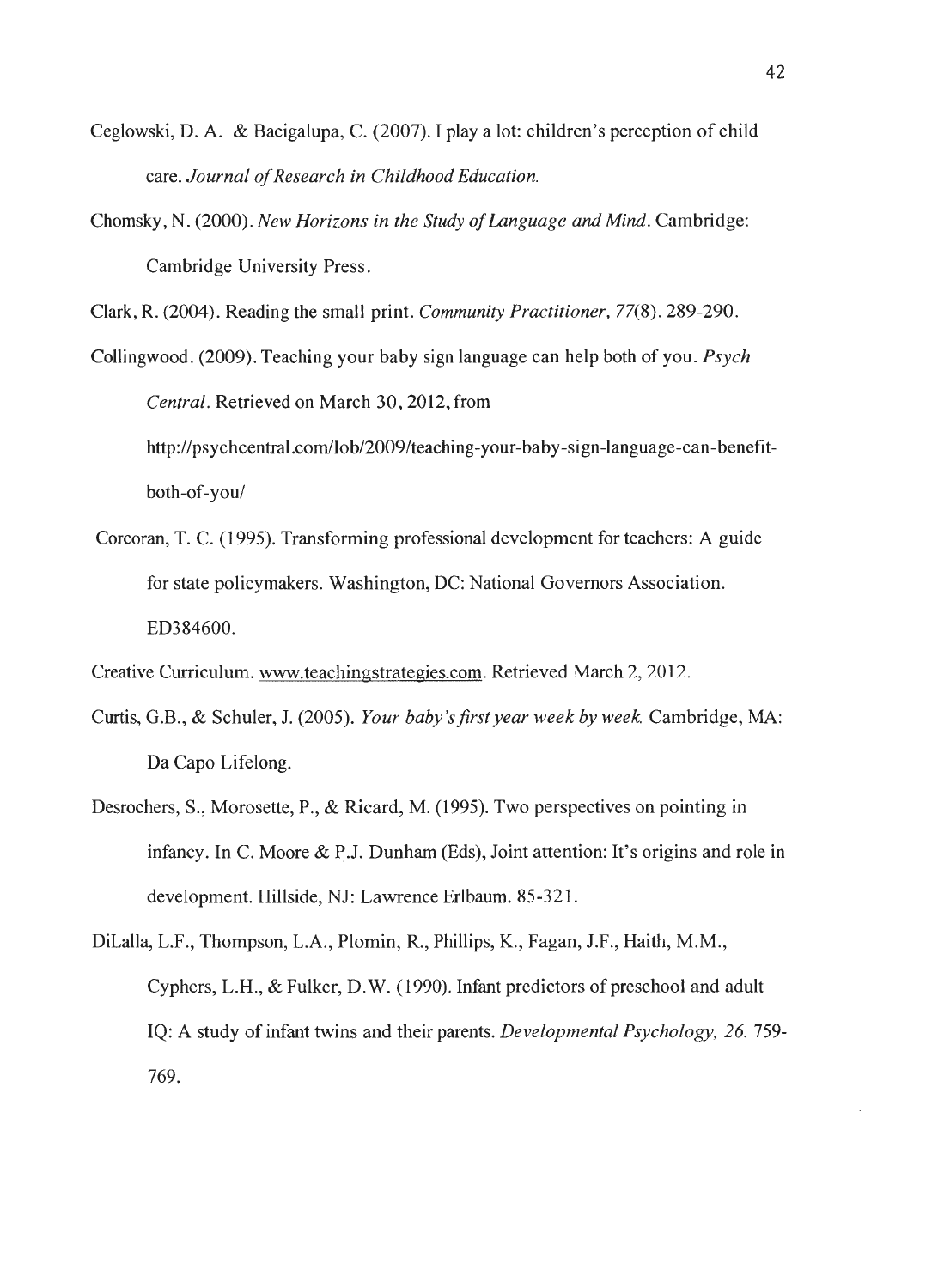- Dodici, B.J., & Draper, D.C. (2001). Parent-infant/toddler interaction coding system. Ames: Iowa State University.
- Dote-Kwan, J., Chen, D., & Hughes, M. (2001). A national survey of providers who work with young children with visual impairments. *Journal of Visual Impairment & Blindness,* 95(6).
- Dowsett, C.J., Huston, A.C., Imes, A.E., & Gennetian, L. (2008). Structural and process features in three types of child care for children from high and low income families. *Early Childhood Research Quarterly, 2* 69-93.
- Dwyer, J. & Nueman, S. B. (2008). Selecting books for children birth through four: A developmental approach. *Early Childhood Education, 35* 489-494.
- Dyson, A.H. (1988). Appreciate the drawings and dictating of young children. *Young Children.* 43. 25-32.
- Erickson, K. A., Hatton, D., Roy, V., Fox, D., Renne, D. (2007). Literacy in early intervention for children with visual impairments: Insights from individual cases. *Journal of Visual Impairment & Blindness.* 101(2), 80-95
- Freeman, D. (2011). *Corduroy.* New York, New York: Penguin Group.
- Frosch, C. A., Cox, M. J., & Goldman, D. (2001). Infant-Parent attachment and parental and child behavior during parent-toddler storybook interaction. *Merrill-Palmer Quarterly,* 47(4), 445-474.
- Fukkink, R. G. & Lont, A. (2007). Does training matter? A meta-analysis and review of caregiver training studies. *Early Childhood Research Quarterly,* 23(3), 294-311 .
- Garet, M.S., Cronen, S., Eaton, M. , Kurki, A., Ludwig, M., Jones, W., et al. (2008). *The impact of two professional development interventions on early reading instruction*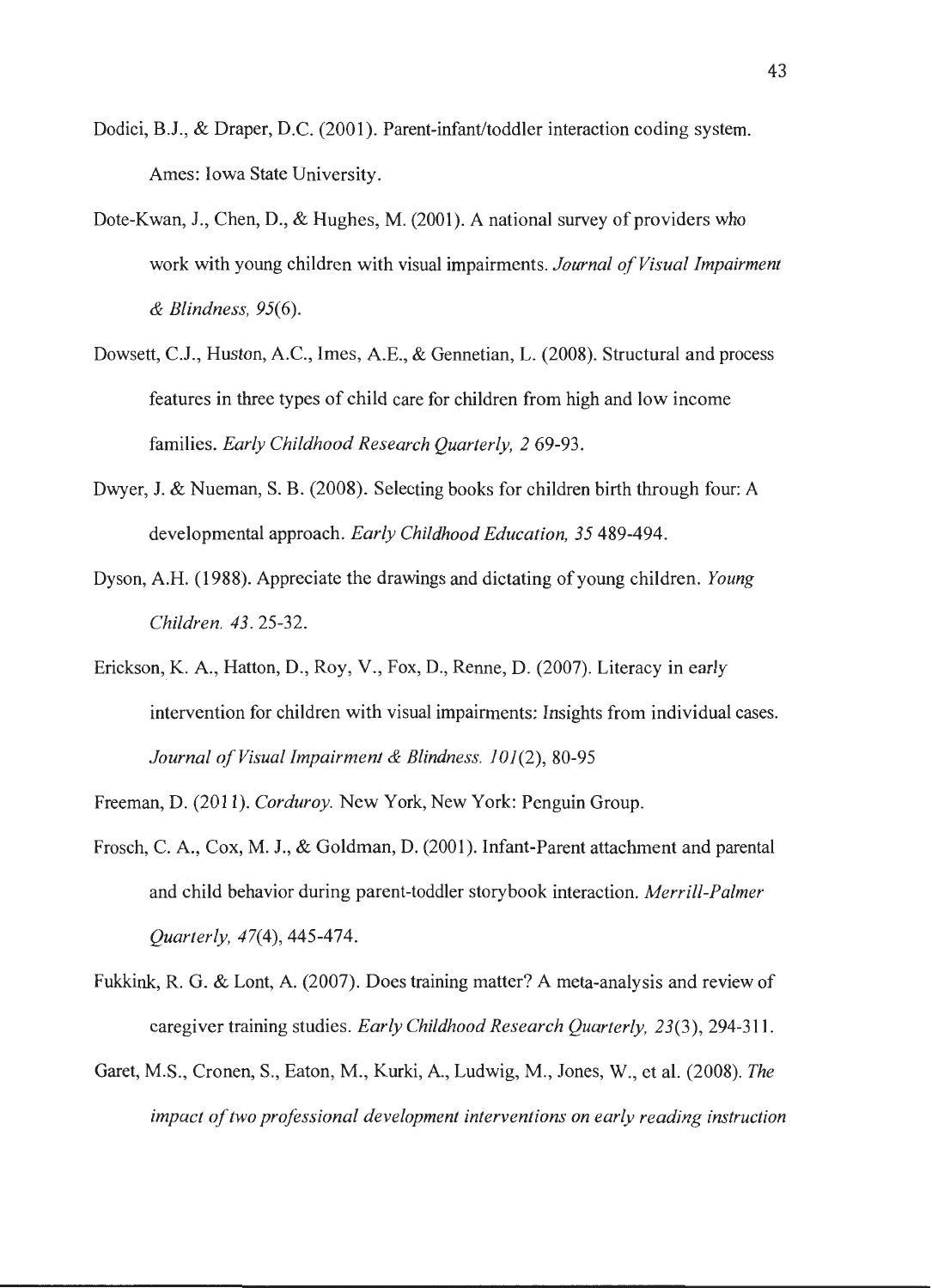*and achievement.* Washington D.C: U.S. Department of Education, National Center for Educational Evaluation and Regional Assistance.

- Gershkoff-Stowe, L. & Smith, L. B. (1997). A curvilinear trend in naming errors as a function of early vocabulary growth. *Cognitive Psychology*, 34, 37-71.
- Goin, R. P., Nordquist, V. M., & Twardosz, S. (2004). Parental accounts of home-based literacy processes: Contexts for infants and toddlers with developmental delays. *Early Education & Development, 15(2),* 187-214.
- Hardman, M. & Jones, L. (1999). Sharing books with babies: Evaluation of an early literacy intervention. *Educational Review, 51(3),* 221-229.
- Hatton, D.D. & Sapp, W.K. (2005). Communication and emergent literacy: Early intervention issues. Chapel Hill. NC.
- Hepburn, E., Egan, B., & Flynn, N. (2010). Vocabulary acquisition in young children: The role of the story. *Journal of Early Childhood Literacy, 10(2),* 159-182.
- Holland, J. W. (2008). Reading aloud with infants: The controversy, the myth, and a case study. *Early Childhood Education, 35,* 383-385.
- Honig, A.S. & Shin, M. (2001). Reading aloud with infant and toddlers in child care settings: An observational study. *Early Childhood Education Journal, 28(3),* 193- 197.
- Huttenlocher, J. (1974). The origins of language comprehension. *Theories in Cognitive Psychology.*
- International Reading Association. (2004). The role and qualifications of the reading coach in the United States.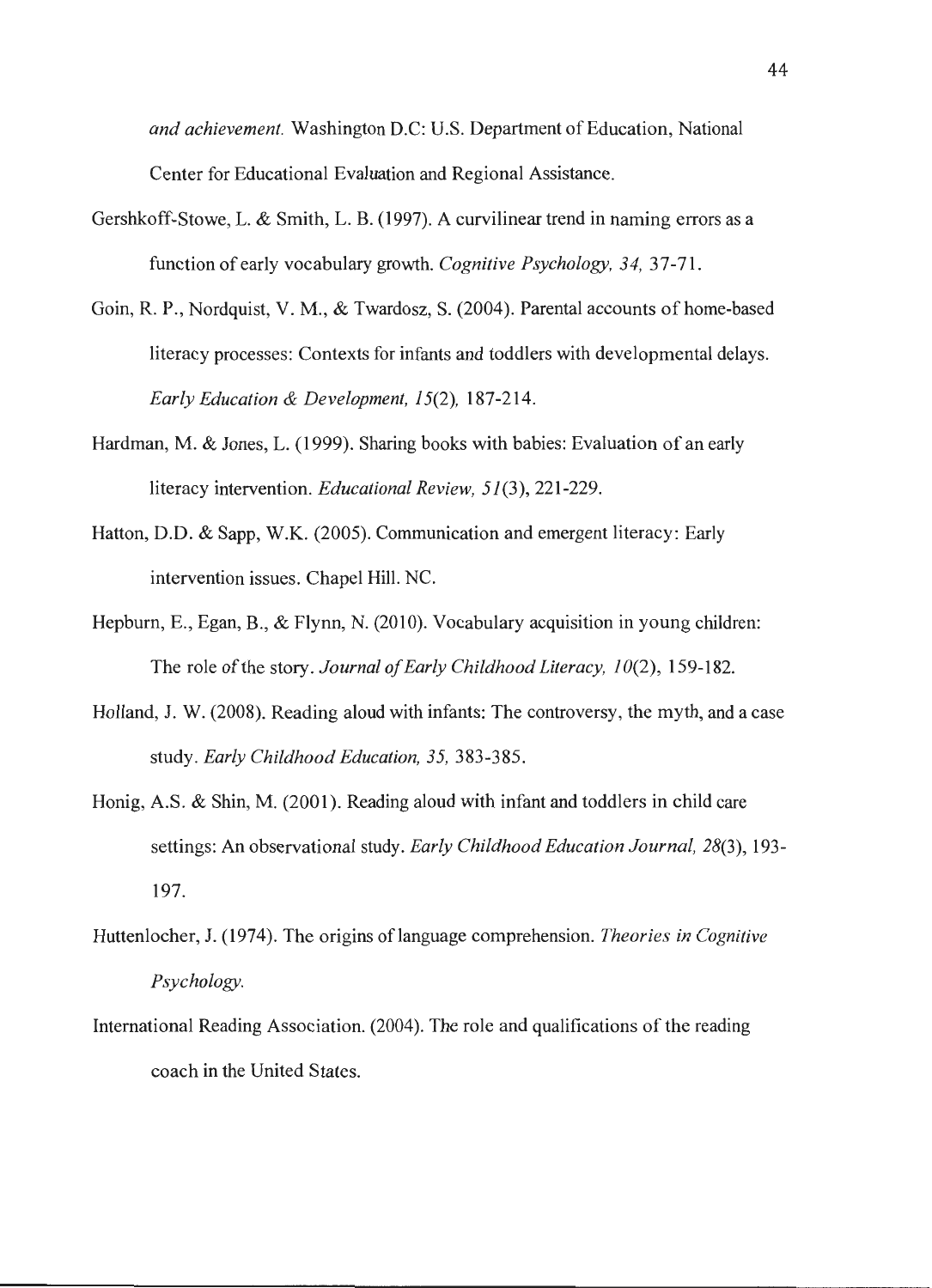- Jones, S.S., Smith, L.B., Landau, B., & Gershkoff-Stowe, L. (1992). *On the origins of the shape bias in young children's novel word extensions.* Unpublished manuscript.
- Joyce, B., & Showers, B. (2002). *Student achievement through staff development* (3rd ed.). Alexandria, VA: Association for Supervision and Curriculum Development.
- Karass, J., VanDeventer, M. C., & Braungart-Rieker, J.M. (2003). Predicting shared parent-chid book reading in infancy. *Journal of Family Psychology,* 17(1), 134- 146.
- Katims, D.S., & Pierce, P.L. (1991). Emergent literacy in early childhood special education: Curriculum and instruction. *Topics in Early Childhood Special Education, 11(1),* 69-84.
- Katims, D.S. (1994). Emergence of literacy in preschool children with disabilities. *Learning Disability Quarterly, 17* 58-69.
- Kristen, S., Beate, S., Thoermer, C., & Perst, H. (2011). Infants' joint attention skills predict toddlers' emerging mental state language. *Developmental Psychology,*  47(5), 1207-1219.
- Lee, B. (2011). Assessing book knowledge through independent reading in the earliest years: Practical strategies and implications for teachers. *Early Childhood Education, 39,* 285-290.
- Locke J.L., (1996). "Why do Infants Begin to Talk?: Language as an Uninteded Consequence. *Journal of Child Language 23.* 251-268.
- Lonigan, C., Farver, J., Phillips, B., & Clancy-Menchetti, J. (2011). Promoting the development of preschool children's emergent literacy skills: A randomized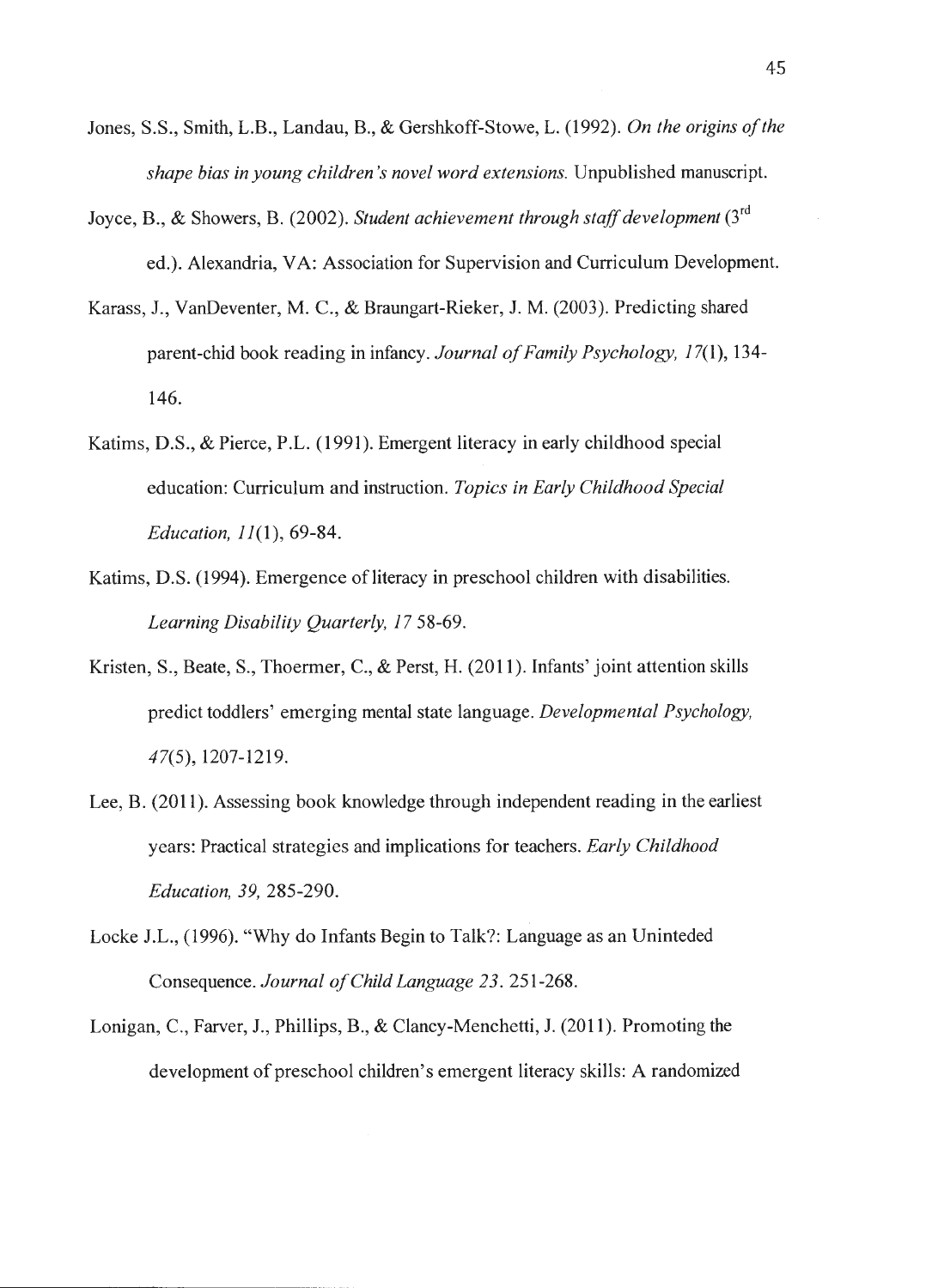evaluation of a literacy-focused curriculum and two professional development models. *Reading and Writing, 24,* 305-337.

doi: 10.1007/sl 1145-009-9214-6

Makin, L. (2006). Literacy 8-12 months: What are babies learning? *Early Years, 26(3),*  267-277.

Martin, B. (1996). *Brown Bear, Brown Bear.* New York, New York: Henry Holt & Co.

Merriam, S.B., (2008). Adult learning theory for the twenty-first century. *New Directions for Adult and Continuing Education, 98.* 93-98.

Merriam-Webster. www.merriam-webster.com. Retrieved March 9, 2012.

- Mervis, C.B., & Bertrand, J., (Acquisition of early object labels: The roles of operating principles and input. In A. Kaiser & D.B. Gray (Eds.), *Enhancing children's communication: Research foundations for intervention (pp. 287-316). Baltimore:* Brookes.
- McLane, J.B. & McNamee, G.D. (1990). *Early Literacy.* Harvard University Press.
- Murkoff, H., Eisenberg, A., & Hathaway, S. (2003). *What to expect the first year.* New York: Workman Publishing.
- Murphy, J., Hatton, D., & Erickson, K. (2008). Exploring the early literacy practices of teachers of infants, toddlers, and preschoolers with visual impairments. *Journal of Visual Impairment & Blindness,* 133-146.
- National Institute for Literacy. (2009). National early literacy panel: Synthesizing the scientific research on development of early literacy in young children. http://www.nifl.gov/nifl/NELP2007 .html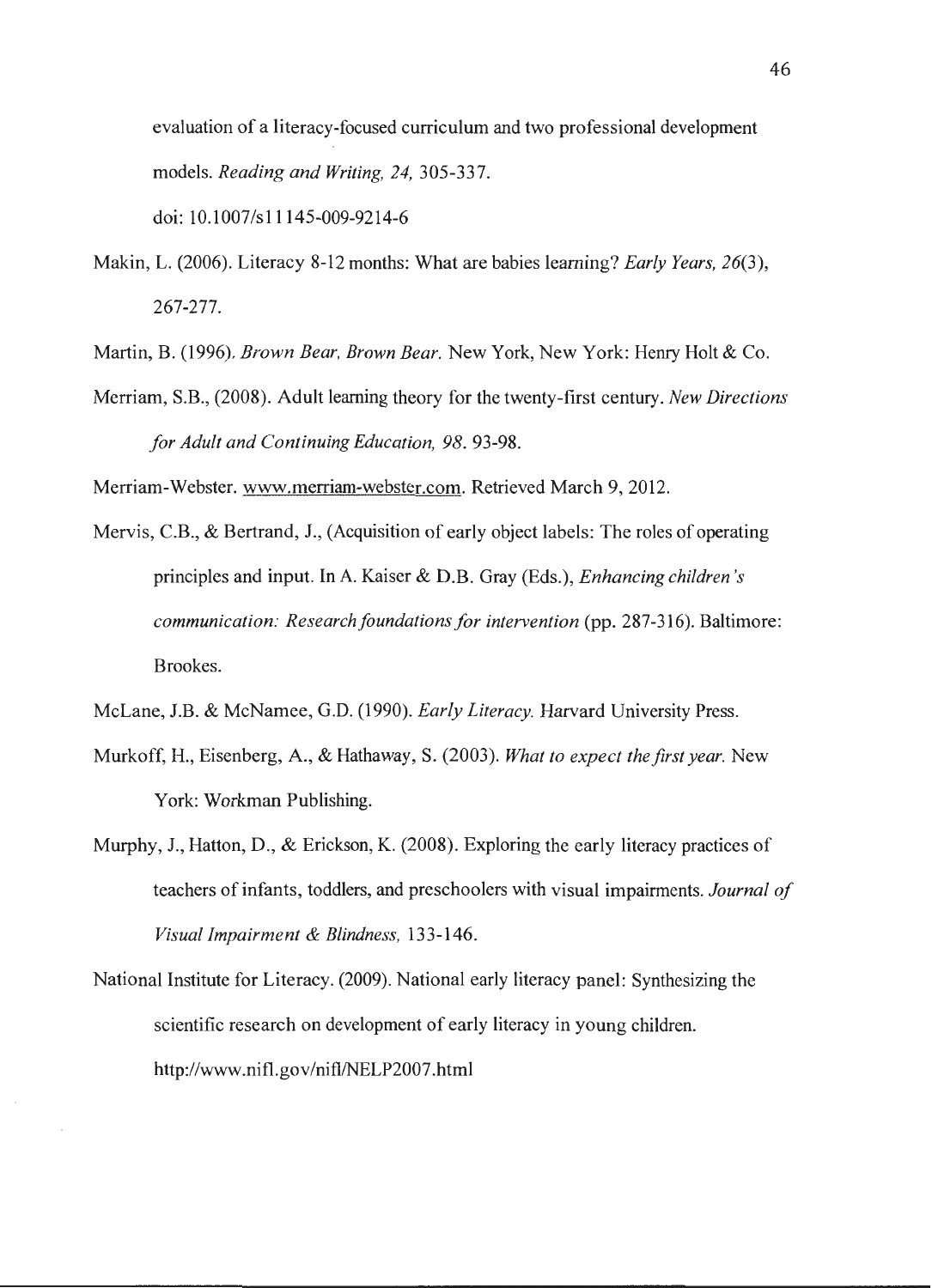- Neuharth-Pritchett, S. (2007). Research into practice: Interventions for infants, toddlers, and preschoolers. *Journal of Research in Childhood Education, 22(1),* 97-104.
- Neuman, S.B., Copple, C., & Bredekamp, S. (2000). *Learning to read and write: Developmentally appropriate practice.* Washington, DC: National Association for the Education of Young Children.
- Neuman, S. B. (1999). Books make a difference: A study of access to literacy. *Reading Research Quarterly, 34,* 286-312.
- Nueman, S.B. & Wright, T.S. (2007). A parent's guide to reading with your young child. New York: Scholastic Inc.
- Newman, S.B., & Roskos, K.A. (Eds.). (1998). *Children achieving: Best practicices in early literacy.* Washington, DC: International Reading Association.
- NICHD Early Child Care Research Network. (1999). Child outcomes when child-care center classes meet recommended standards for quality. *American Journal of Public Health, 89,* 1072-1077.

Parlakian, R. (2004). Early literacy and very young children. *Zero to Three,* 25(1), 37-44.

- Phillips, B. M., & Morse, E. E. (2011). Family child-care learning environments: Caregiver knowledge and practices related to early literacy and mathematics. *Early Childhood Education, 39,* 213-222.
- Phillips, B.M., & Lonigan, CJ. (2005). Social correlates of emergent literacy. In C. Hulme & M. Snowling (Eds.), *The science of reading: A handbook* (pp. 173-187). London: Blackwell.
- Raikes, H., Luze, G., Brooks-Gunn, J., Raikes, H., Abigail, P., Barabara, A., Tamis-LeMonda, C. S., Constantine, J., Tarullo, L.B., & Rodriguez, E. T. (2006).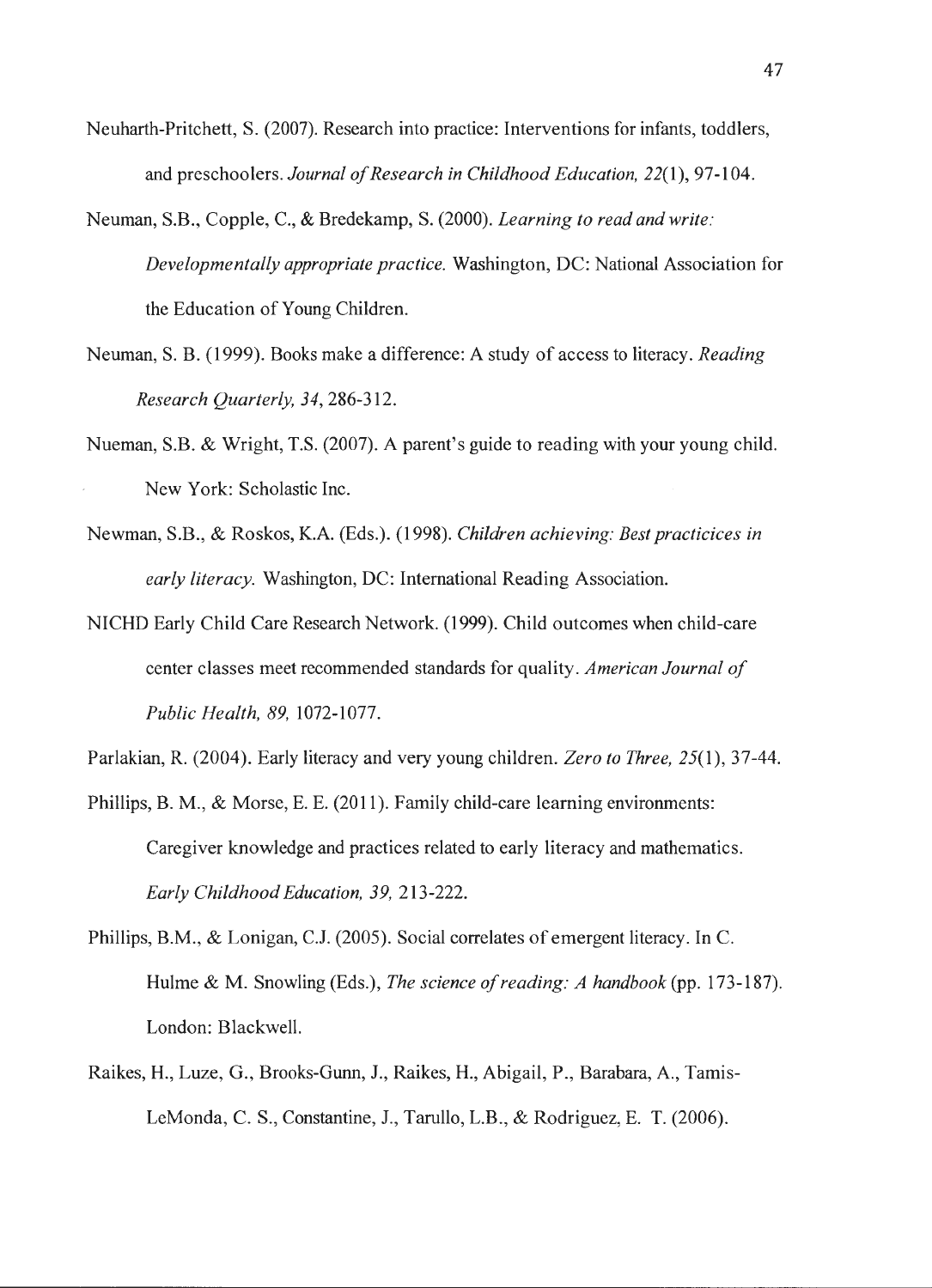Mother-child bookreading in low-income families: correlates and outcomes during the first three years of life. *Child Development,* 77(4), 924-953.

- Razfar, A., & Gutierrez, K. (2003). Reconceptualizing early childhood literacy: The sociocultural influence. In: N.Hall, I.Larson, & J. Marsh (Eds). *Handbook of early childhood literacy.* (pp.34-47). (London Stage).
- Scherba de Valenzuela, J. (1992). National joint committee for the communicative needs of persons with severe disabilities.
- Shulman, L.S. (1986). Those who understand: Knowledge growth in teaching. *Educational Researcher, 15.* 4-14.
- Skiffington, S., Washburn, S., & Elliot, K. (2011). Instructional coaching: Helping preschool teachers reach their full potential. *Young Children.* 12-19.
- Snyder, P., Hemmeter, M. L., & McLaughlin, T. (2011). Professional development in early childhood intervention: Where we stand on the silver anniversary of PL 99- 457. *Journal of Early Intervention, 33,* 357-370.
- United Nations Educational, Scientific, and Cultural Organization. *www.unesco.org.*  Retrieved March 9, 2012.
- Wetherby, A., & Prizant, B. (1993). *Communication and Symbolic Behavior Scales.*  Chicago: Riverside Publishing Company.

Winton, P. J. & McCollum, J. A. (2008). Preparing and supporting high quality early childhood practitioners: Issues and evidence. In P.W. Winton, J.A. McCollum, & C. Catlett (Eds.), *Practical approaches to early childhood professional development: Evidence, strategies, and resources* (pp. 1-12). Washington, DC: ZERO TO THREE.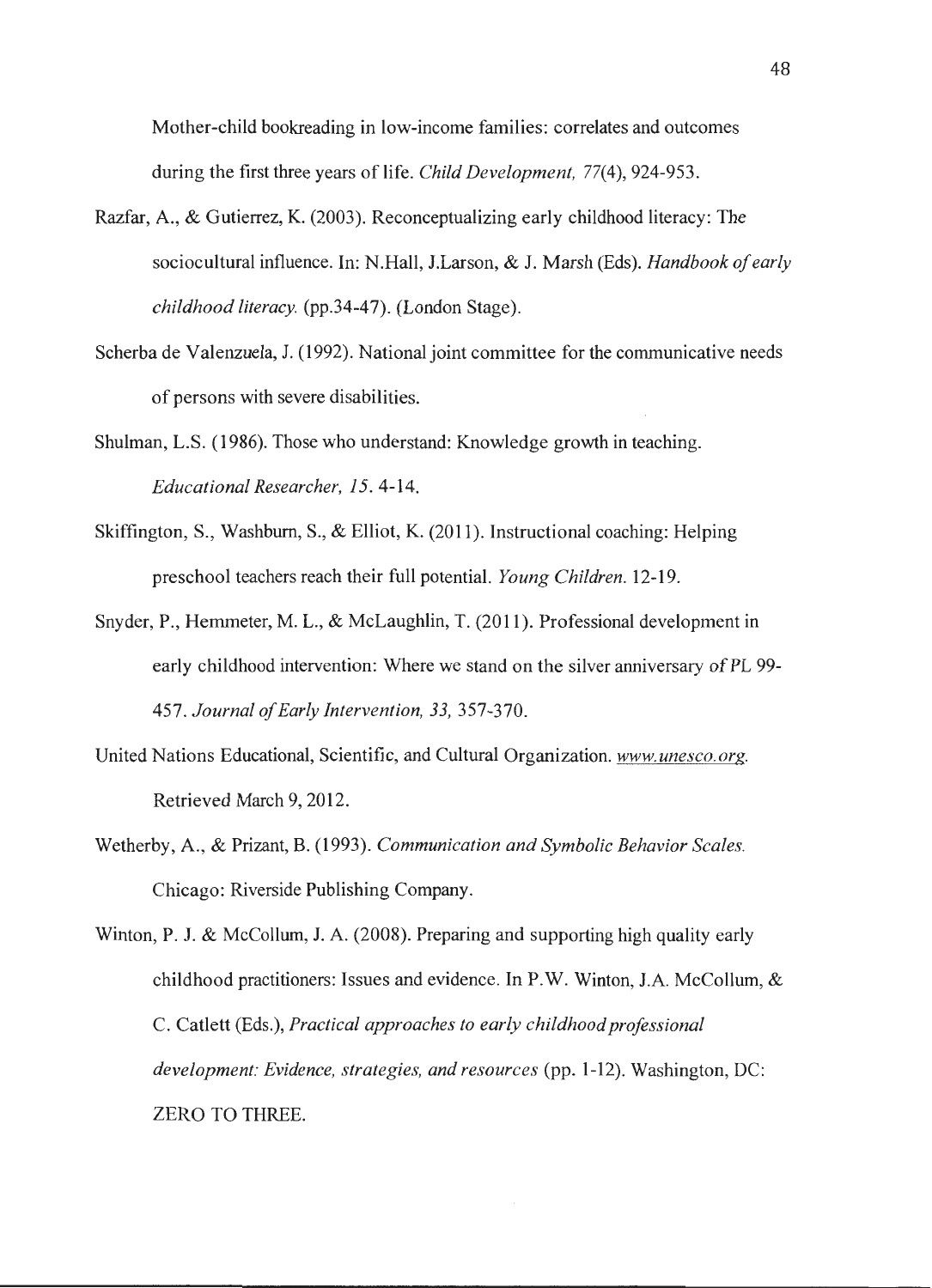Zeece, P. (2008). Linking life and literature in early childhood settings. *Early Childhood Education, 35,* 565-569.

doi: 10.1007/s10643-007-0218-z

Zimmerman, F. J., Gilkerson, J., Richards, J. A., Christakis, D. A., Xu, D., Gray, S., & Yapanel, U. (2009). Teaching by listening: The importance of adult-child conversations to language development. *Official Journal of the American Academy of Pediatrics, 124(1),* 342-349.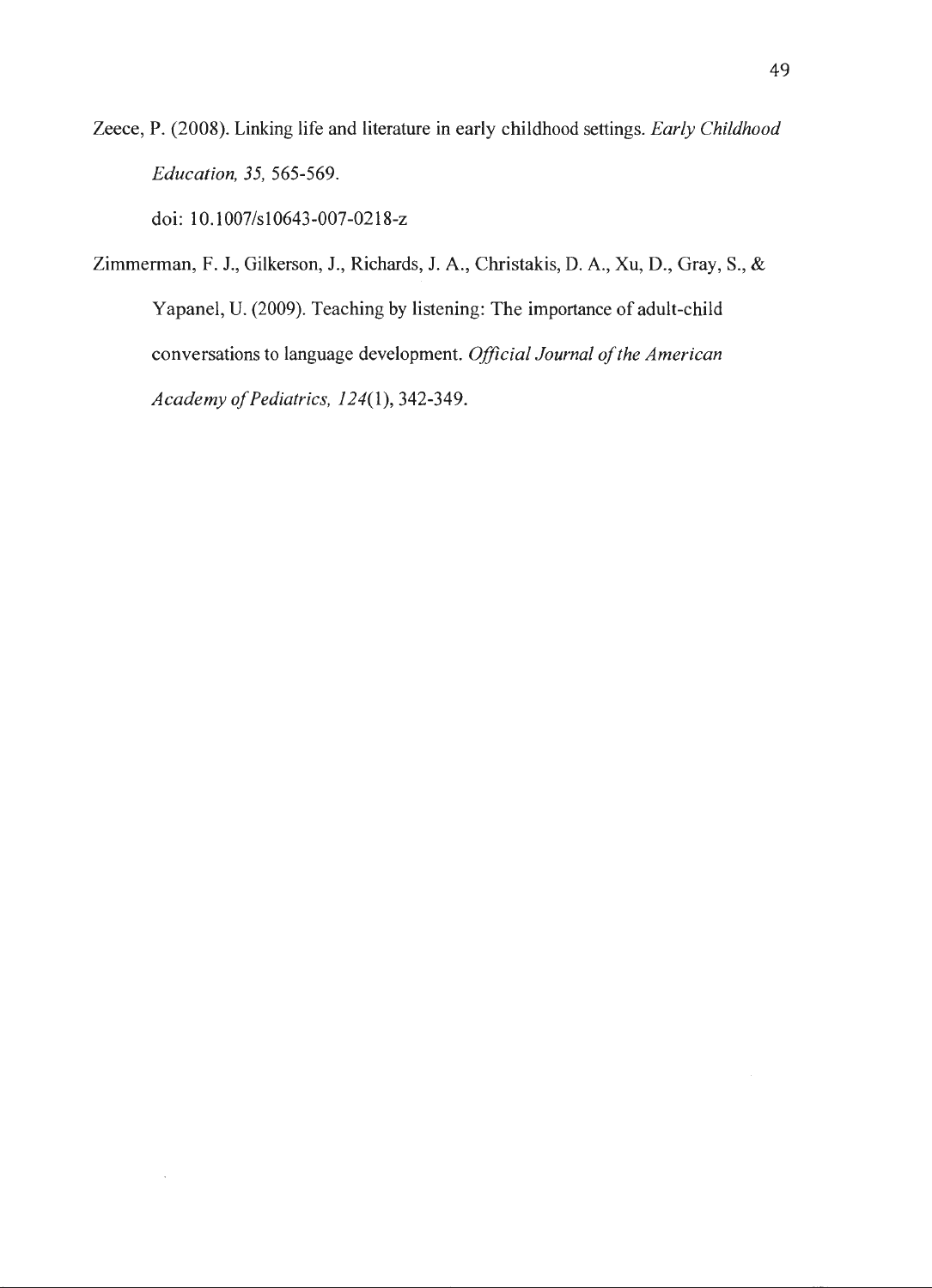**Appendix** 

**Handouts**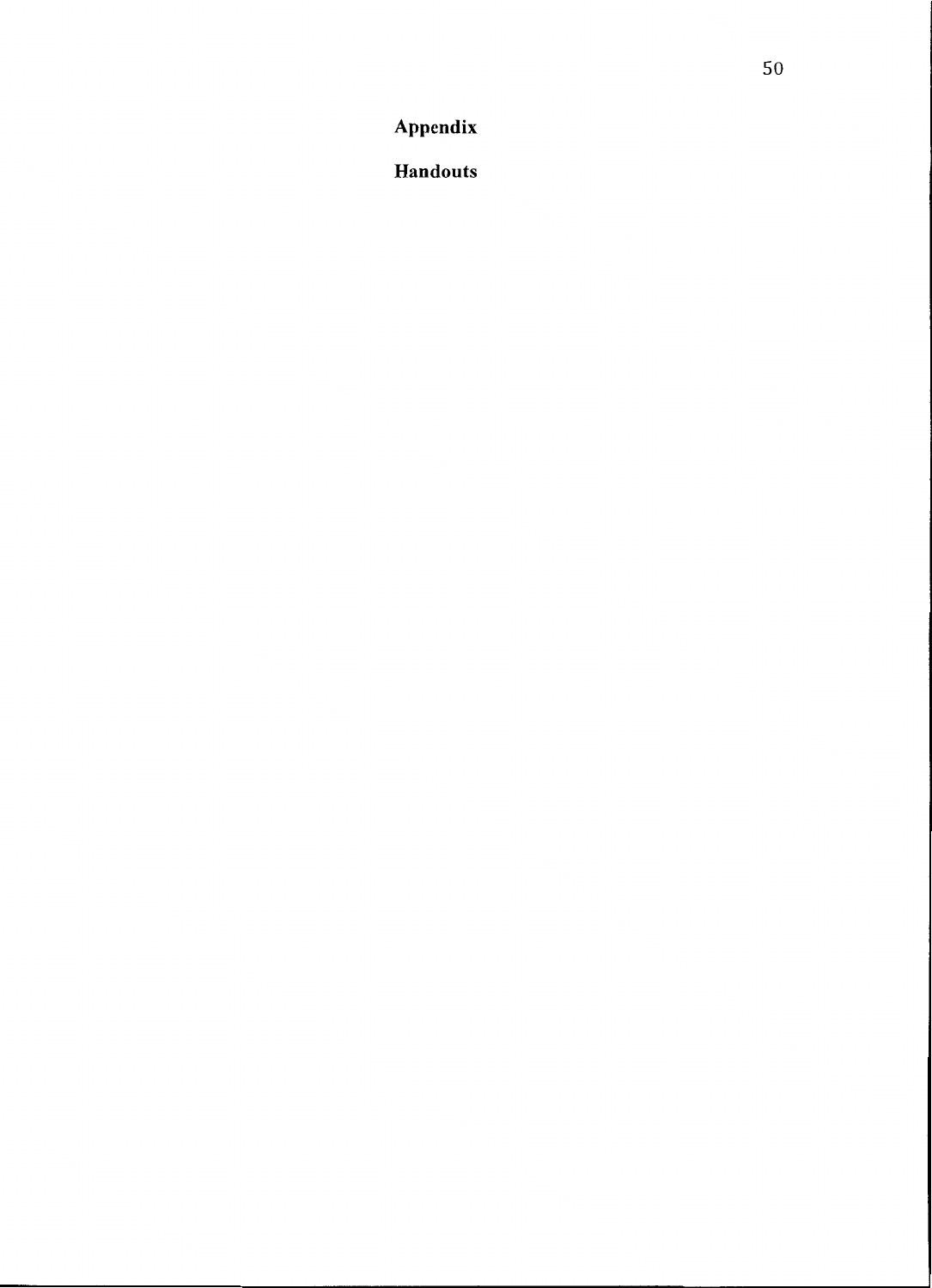About the Presenter

Tera Weber is a graduate from the University of Northern Iowa with her MAE degree in Curriculum and Instruction. She also has her BA in Early Childhood and Elementary Education. She has taught at the University of Northern Iowa Child Development Center since the fall of 2003. She is currently the teacher in the Infant Room. She has also taught the three to five year olds, toddlers, and two to three year olds.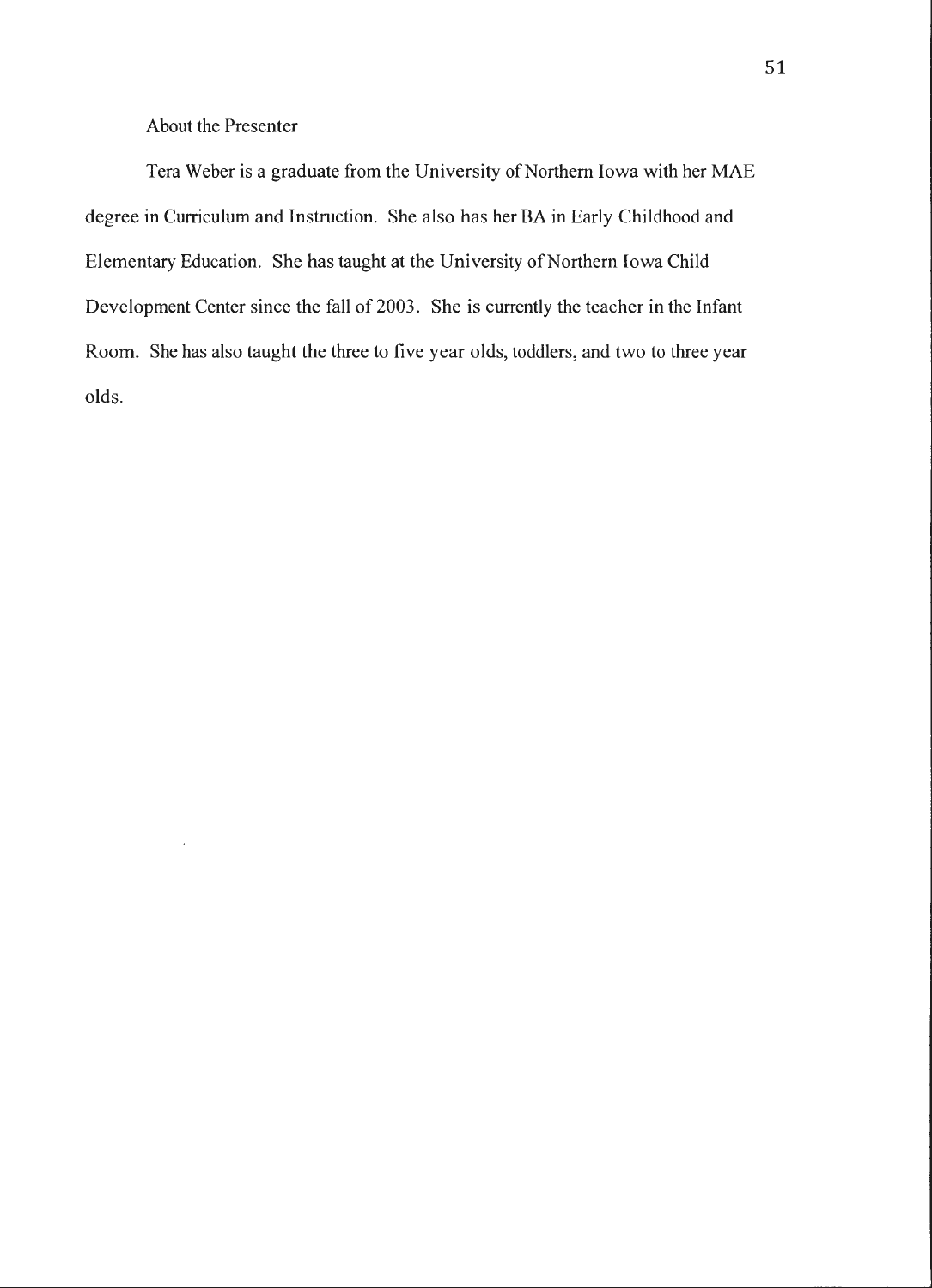A Few Facts About Literacy

- The years birth through age five are a critical time for children's development and learning.
- It is estimated that more than a third of all American fourth graders read so poorly that they cannot complete their schoolwork successfully.
- The National Early Literacy Panel found the following skills to be precursors to children's later growth in the ability to decode and comprehend text, write, and spell. These precursors are: becoming aware of systematic patterns of sounds in spoken language, manipulate sounds in words, recognize words and break them apart, learning the relationship between sounds and letters, and building oral language and vocabulary skills.
- Strategies to incorporate with your infants to encourage early reading skills include: talking with the infant and reading with the infant.